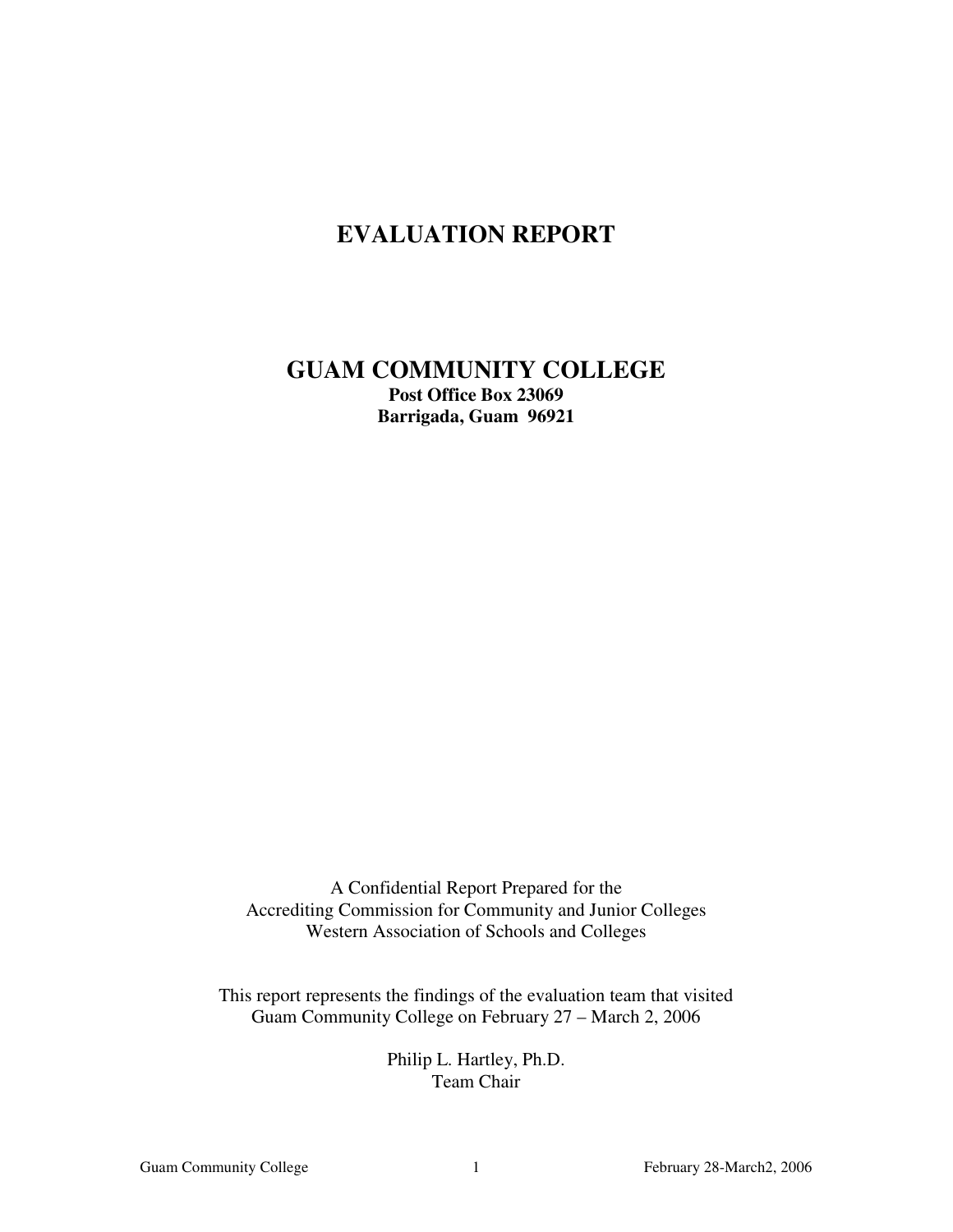# **TEAM MEMBERS**

West Valley College West Valley College

Dr. Judith Branzburg Dr. Nizam Kazi

Dr. Janis Caston Mr. David Tom Dean, Instruction & Student Learning Director of Institutional Research Cosumnes River College West Valley College

Dr. Sallyanne Fitzgerald Ms. Teresa Scott<br>
Vice President of Instruction<br>
Executive Vice Chancellor Vice President of Instruction

Dr. Audrey Yamagata-Noji Vice President Student Services Mt. San Antonio College

Dr. Philip Hartley (Chair) Ms. Brenda Rogers (Team Assistant) President Senior Executive Assistant

Professor of Mathematics Pasadena City College Mt. San Jacinto College

Dr. Daniel Castro Ms. Suzette Robinson President Interim Dir. Continuing Ed./Training Riverside City College Maui Community College

Napa Valley College Yosemite Community College District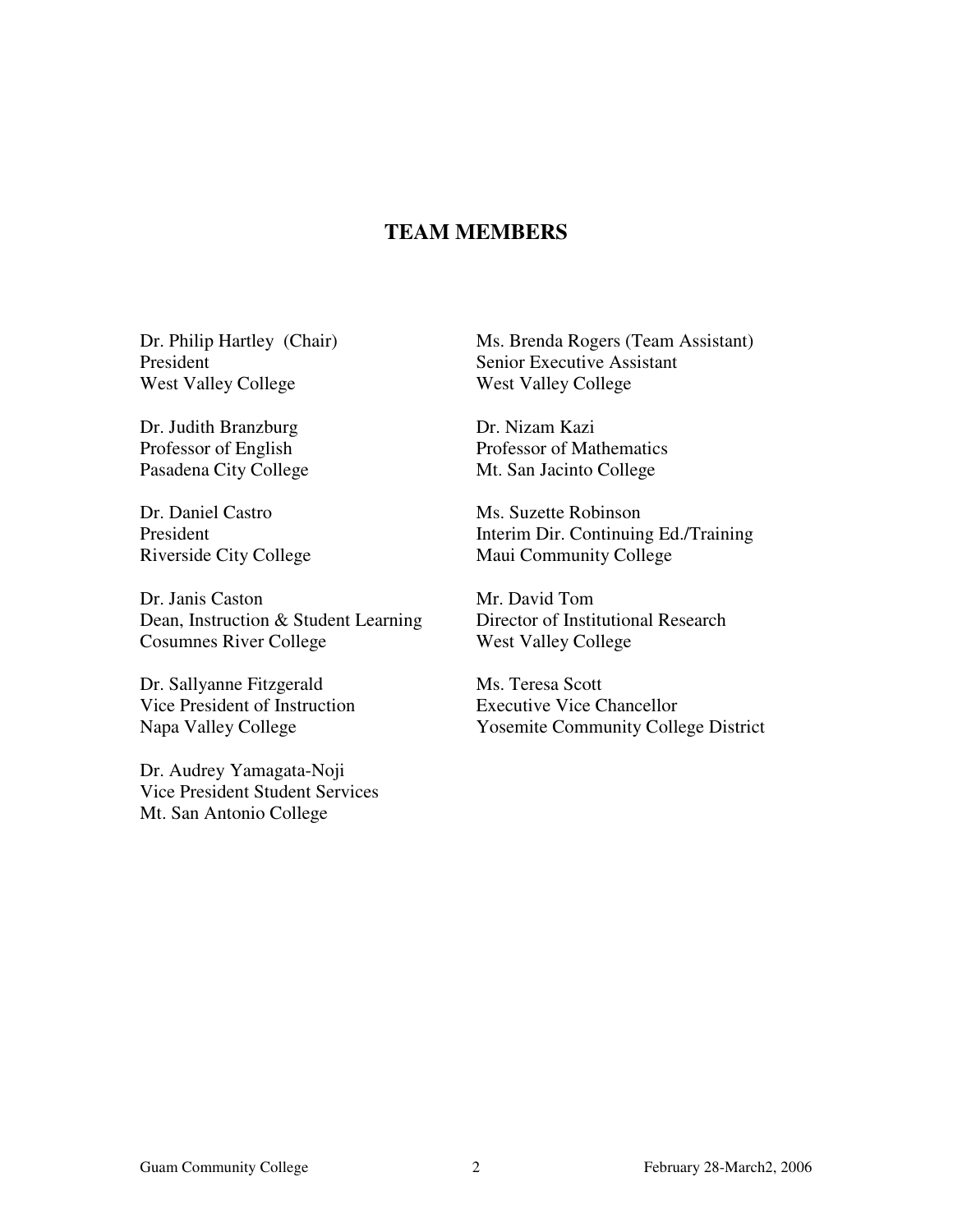# **Summary of the Evaluation Report**

| <b>INSTITUTION:</b> | <b>Guam Community College</b>                              |
|---------------------|------------------------------------------------------------|
| DATE OF VISIT:      | February 27 – March 2, 2006                                |
| <b>TEAM CHAIR:</b>  | Philip L. Hartley, Ph.D.<br>President, West Valley College |

An accreditation team composed of eleven members, each experienced in their professions and together comprising a team with great depth and breadth of experience, had the pleasure of visiting Guam Community College on February 28 through March 2, 2006 for the purpose of evaluating the institution's request to reaffirm accreditation. Guam Community College is located on the island of Guam, the largest and most developed island in Micronesia. Guam Community College is the only community college on Guam and operates as part of the executive branch of the Government of Guam. The college is governed by a seven member Board of Trustees including one voting student trustee. The Board members are appointed by the Governor of Guam.

Guam Community College was well prepared for the accreditation visit. The previsit by the team chair and assistant to the college in December was very useful in establishing the organization and logistics for the team visit, and the college had done a thorough job of arranging all necessary facilities, equipment, documents, and schedules before the team arrived. It was clear that the accreditation process and visit were important to the college, and everyone interviewed was well aware and supportive of the site visit. College personnel were friendly, open and candid in their interviews, and the consistency with which different segments of the college identified issues was helpful in formulating team recommendations.

The team found that in the case of Guam Community College, the accreditation report must be viewed as the composite of three documents provided to the team; the Reaffirmation Self Study Report (November 2005), the Fifth Annual Institutional Assessment Report (August 2005) and the Draft Institutional Strategic Master Plan (December 2005). Additionally, a multitude of information was available on the College's Assessment Website. In fact, even more information and documentation was available than communicated in the official accreditation documents. Because the documents were organized around a thematic and assessment format, team members had some difficulty relating information to specific accreditation standards and had to "mine" information to make relevant observations.

Guam Community College has the responsibility for all vocational education on the island and is proud of this historical commitment. Therefore, the college operates vocational programs taught by very dedicated Guam Community College faculty at the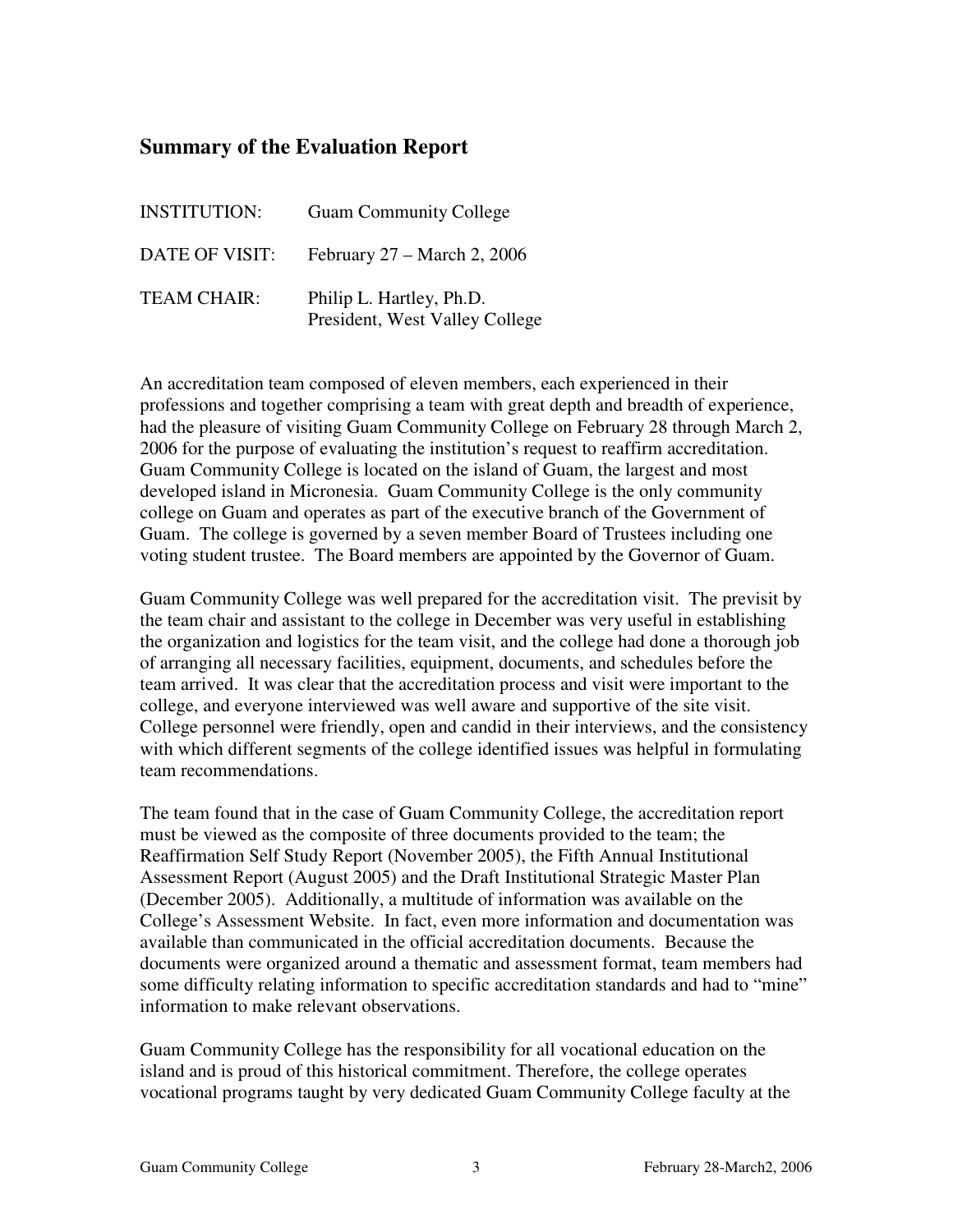each of the island's four public high schools. These programs are designed as two- to three-year programs to prepare students for the world of work upon graduation, but most of the programs do have various levels of linkage to college programs on the main campus. The college has recently moved to standardize its general education and math/English competencies in an effort to increase the viability of their transfer program. They have also added an associate degree in liberal arts and a new program in practical nursing. Both these substantive changes have been approved by the Commission within the last year.

Team members verified that the college has made impressive progress in response to the previous team's visit. In the years since the last visit, the college has created a comprehensive, ongoing assessment process which has established a culture of measurement and documentation. The team concluded that the college was well positioned to continue making progress in the development and use of student learning outcomes for courses, programs and the institution.

Guam Community College operates in the face of frequently daunting natural challenges, such as major typhoons that occasionally disrupt operations for months at a time and leave behind severe facility repair needs. The team was impressed with the faculty, staff, and administration's ability to work together to further the institution in the face of these challenges and the willingness to engage in open communication about issues that confront them.

The team would like to make the following specific commendations that address the strengths and successes that the college has achieved:

- 1. The college's response to the previous team's recommendations was outstanding and clearly exceeded expectations. Over the last five years the college has developed an extensive and expansive assessment process and infrastructure. The Guam Community College Comprehensive Institutional Assessment Plan is a major accomplishment and places the college significantly ahead of other community colleges in the development of processes that address the new accreditation standards, which are organized around assessment, outcomes and program improvement based on resulting information and dialogue. This has been a major undertaking for the college, involving nearly every program, service and function of the college and a major commitment of human resources and college-wide participation. The visiting team takes note of this heroic effort and expresses its hope that the college will sustain and expand on its efforts to date. The college will benefit from the continued use and development of the infrastructure that it has established, and the team looks forward to the college continuing its leadership in this area.
- 2. The team takes note of the positive attitude of all the members of the Guam Community College family and commends everyone for their exceptional resiliency and dedication in the face of natural and economic adversity.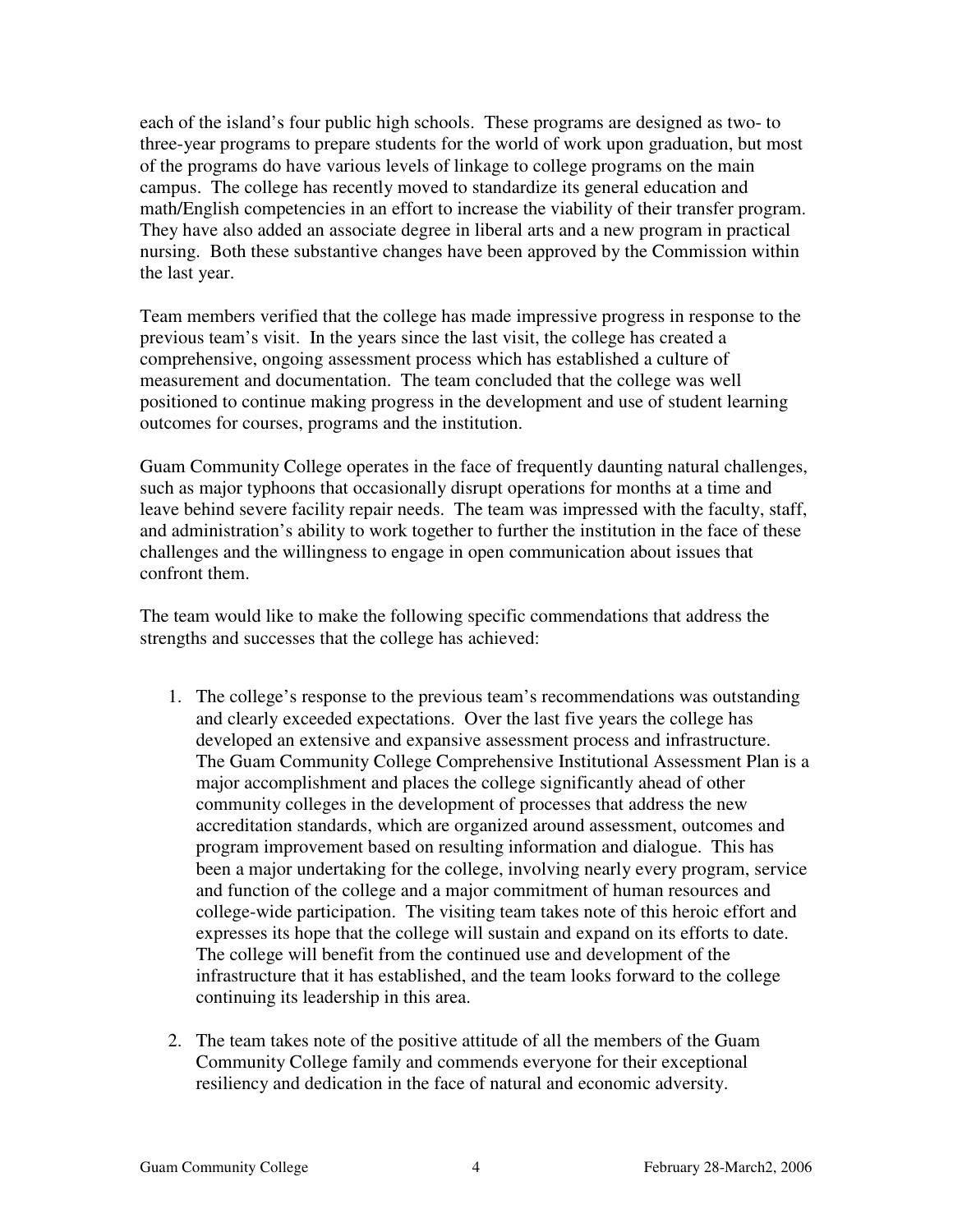- 3. The college is to be commended for establishing an improved degree of budget stability in a complex and variable funding environment. The team takes note of the high degree of regard the college has earned on the island for responsible budget management among public agencies.
- 4. The dynamic and creative Continuing Education Program is commended for its high degree of program development and successful operation. The program is an excellent example of what can be accomplished when multiple departments work together to meet the needs of the community. The program provides support for many programs on campus, is a major factor in the economic development of the island, and contributes significantly to the financial condition of the college.

## **Recommendations**

Based on the cumulative evidence of the self study, documents, interviews, and analysis and discussion among team members, the following recommendations were developed and approved by the team.

1. The college has adopted new math and English course requirements for all certificate and degree programs. These requirements are unitary for all programs. The college should assess the effect of these new requirements on student access and success. Based on an assessment of the student learning outcomes for each program, the college should engage in a dialogue about the appropriate levels of English and math to require for various programs. (Standard II.A.3)

A standardized general education pattern has likewise been established. To further opportunities for students to meet general education requirements at transfer institutions and to provide an opportunity for a greater breadth of understanding of the major areas of knowledge including humanities and fine arts, a dialogue should occur to consider adding classes to the general education curriculum. (Standard II.A.3.a)

- 2. The college is considering a more formal organization for faculty participation in shared governance such as the initiation of a faculty senate. The college should finish its work on developing a formal system for faculty, staff, and student participation in the governance processes of the college. Such systems should provide clear lines of communication and contribute to timely decision making oriented toward the positive development of the institution. (Standard IV.A.1, IV.A.2, IV.A.2.a, IV.A.3.)
- 3. Working on the strength of its assessment infrastructure, the college should now fully undertake the process of developing student learning outcomes for courses, programs and the institution. As these student learning outcomes are developed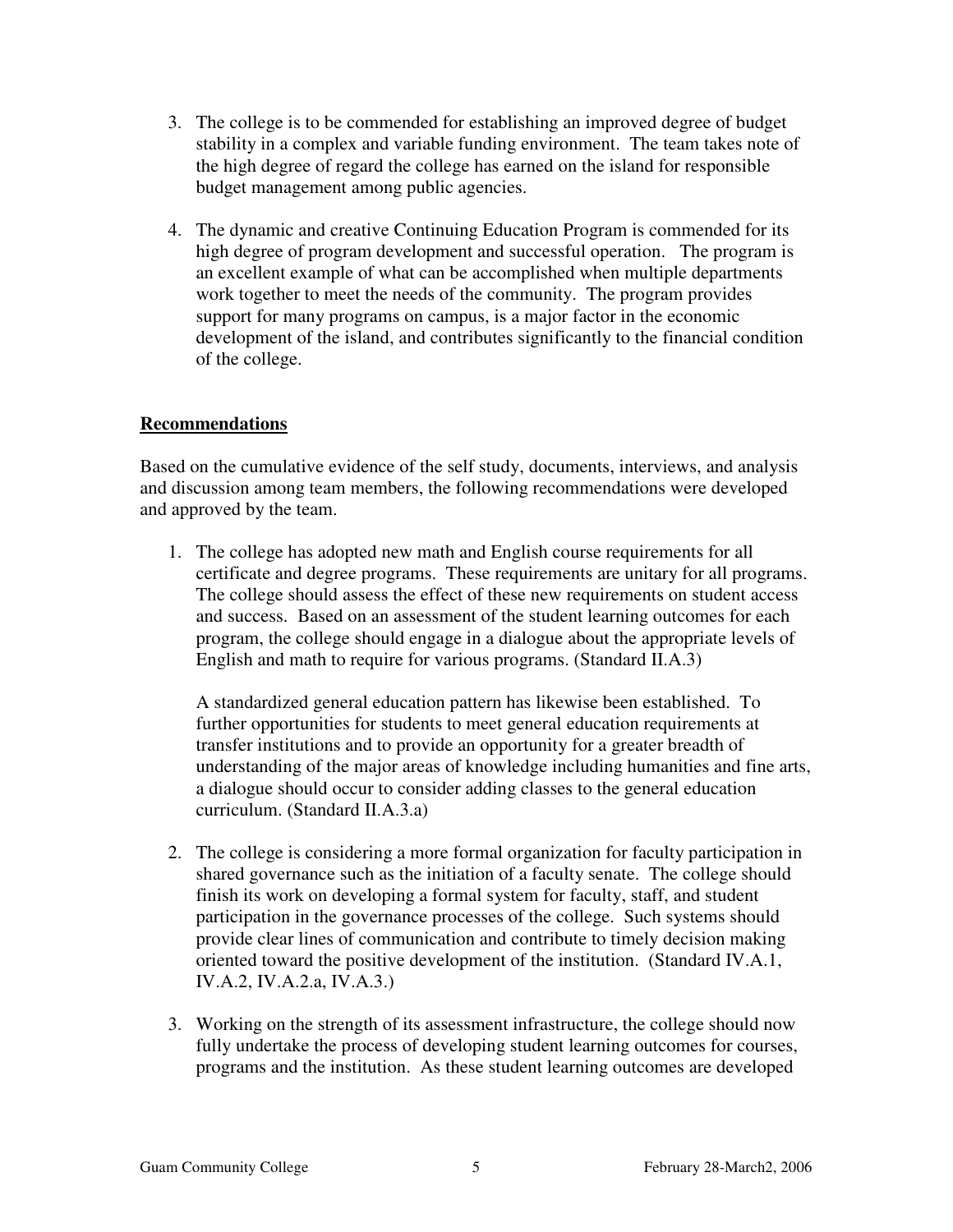they should be communicated to students, the college community and the public. (Standards II.A, II.A.1.c, II.A.2.b, II.A.2.e, II.A.2.f)

4. The Board of Trustees is now fully empanelled and evidences a commitment to further the development of the college. Provision should be made to provide training for the Board to assist them in fulfilling this commitment. After the Board adopts its recently revised manual it should engage in a review of Board policies. (Standards IV.B.1.e, IV.B.1.f, IV.B.1.g)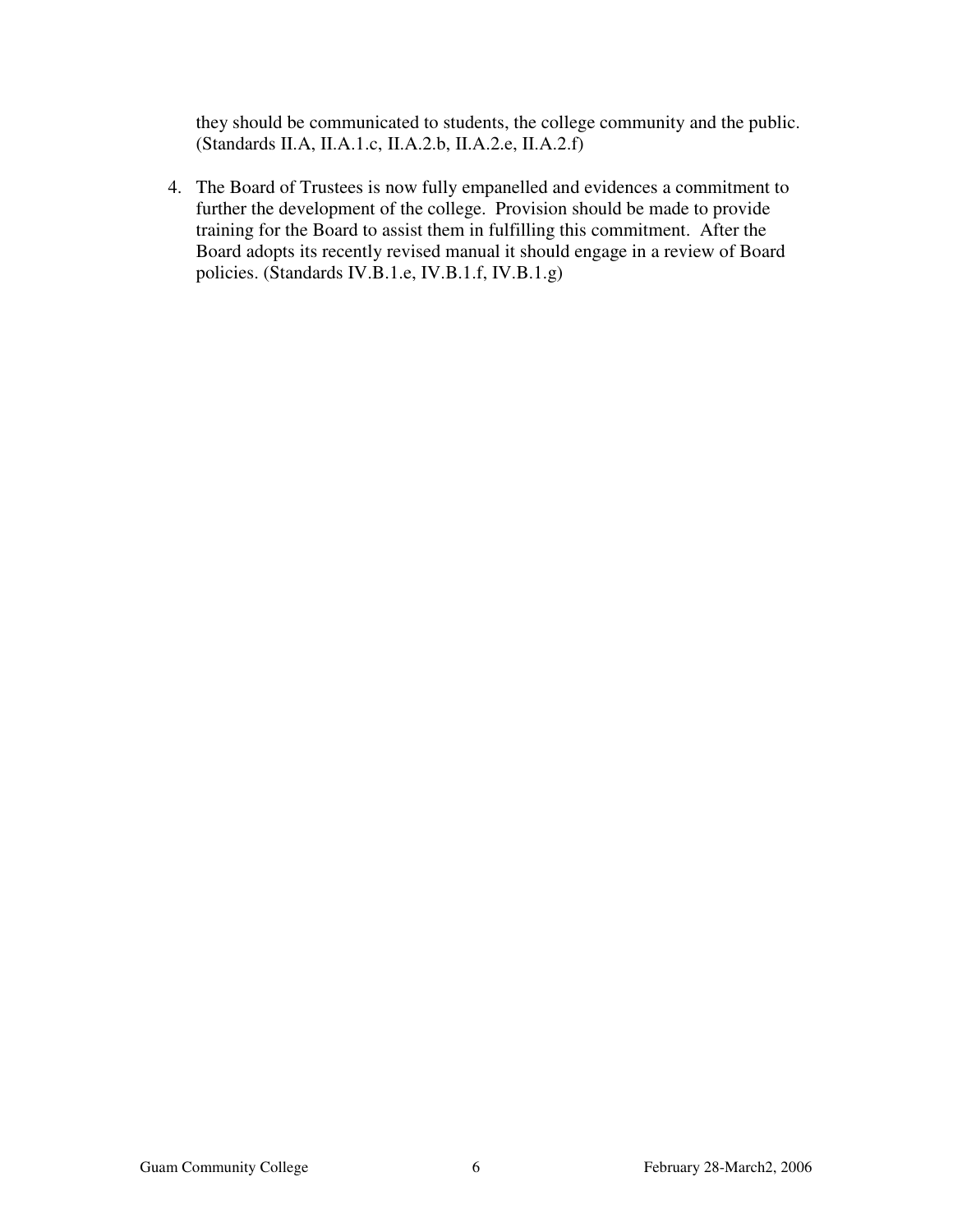# **INTRODUCTION**

Guam Community College is located on the island of Guam, the largest and most developed island in Micronesia. The island is surrounded by the Pacific Ocean on the east and the Philippine Sea on the west. Guam is approximately 30 miles long and 4 to 9 miles wide. The northern end of Guam is a plateau of rolling hills and cliffs rising to 600 feet above sea level. Waterfalls, rivers and bays abound throughout Guam's central and southern areas. Luxury 5 star hotels line the Tumon Bay beachfront. Guam is 3,800 miles west of Hawaii and about half that distance from Japan and the Philippines. Flight time from California to Guam is about 13 hours.

Guam was ceded to the United States from Spain in 1898. The indigenous Chamorro population became American citizens in 1950. As of July 2005 the population of Guam is reported at 168,564 made up of native Chamorro 37.1%, Filipino 26.3%, other Pacific islander 11.3%, white 6.9%, other Asian 6.3%, other ethnic origin or mixed 12.1% (2000 census). The economy depends on military spending and tourism (90% of which is from Japan).

The college was established in 1977 by Public Law 14-77. Guam Community College is the only community college on Guam and operates as part of the executive branch of the Government of Guam. The college is governed by a seven member Board of Trustees including one voting student trustee. The Board members are appointed by the Governor of Guam.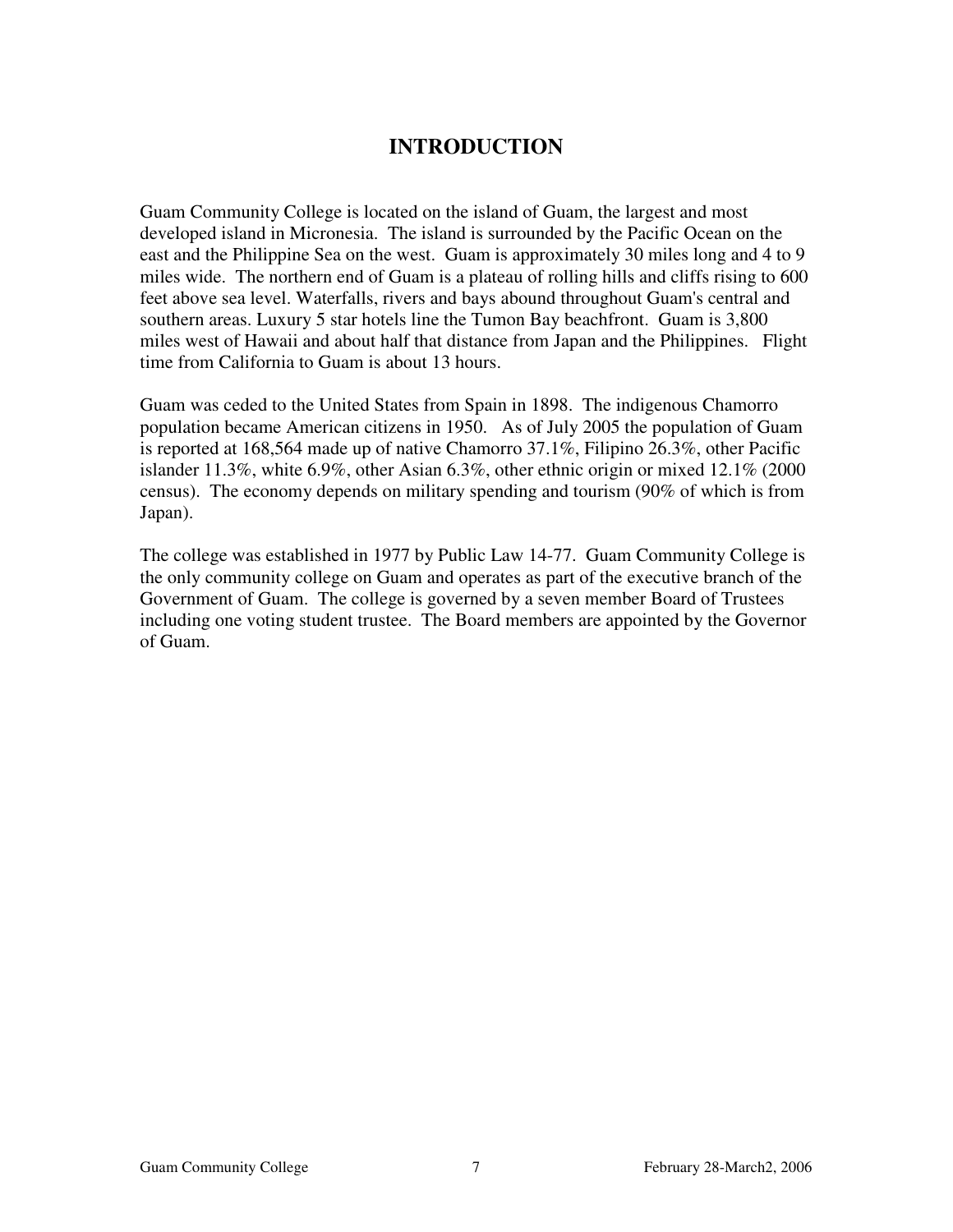# **ELIGIBILITY REQUIREMENTS**

# **1. AUTHORITY**

Guam Community College currently operates under Guam Public Law 14-77 and operates as part of the executive branch of the Government of Guam. Guam Community College is accredited by the Accrediting Commission of Community and Junior Colleges of the Western Association of Schools and Colleges.

# **2. MISSION**

The visiting team confirmed that Guam Community College has an established mission statement that contains information as specified in accreditation Eligibility Requirements. This statement was last revised and adopted by the Board of Trustees in February 2005.

# **3. GOVERNING BOARD**

Authority to make policy and exercise oversight for all operations is vested in a seven member Board of Trustees appointed by the Governor of Guam with the advice and consent of the Legislature. Six trustees are appointed for staggered terms of five years, and the student trustee is appointed for a term of two years. The Governor must appoint one trustee to represent business, industry and employer organizations and one trustee to represent organized labor organizations on the island. The student trustee has full voting rights on the Board. Board members are precluded by Public Law 14-77 from participating in any action involving a possible conflict of interest or from realizing a financial gain from their positions as Board members.

## **4. CHIEF EXECUTIVE OFFICER**

The full-time chief executive officer of Guam Community College is Dr. Herominiano delos Santos who has served in this capacity since June 2000. By policy and college organization, Dr. delos Santos possesses the requisite authority to administer board policies. He does not serve as chair of the Board of Trustees.

## **5. ADMINISTRATIVE CAPACITY**

The visiting team determined that the college has sufficient administrators, all very well experienced and professionally prepared to support the mission and purpose of the college.

## **6. OPERATIONAL STATUS**

Guam Community College is fully operational with students actively enrolled in degree and certificate programs.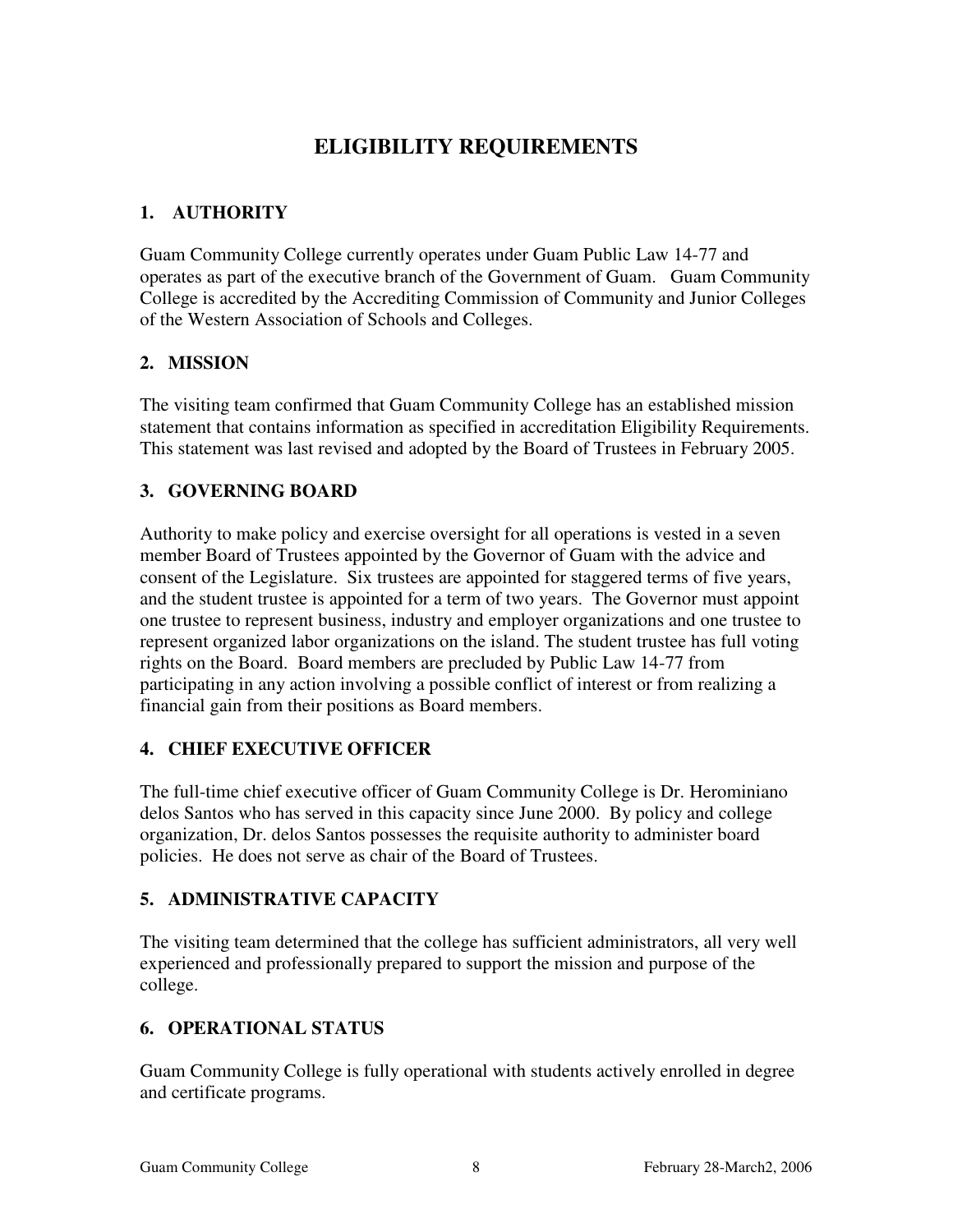# **7. DEGREES**

Guam Community College offers 14 certificate programs and 19 Associate Degree Programs. The college also offers a number of career vocational programs in the island's four high schools. Enrollment data indicates that a substantial proportion of the college's postsecondary students are enrolled in courses leading to a degree.

# **8. EDUCATIONAL PROGRAMS**

The visiting team found that the degree programs offered by the college are consistent with the college's mission and purpose. The courses and programs were organized and delivered at an appropriate level consistent with Eligibility Requirements.

# **9. ACADEMIC CREDIT**

The team examined course outlines which documented that the institution awards credits based on generally accepted practices in colleges and universities. The college catalog provides appropriate information about the awarding of academic credit.

# **10. STUDENT LEARNING AND ACHIEVEMENT**

Course outlines examined by the team verified that learning objectives are established for each course. The college is well along in the process leading to the establishment of student learning outcomes for courses, programs and the institution.

## **11. GENERAL EDUCATION**

The college catalog provides a clear general education pattern for degree programs which includes required competence in writing and computational skills as well as an introduction to some of the major areas of knowledge. These requirements are consistent with standard practice in higher education. A recommendation is presented in the visiting team report about adding an area of knowledge not now addressed in the college's general education pattern.

## **12. ACADEMIC FREEDOM**

The current faculty contract contains a statement of academic freedom that sets forth the freedom to examine all knowledge appropriate to a discipline or area of study. This statement is reinforced by an adopted Board of Trustees policy.

## **13. FACULTY**

As of November 2005, Guam Community College had a complement of 104 full time faculty positions with nine vacant faculty positions (representing funded plans to fully develop the newly created Practical Nursing Program). Faculty responsibilities for the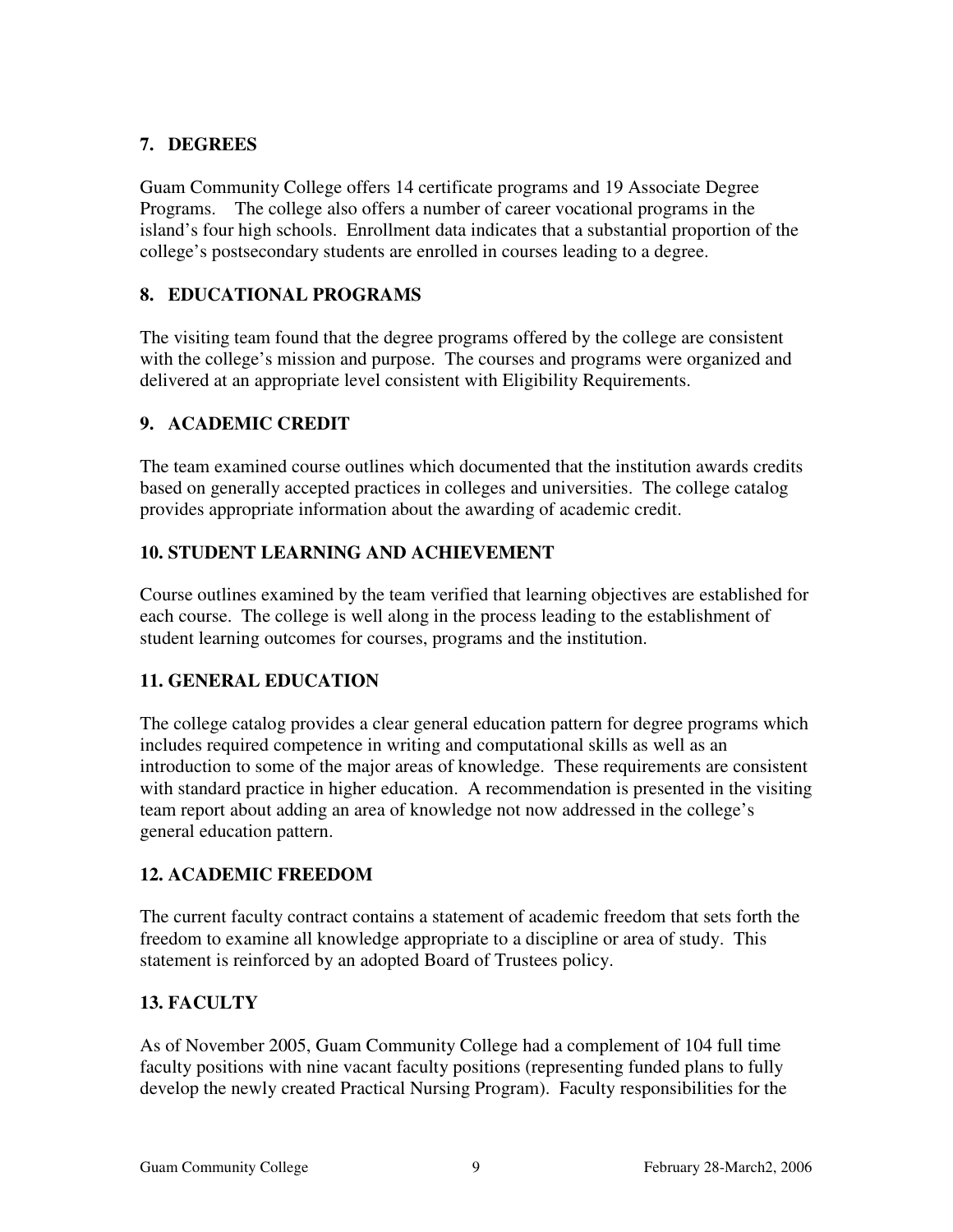development and review of curriculum as well as the assessment of learning are contained in the faculty contract.

# **14. STUDENT SERVICES**

The team found that the college strives to provide services to support its very diverse student population and that these services are adequate to meet eligibility requirements. These services are consistent with the college's mission and purpose.

# **15. ADMISSIONS**

The College catalog and other publications set forth admission policies for Guam Community College. These polices are consistent with Guam public law and Board adopted policies.

# **16. INFORMATION AND LEARNING RESOURCES**

Guam Community College provides modern information resources and services to support its mission and some forward-thinking technology to support the development and assessment of its programs and services.

# **17. FINANCIAL RESOURCES**

The adopted college budget and annual audit report document that Guam Community College has the financial resources to adequately support its learning programs and services. The college is largely dependent on funding from the Guam legislature and from tuition. The college has achieved an increased degree of funding stability in recent years.

# **18. FINANCIAL ACCOUNTABILITY**

An examination of the most recent external audit (September 2004) found some reportable conditions in the area of internal control over financial reporting and no instances of noncompliance with Government Auditing Standards.

# **19. INSTITUTIONAL PLANNING AND EVALUATION**

The commitment of the college to college-wide planning and evaluation was well documented by their efforts in recent years as documented by the Guam Community College Comprehensive Institutional Assessment Plan for Programs, Services, Administrative Units and the Board of Trustees.

# **20. PUBLIC INFORMATION**

All information required by the eligibility requirements is contained in the college catalog and on the college's wel-designed web site (www.guamcc.edu).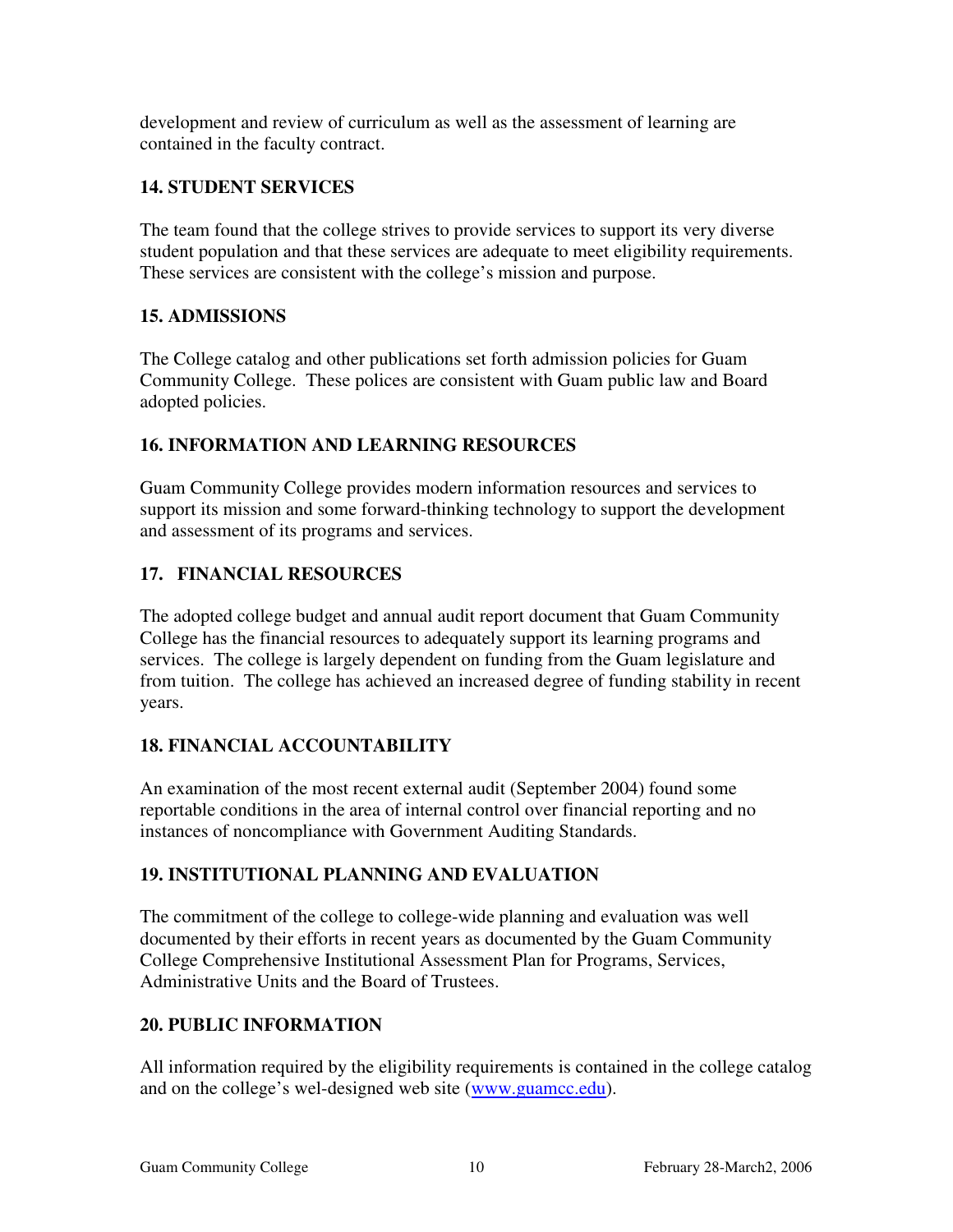# **21. RELATIONS WITH THE ACCREDITING COMMISSION**

The self study contained the requisite statement and signatories to certify that the institution adheres to the Eligibility Requirements and Standards of the Accrediting Commission.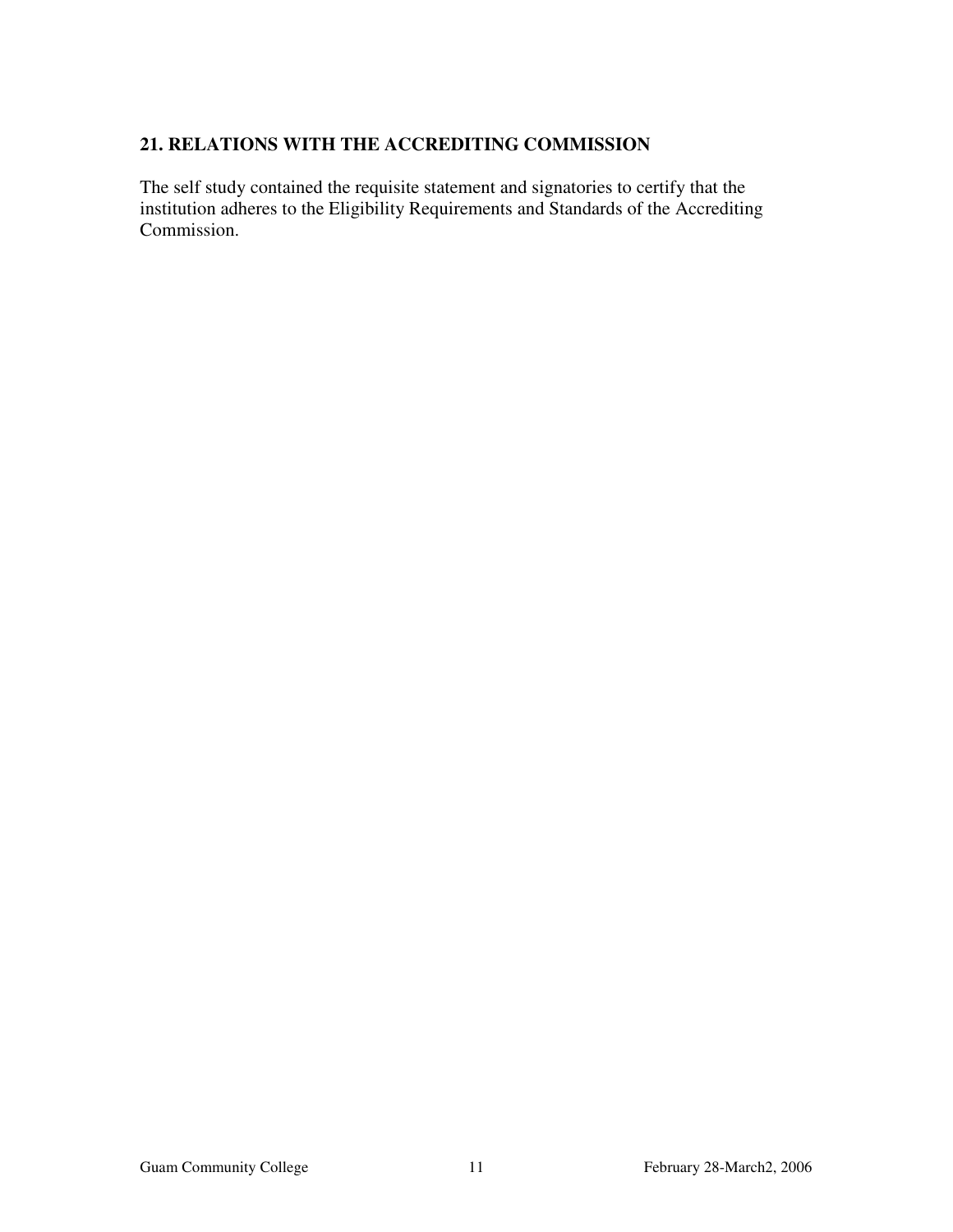# **RESPONSES TO RECOMMENDATIONS OF THE PREVIOUS TEAM March 14 – 16, 2000**

#### **General Recommendations 1, 2, 3**

**1. In view of the absence of a response to the previous team's recommendations and the importance of establishing a systematic assessment procedure for educational programs, student services, financial programs and physical facilities, the team recommends that such a comprehensive system be developed and implemented over the next year. The educational program review should identify educational quality through the identification of learner outcomes.** 

**2. In light of the persisting difficulty with systematic assessments and evaluations of programs, services, and personnel, the team recommends that staff development be provided for the college community to clarify the importance of regular reviews as a process for continuing improvement and the necessity for the Board of Trustees, administration, and faculty to be appropriately involved in these processes.** 

**3. In exercising its oversight responsibility, the team recommends that the Board enforce its policies concerning program review and develop or strengthen policies related to assessing the Board's as well as the college's effectiveness.** 

In view of the fact that all three general recommendations made by the previous visiting team dealt with the issue of institutional assessment, this report will address the college's response to these recommendations through a combined analysis.

To say that the college has fully responded to the above stated recommendations would be somewhat of an understatement. The comprehensive, campus-wide assessment process observed by the Interim Visiting Team in April 2002 has continued to develop and expand so as to constitute a regular assessment of all activities of the college including administration, instruction, student services, business services and the Board of Trustees. The process is well documented in the *Guam Community College Comprehensive Institutional Assessment Plan for Programs, Services, Administrative Units, and the Board of Trustees.* The newest development was the implementation of software (TracDat) which records assessment activities and outcomes. The Office of Assessment and Institutional Effectiveness was created and staffed in the 2003-2004 academic year to recognize the institution's ongoing commitment to institutional assessment.

Training and staff development with regard to the assessment process have been ongoing, and interviews with administration, faculty, and staff revealed a college-wide acknowledgement and, if not appreciation, acceptance of the process. Materials and guidance on using the process and supportive software are provided through workshops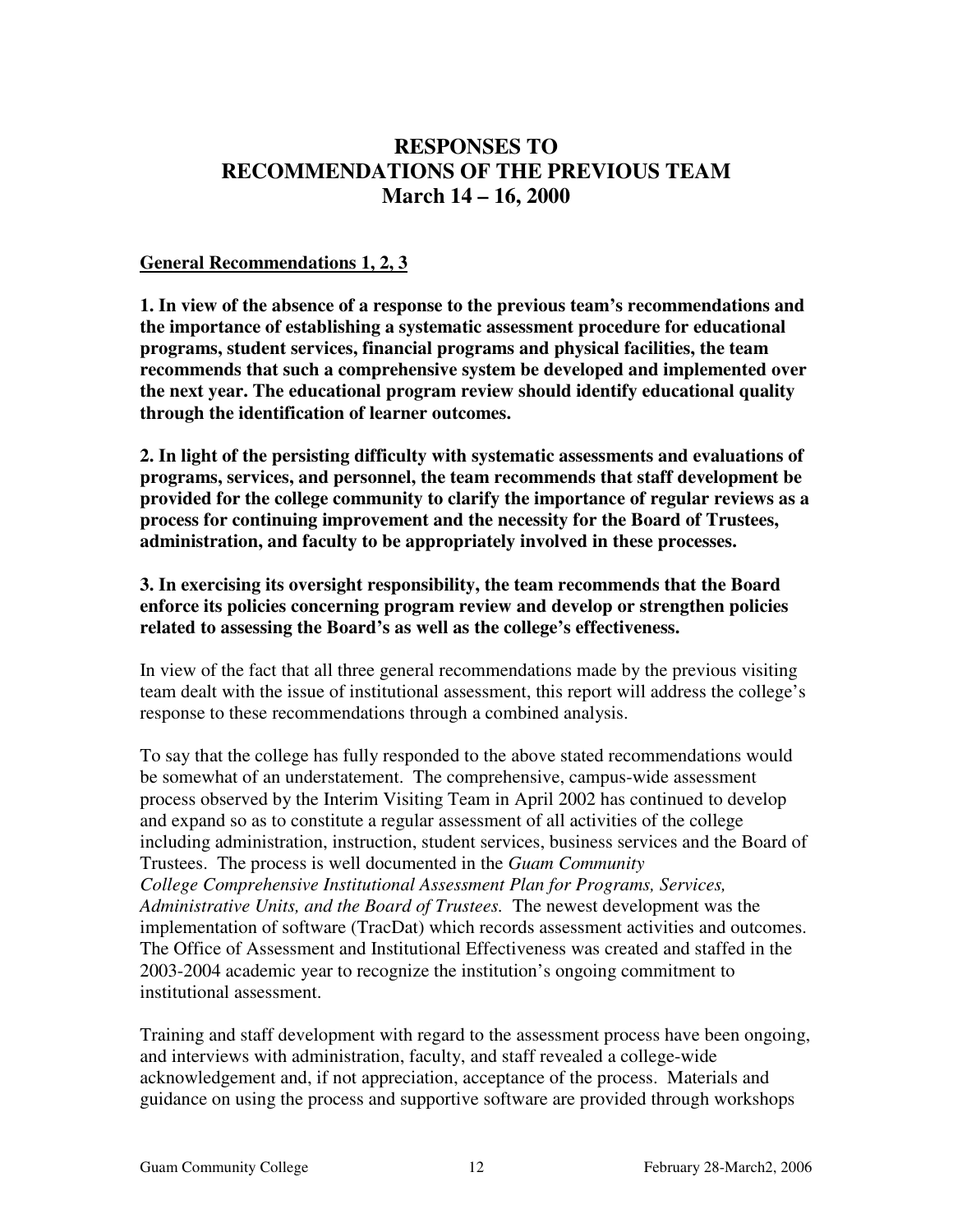and the work of the College Assessment Committee. Much of this supportive material is kept in an open access room referred to as the "Assessment Shrine" and "pilgrimages" continue to occur as the involvement of faculty and staff broadens.

On September 4, 2002, the Board of Trustees adopted Policy 306, *Comprehensive Assessment of Instructional Programs, Student Services, Administrative Units and the Board of Trustees.* The new policy speaks directly to the new ACCJC accreditation standards and student learning outcomes, and requires a staggered annual or bi-annual assessment of all programs, services, administrative units, the Board of Trustees, and the Foundation Board. With the recent appointment of two new Board of Trustee members, the Board is now fully empanelled. Interviews with five of seven board members revealed a good understanding and support for the process and a commitment to institutionalization as well as a continued willingness to participate actively in the process.

# **Specific Recommendations**

Specific recommendations related to the accreditation standards in force during the last comprehensive visit are addressed below rather than attempting to relate them to the new standards.

• **A review of the mission statement might consider:** 

# **1. How effectively does the statement convey the mission of the college, both to the college community and the larger community?**

The college focused on its mission statement subsequent to the previous team's report, and the Board of Trustees adopted a revised mission statement in June 2003 with a scheduled reexamination in January 2004. The statement was reviewed by the President's Management Team in January 2004 and was deemed acceptable for the coming year although they agreed that a more comprehensive review should take place. Later in 2004 the Office of Assessment and Institutional Effectiveness took the lead in the institutional review of the Mission Statement, resulting in a revision that was passed by the Board of Trustees on February 9, 2005.

## **2. Does the statement drive institutional planning and decision making?**

The Mission Statement is required as the beginning reference point in all Assessment Plans in the *Guam Community College Comprehensive Institutional Assessment Plan for Programs, Services, Administrative Units, and the Board of Trustees.* The college intended that the mission statement be included prominently in the *Institutional Strategic Master Plan* as a driving force. While still in draft form, the December 2005 *Institutional Strategic Master Plan* does not accomplish the goal of fully incorporating the Mission Statement. Judging from work done on other aspects of their assessment and planning process, it is reasonable to assume that the newly adopted Mission Statement will be incorporated into subsequent drafts.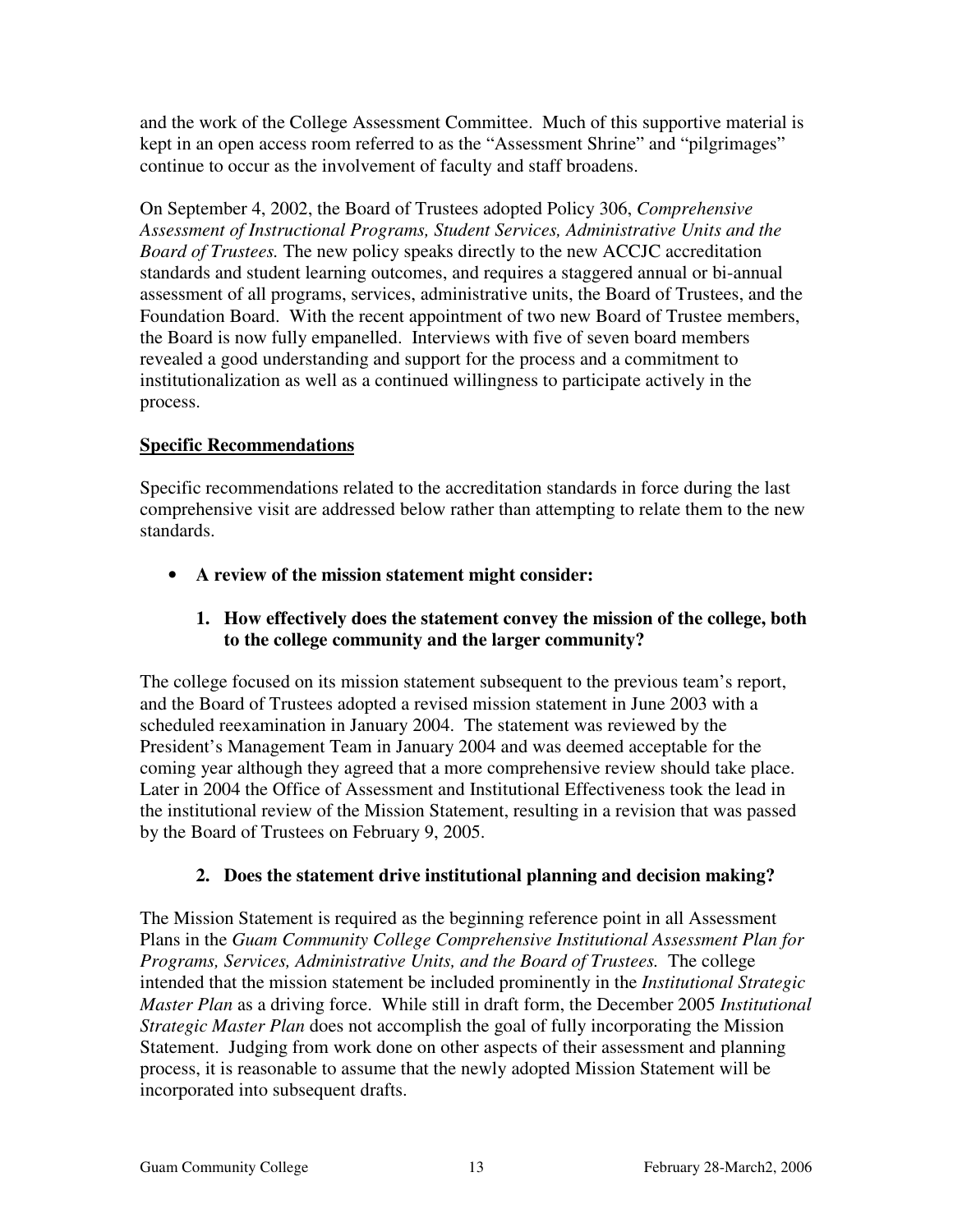• **The college community should develop ethical standards for adoption at the Board of Trustees' level. Such a policy or policies must include academic freedom and should cover professional conduct, including adjunct faculty, and/or a code of ethics.**

The Agreement between *The Guam Federation of Teachers Local 1581 AFT/AFL-CIO & The Board of Trustees, Guam Community College for Faculty, 2000 - 2005,* includes Article VI Faculty Rights to Academic Freedom which has been renewed in the 2005 – 2010 Agreement. The Board of Trustees adopted Policy 460 B Academic Freedom. *The Rules and Regulations for Classified Service Employees* outlines a code of conduct for classified employees. Although there was evidence of dialogue on the issue of a code of ethics for faculty, no formal statement has been adopted. The intention is that this issue will be addressed through the process underway to establish a faculty senate at the college. Discussions with administration and faculty confirmed this intention.

# • **The team recommends that the college reviews and fully implements its Affirmative Action plan to promote and ensure equity and diversity in the college community (administrators, faculty and staff).**

While the college has paid attention to this recommendation through review by administration and analysis of EEO data for past years, an updated plan has just been developed and approved. This plan will be implemented further after the team's visit. Employment data and current demographic information does support the college's contention that its employees are reflective of the community it serves. Human resource and EEO staff attended a workshop sponsored by the Society of Human Resource Management in December 2005 and the college states an intention to update its current Affirmative Action Plan.

• **The college implement and support an English and Mathematics assessment and sequencing program to insure student access to appropriate courses and permit program completions in a reasonable time.** 

The college responded to this recommendation by noting that a lack of a standardized general education pattern for all programs and a lack of a multiple year scheduling process hindered students' access to appropriate courses and negatively impacted program completion. Therefore, the college responded by implementing a standard general education pattern for all programs which is currently in place. The college also developed a five-year class schedule so department chairpersons, associate deans, and deans are able to more clearly view cyclical patterns of course delivery to facilitate effective sequencing. Continuous registration and assigned faculty advisors have resulted in students being more effective in scheduling classes. The new GE standards also include a time requirement for students to meet Math and English requirements: English by the time they are enrolled in 12 units, math by the time they enroll in 15 units. With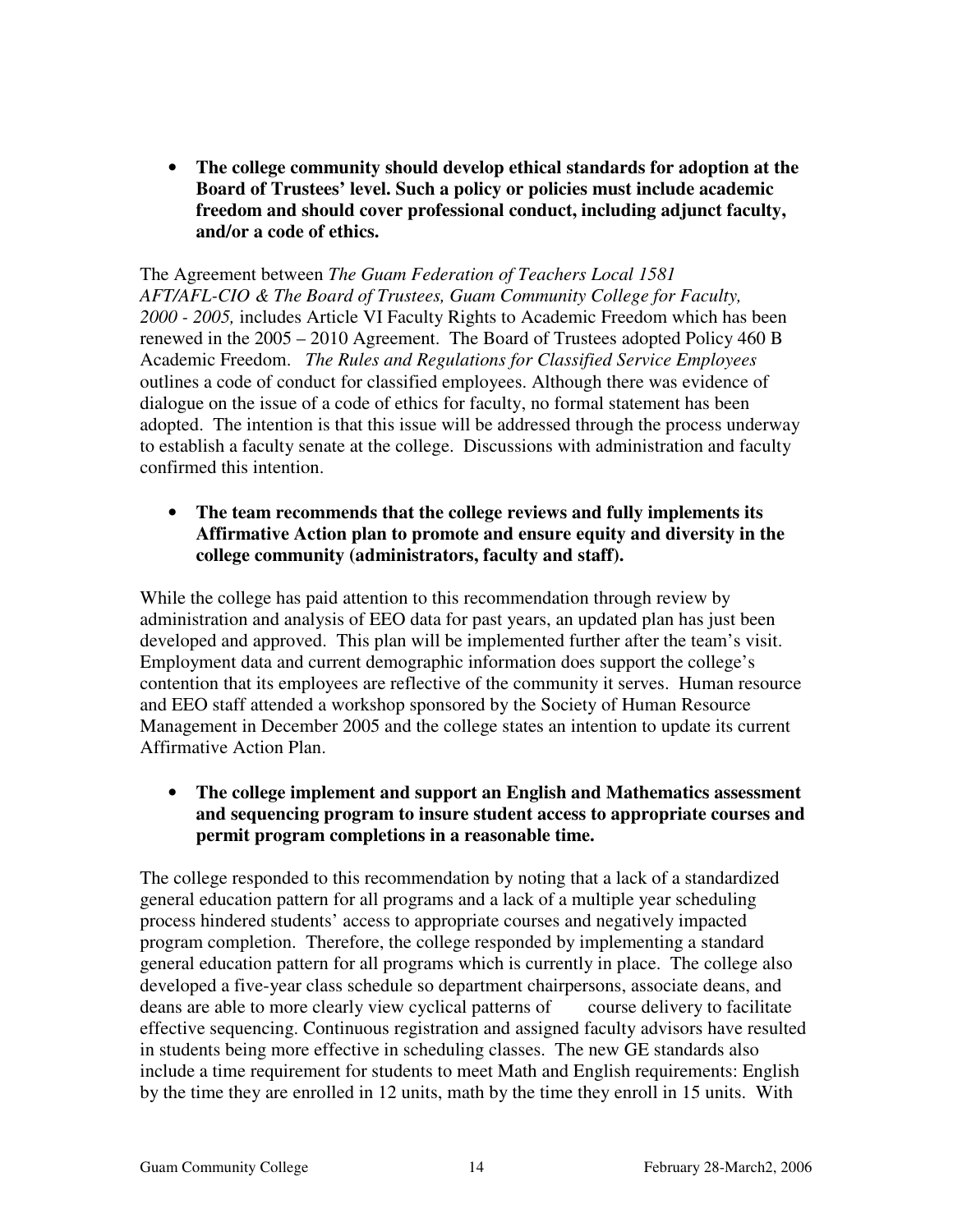these substantive changes in requirements, it was difficult for the team to assess whether access and ease of completion has been enhanced. Therefore, a follow-up recommendation from the current team is included in its final report.

• **To take full advantage of the significant professional development resources, the team recommends that a Full- and Part-time Faculty (including staff and administrators who teach) Evaluation system that covers teaching effectiveness, scholarship, service and other respective institutional responsibilities be developed and implemented.** 

A formal evaluation process for full time faculty has been developed and included in *The Guam Federation of Teachers Local 1581 AFT/AFL-CIO & The Board of Trustees, Guam Community College for Faculty Agreement.* This formal process is currently in use. Evaluation of adjunct faculty began in 2003 as an assignment to the Adjunct Associate Dean position, and has continued each semester. Evaluation is to occur at least once during each semester in each class being taught by adjunct faculty.

• **To predictably meet maintenance needs, the team recommends that the college develops and implements strategies to raise the level of funding for campus maintenance and renovation projects.** 

The college has been able to leverage funds from tuition/fee revenues, FEMA reimbursements and Tobacco Settlement Funds. This effort has provided over \$2.7 million for maintenance, facility and infrastructure upgrades and capital projects. The college additionally has an endowment fund in excess of \$1.7 million earmarked for major upgrades to college facilities. The visiting team was impressed by the attractive, cost-effective remodeling efforts underway on campus. While the effects of two major typhoons in 2002 are still visible, the campus has made major progress in renovation and remodeling.

• **Given the Government of Guam's current financial position, the team recommends that the college take appropriate steps to plan for the unpredictability of its funding sources to address its institutional priorities.** 

The college is to be commended for the increased level of budget stability that it has managed to engineer since the last accreditation visit. In budget year 2002, the Legislature rolled all the separate appropriations for the College into a single appropriation from the Government of Guam General Fund. While this approach has not fully resolved the College's economic situation, the approach has significantly reduced the locations from which uncertainty arises. The college has capitalized on this development by modifying its budget development process to more accurately predict revenues and expenditures. Coupled with a strong entrepreneurial spirit, the college has made strides that have earned it high marks on the island as being a financially stable and responsible public agency.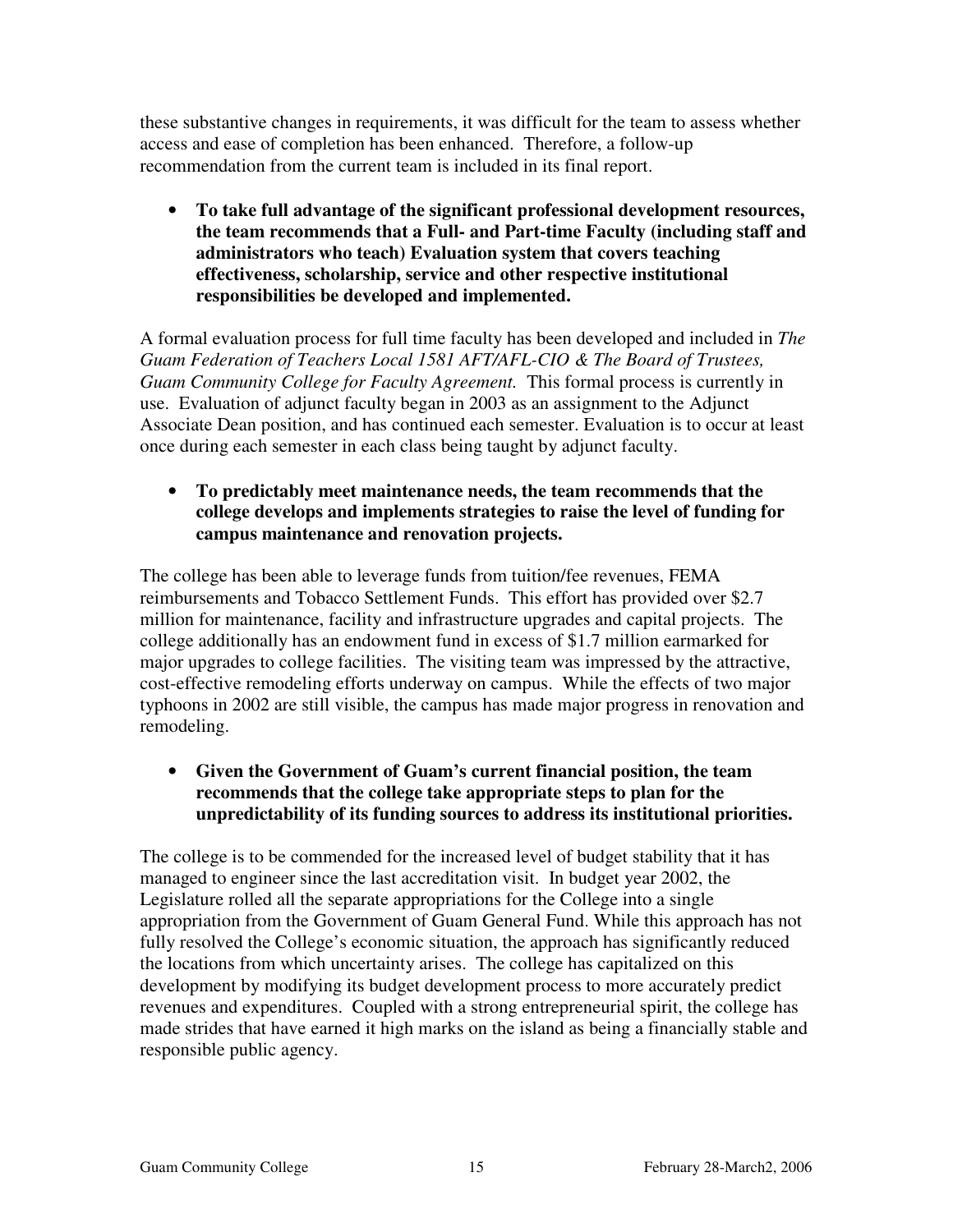• **As recommended by the previous team, the present team urges the Board of Trustees to continue its efforts with ACCT's support to expeditiously establish a formal process for evaluating its performance.** 

In 2001, the Board of Trustees made a good effort at evaluating its own performance by having each Trustee complete a Board Self-assessment Questionnaire modeled after a similar tool used by the Edmonds Community College in Lynnwood, Washington. However the assessment did not include input from outside the Board, and the college states it is not satisfied with the status of Board evaluation even though this is a required element in the *Guam Community College Comprehensive Institutional Assessment Plan for Programs, Services, Administrative Units, and the Board of Trustees.* Interviews with Board members indicated a willingness to further the evaluation effort, because two board members are quite new, there was an expressed interest in training for board members as a precursor to evaluation. The current team has included a recommendation in its findings on this point.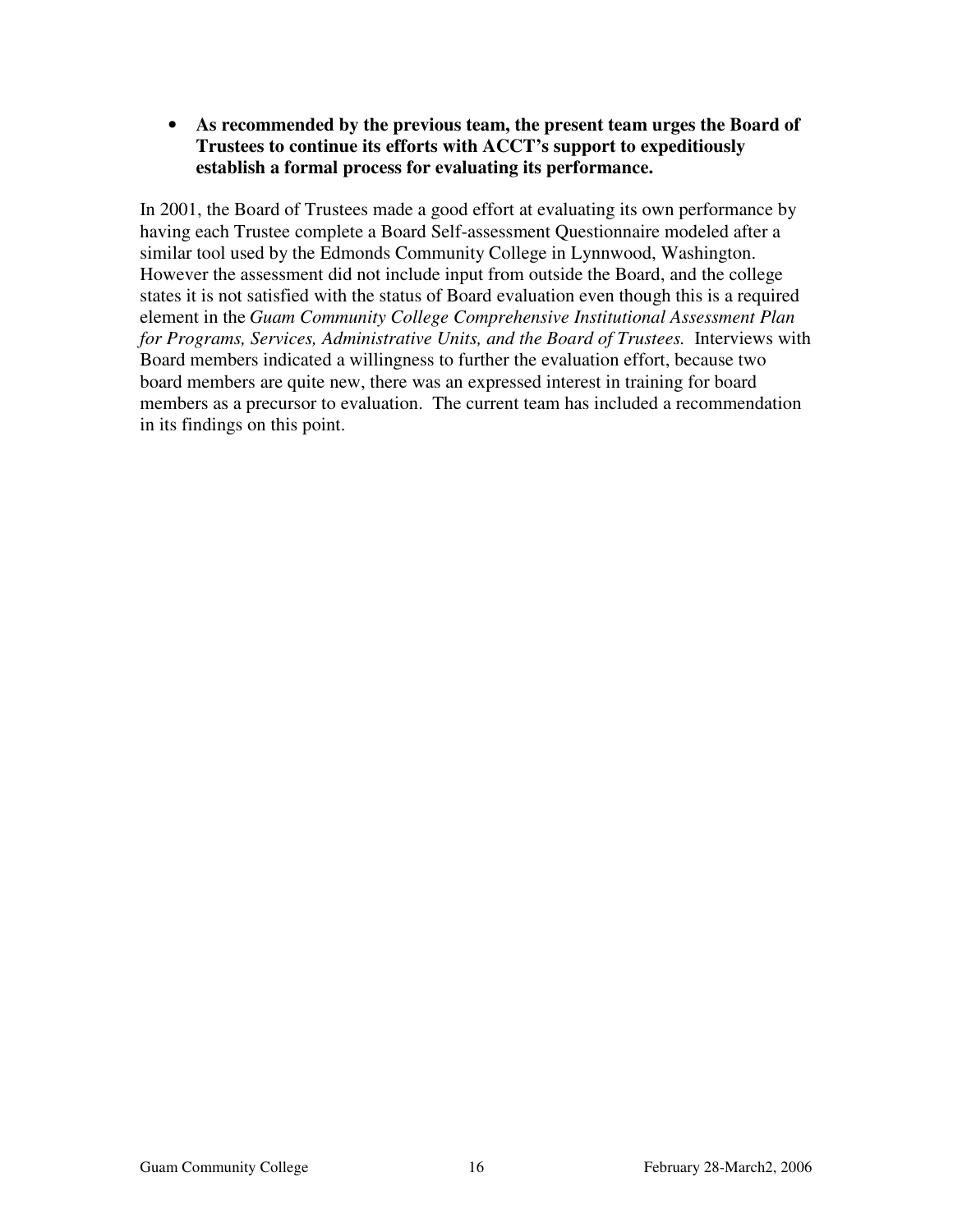# **EVALUATION OF GUAM COMMUNITY COLLEGE THEMATIC ANALYSIS**

Guam Community College organized its self-evaluation process around the four ACCJC Standards. In doing so the college attempted to utilize a thematic approach in reviewing the standards. The College presented a report within their self study on how the themes guided the GCC Self-Study Process. Presented in this section are observations made by the various writing teams for the four standards on how successful the College was in this attempt.

#### Theme: Dialogue

• Formal structures for dialogue are being developed. Extensive dialog takes place at the college. The college implemented a Technology Advisory Committee to set college-wide policies and to communicate the technology priorities to the college as a whole. The college also is implementing assessment processes for each unit, and the assessment goals are communicated college-wide. A draft strategic plan is now available to all staff, and a new affirmative action plan was recently approved to communicate to the college community and the Guam Island community the importance of diversity.

Theme: Student Learning Outcomes

• Serious efforts have been put forward in an attempt to establish student learning outcomes at the course, program, and institutional level; however, more work is needed Linking student learning outcomes (SLOs) to resources is a goal for the college, but the college needs to continue work in this area. SLOs are a high priority for the college as evidenced through interviews with college staff and review of their technology plan, master plan, and assessment plan. The infrastructure is in place to move the college forward in addressing students' needs.

Theme: Institutional Commitments

• The revised mission statement has provided for an expansion of the development of a Liberal Studies major and has articulated the college's commitment to General Education.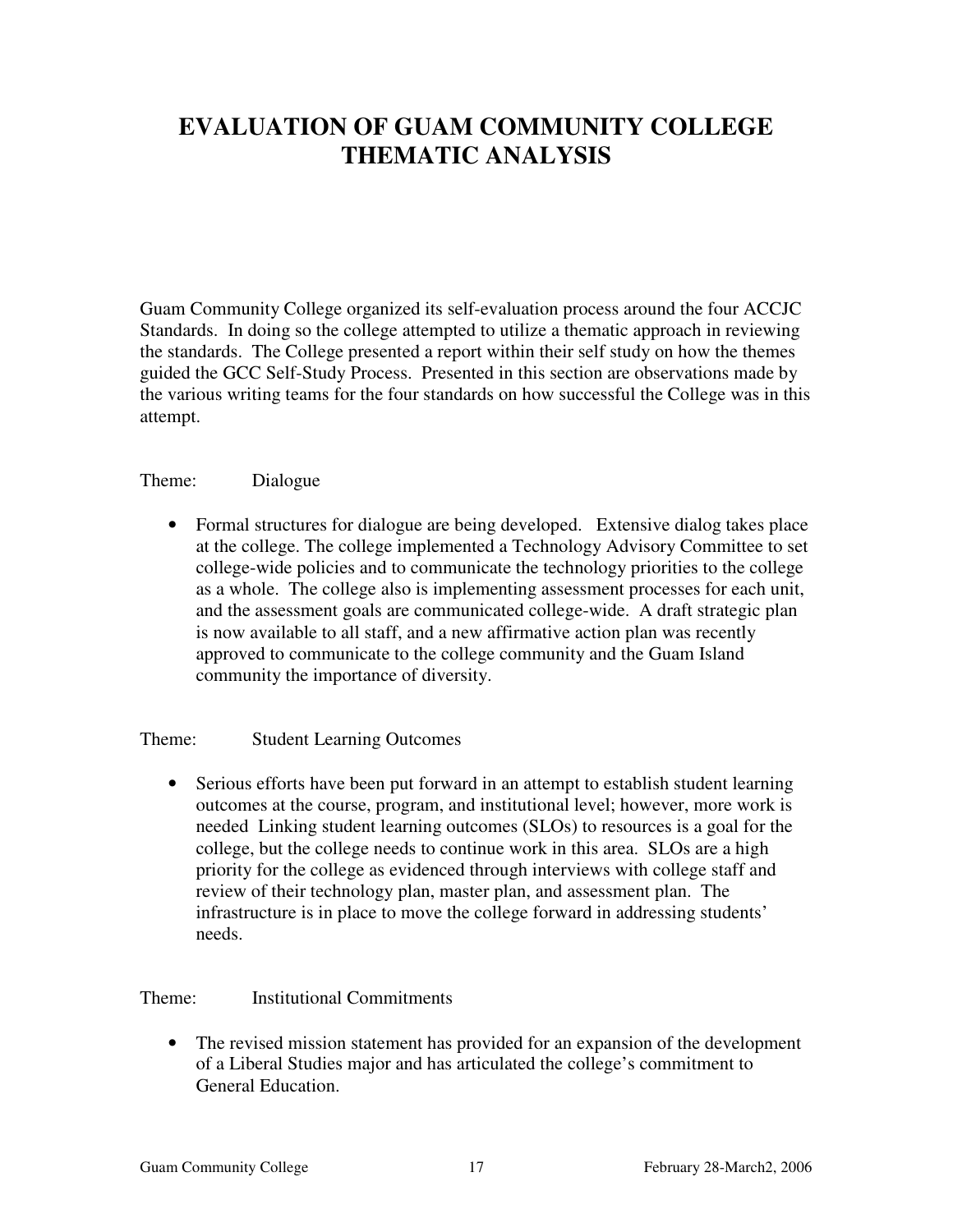#### Theme: Evaluation, Planning and Improvement

• Whereas evaluation is in place in some aspects, ties to planning and improvement are not clearly evident with respect to identifying and addressing student needs. Evaluation, planning, and improvement are a very high priority for GCC and are evidenced throughout Standard III. The college has implemented an assessment model for planning, both short-term and long-term for facilities, human resources, and technology. While further work remains in this area, many plans are underway at the college.

#### Theme: Organization

• The College has identified the necessity to create adequate structures to address and support learning. Guam Community College has begun the work to develop processes for inclusive, informed, and intentional efforts to define student learning. While they have made some headway in this area through their assessment plans and TracDat, they have not yet clearly defined student learning outcomes. The college will need to first define student learning and then create a process to measure and validate student learning outcomes.

#### Theme: Institutional Integrity

• The College has made progress in this area and continues to examine its policies and procedures for honest and equitable treatment of employees and students. The college demonstrates institutional integrity relative to fiscal accountability as evidenced by annual financial audits that receive the highest opinion possible from external auditors examining the fiscal affairs of the college. Institutional integrity is evidenced by the college's focus on a safe educational environment. Doing so, without adequate funding from the government of Guam, is a challenge. Institutional integrity is also evidenced through discussions with staff who discuss their loyalty to the institution, in part, because of the positive and ethical image the college has on the island. GCC is known as the best run government entity on the Island of Guam.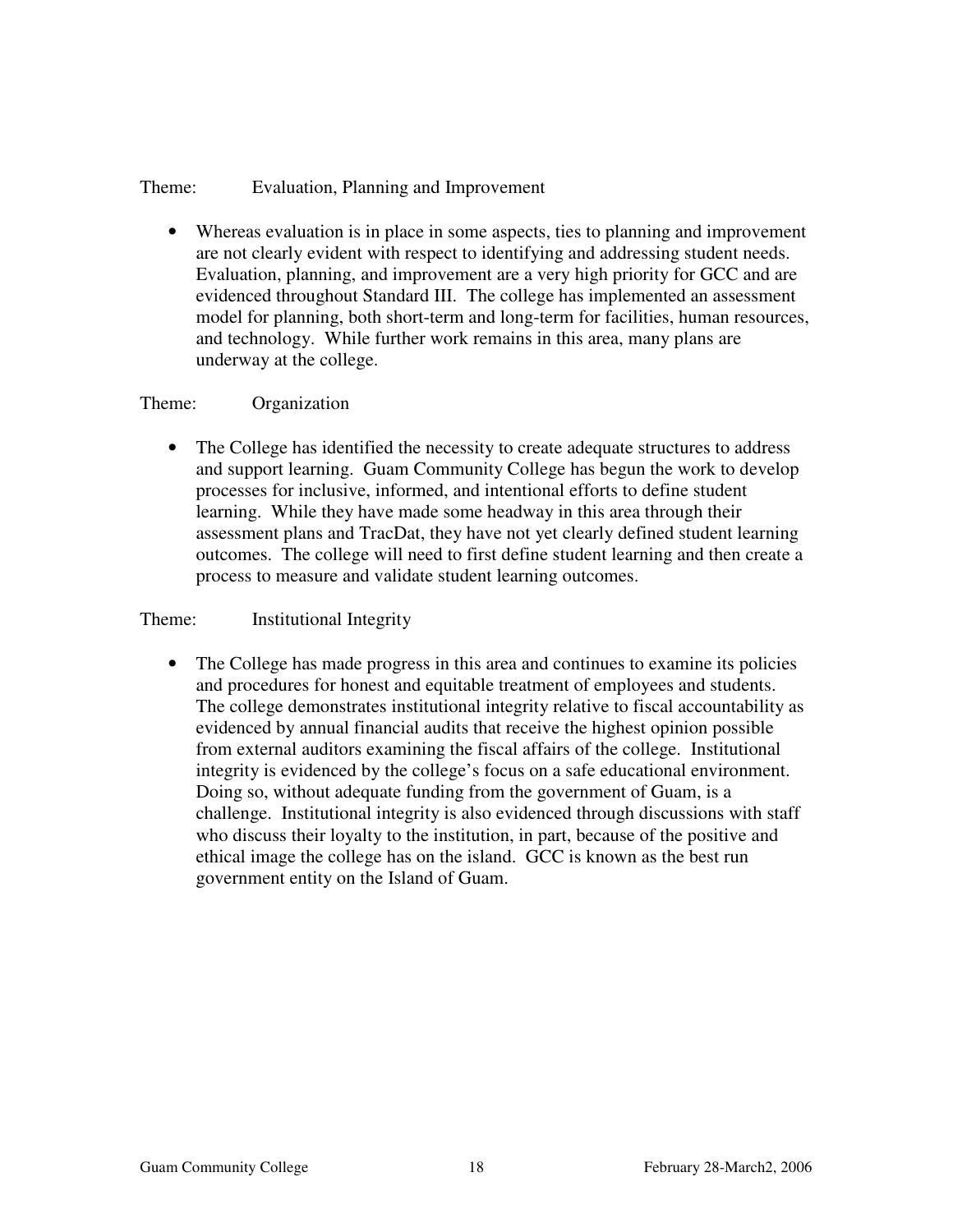# **EVALUATION OF GUAM COMMUNITY COLLEGE ACCORDING TO ACCJC 2002 STANDARDS**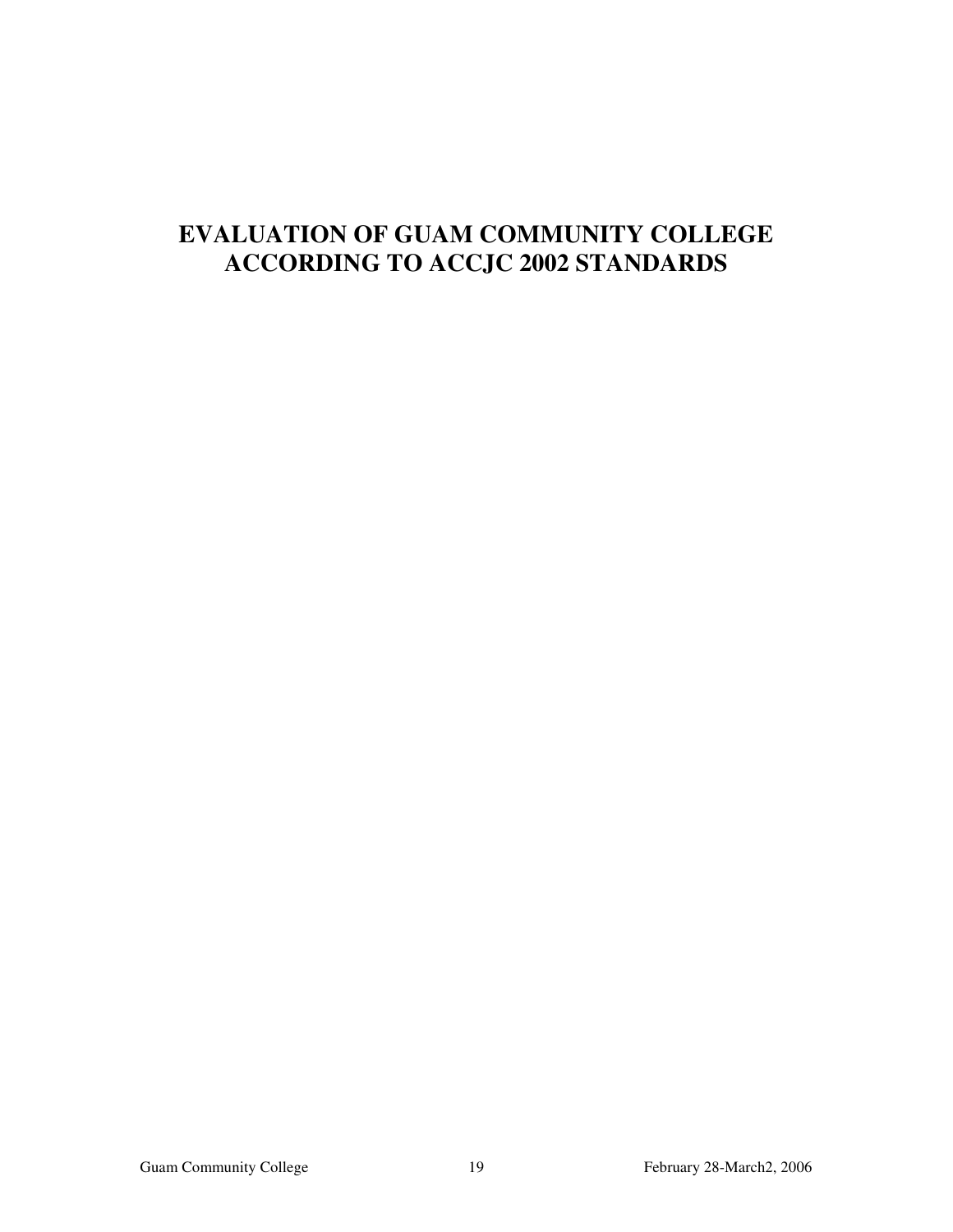# **Standard I Institutional Mission and Effectiveness**

#### **General Observations**

The college has revised their mission statement and has undertaken to review this mission statement on an annual basis. The current mission statement was developed after much input and dialog by the faculty and the administration. A committee was established to work on this task, and faculty and staff were allowed to provide input as to how to best develop this revised mission statement.

#### **Findings and Evidence**

#### **A. Mission**

Evidence of meaningful dialog and discussion were found in both BOT minutes as well as minutes of the College Affairs Committee and the committee for revising the mission statement. Interviews with Standard One committee members also reinforced that much discussion took place.

After much discussion and work, the final mission statement was submitted to the Board of Trustees (BOT) in February 2005. It was decided to make some changes to the statement, to more accurately reflect the college's commitment to general education as well as vocational training. These modifications were made to the mission statement, and it was approved and adopted by the Board at that time.

It was decided that the mission statement be reviewed on an annual basis. The next review of the mission statement will be later this year (2006) by faculty, staff, and administration.

The team has found, however, that the newest mission statement is not being used universally in all publications and materials. Instances in which the older mission statement was found include the student catalog and Guam Community College's website. The college should make a concerted effort to insure that the current mission statement is reflected in all documents, both published and online, and that the current mission statement's contents are communicated effectively to both employees of the college, as well as to the community as a whole. This is especially important since Guam Community College is at a true crossroads in many ways, both in terms of moving to a more shared-governance way of doing business and making decisions, and with respect to a renewed emphasis on general studies and a liberal arts philosophy.

The college also needs to make renewed efforts to assure that goals and objectives are in line with those of the new mission statement, especially as it addresses a commitment to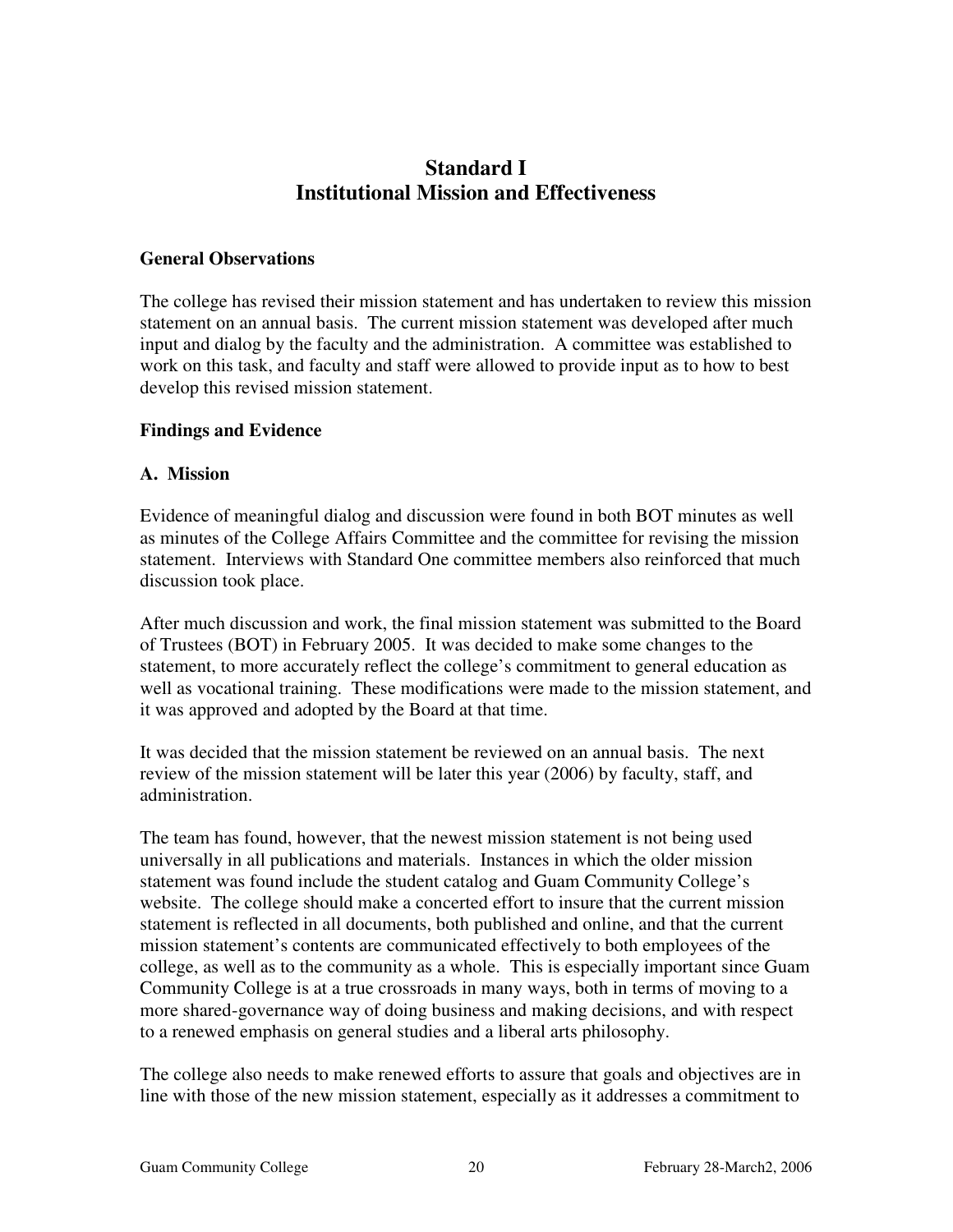the diversity of its students and the academic as well as vocational aspects of its educational commitment.

## **B. Improving Institutional Effectiveness**

After receiving the recommendation that the college needed to establish and implement an assessment process, an assessment administrator was brought onboard to play a key role in beginning this process. The assessment administrator spent much time meeting with individual faculty and staff, as well as administrators, in determining the needs of all stakeholders before putting together a process.

There was much initial resistance to developing the assessment process, especially from faculty, who did not see the potential advantage of moving to a more data-driven environment. The assessment administrator and the academic vice-president both met with many individuals and formed several committees that were aimed at developing various aspects of the assessment process. In addition, the Board of Trustees also had to be convinced that development of the assessment process would benefit the college in the long run.

Several years of dialogue and discussion have resulted in faculty gradually coming to accept and support the concept that access to data involving their programs is much more positive in terms of analyzing how well their programs are doing and assisting them in doing a more accurate and timely program review, based on accurate data. What is not clear is the extent to which adjunct faculty and classified staff were involved in the process.

There are several administrative support services that now use the assessment process. The materials purchasing department, for example, uses the assessment site to facilitate the ordering of materials on a timely basis for various programs or departments.

Initially the college had decided on having assessment by all departments and programs to be conducted on a yearly basis. However, after much discussion, it was decided that a two-year cycle would be more acceptable and palatable for all concerned. A two-year cycle has been implemented and has been received in a much more positive light.

The college's programs and departments, both instructional and non-instructional, have been divided into four groups. Group A includes all Associate Degree programs; Group B includes all Certificate programs; Group C encompasses the Student Services and Administrative Units; and Group D includes all special programs.

Programs are notified via email that information must be entered or submitted to the assessment department. It is sometimes necessary to remind the program directors or faculty that they must submit their information in a timely manner. Because information supplied by the programs is crucial to the ongoing success of the assessment process, it is necessary that they comply with the deadlines in a timely manner.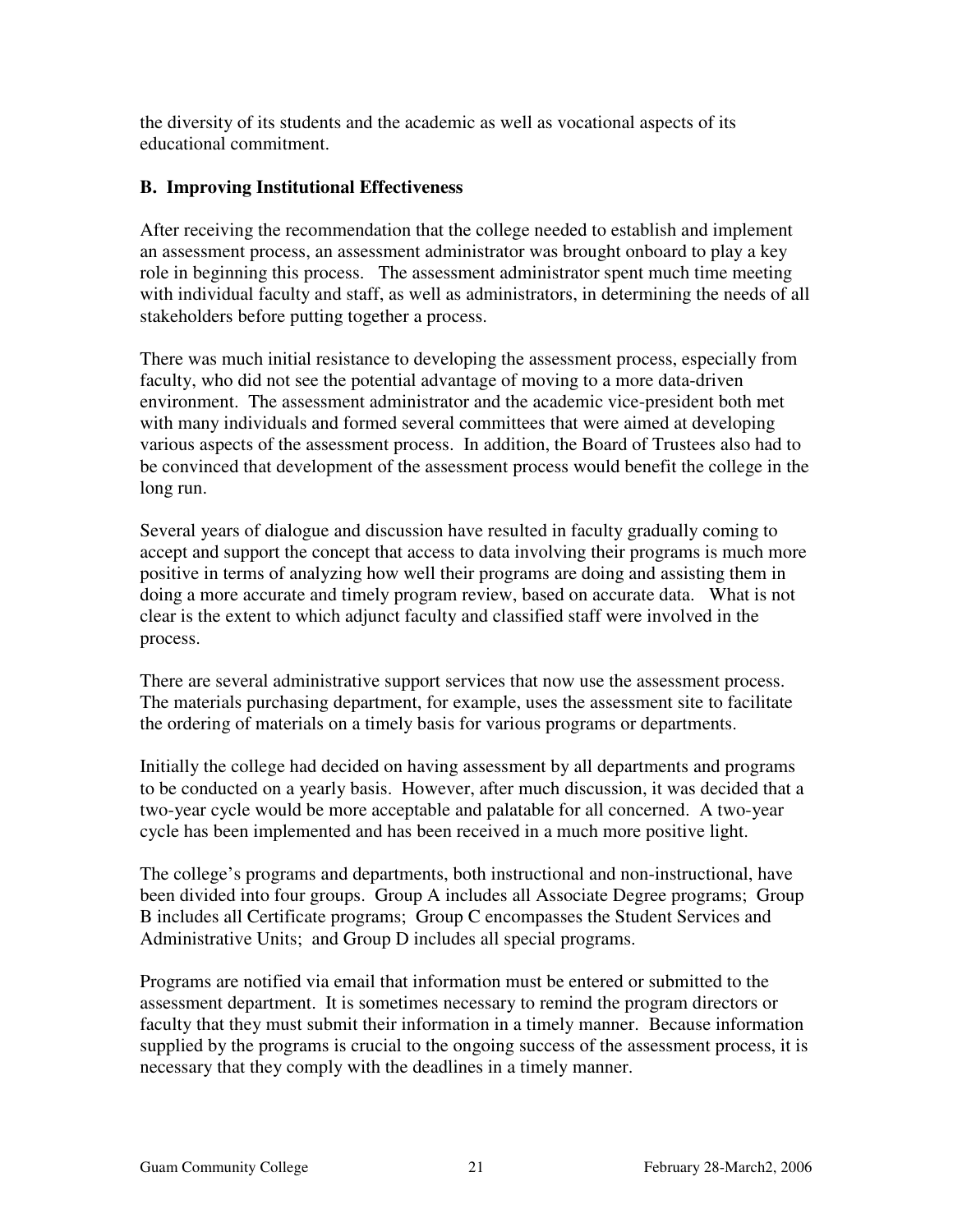The site team members were given an in-depth presentation of the TracDat online system. This online system links assessment and program review information including mission, goals and student learning outcomes, and demonstrates how they are all linked and related for any program on the campus. In addition, various elements of the accreditation standards are checked off if these have been met by the program. All of this information is made available to users on the campus via log-in to the TracDat website.

It is evident in discussions with various members of the campus community that the campus is now very supportive of the development and implementation of the assessment process. One of the more outspoken opponents of the process, a faculty member who was much opposed to the publication of data on his program as well as other programs, has become a strong advocate of the process. He has used the information available from the assessment process to do a better job of knowing what kinds of students are being served by the program, and how he can better attract students to his program, based on accurate data from the assessment process.

While the organization for assessment has been quite thorough, especially at the institutional level, at times the existence of reports or analyses of data has not been consistently communicated to the campus. That is, various people on the campus seem not to be aware of the existence of these reports, or are not aware that TracDat has become a powerful vehicle for accessing data and reports at the program or institutional level.

Continuous training is provided to the college community on access to and use of the TracDat system. In addition the program specialist and program assistant for assessment will be attending a query-builder training session, to better enable them to access the data from the assessment server and to create specific reports.

#### **Conclusions**

The college has developed an extremely full-featured and useful assessment process, and is to be commended for the amount of effort and work that it has taken to create such a dynamic system. Assessment processes can be monitored from the program up to the institutional levels, with clear linkages as to how goals and objectives are interrelated. The online assessment system allows one to select various programs at the college, with reports that allow one also to determine the extent to which programs are meeting accreditation standards measures and the ways program goals are being met.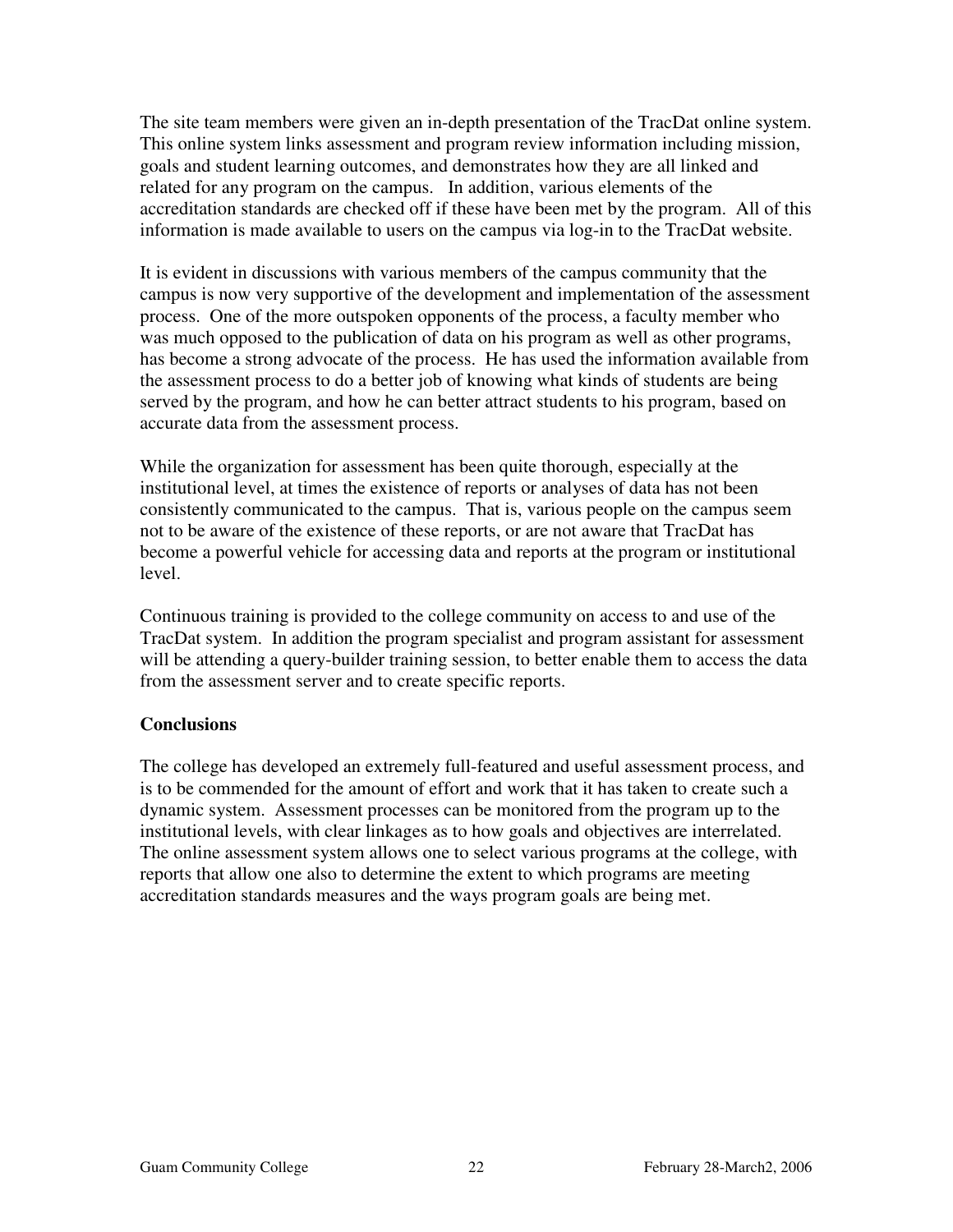# **Standard II Student Learning Programs and Services**

# **General Observations**

The Standard II team investigated the quality of the instructional programs, the student support services, and the library and learning support services, in achieving stated student learning outcomes. The College has a rich diversity of students and is working to implement instructional programs and student development efforts that support learning. We examined the policies and procedures relevant to this standard.

In particular, the team sought information regarding the general education and vocational programs including those areas offered through collaboration with high schools and through continuing education and contract education. The team also examined whether the College systematically assesses student support services using student learning outcomes, faculty and staff input, and other appropriate measures in order to improve the effectiveness of these services. The team suggests that the College increase the inclusion of all members of the college community, including students, in discussions relevant to this standard.

While we found that the College has an assessment program to evaluate the areas of this standard, we also discovered that the College could improve the ways it meets this standard by completing and better publicizing policies and procedures identified by previous accreditation teams. The College's established approach to assessment needs to be expanded to include studying and researching concerns related to identifying and meeting the educational needs of students and the possible disproportionate impact of policies and practices on specific students. Thus, although we found that the College has adopted a culture of assessment, we also found more work needs to be done on student learning outcomes.

The college organized its response to the accreditation standards through the themes the commission has identified, and the team agreed that those themes are present in the evidence the college provided.

## **Findings and Evidence**

## A. **Instructional Programs**

The college provides vocational and academic programs which are reflected in the new mission statement adopted by the board in 2005. A new degree in liberal studies, a new practical nursing program, and a clearly delineated general education pattern have been added since the last accreditation visit. Two courses are now online. (II.A.1.) Programs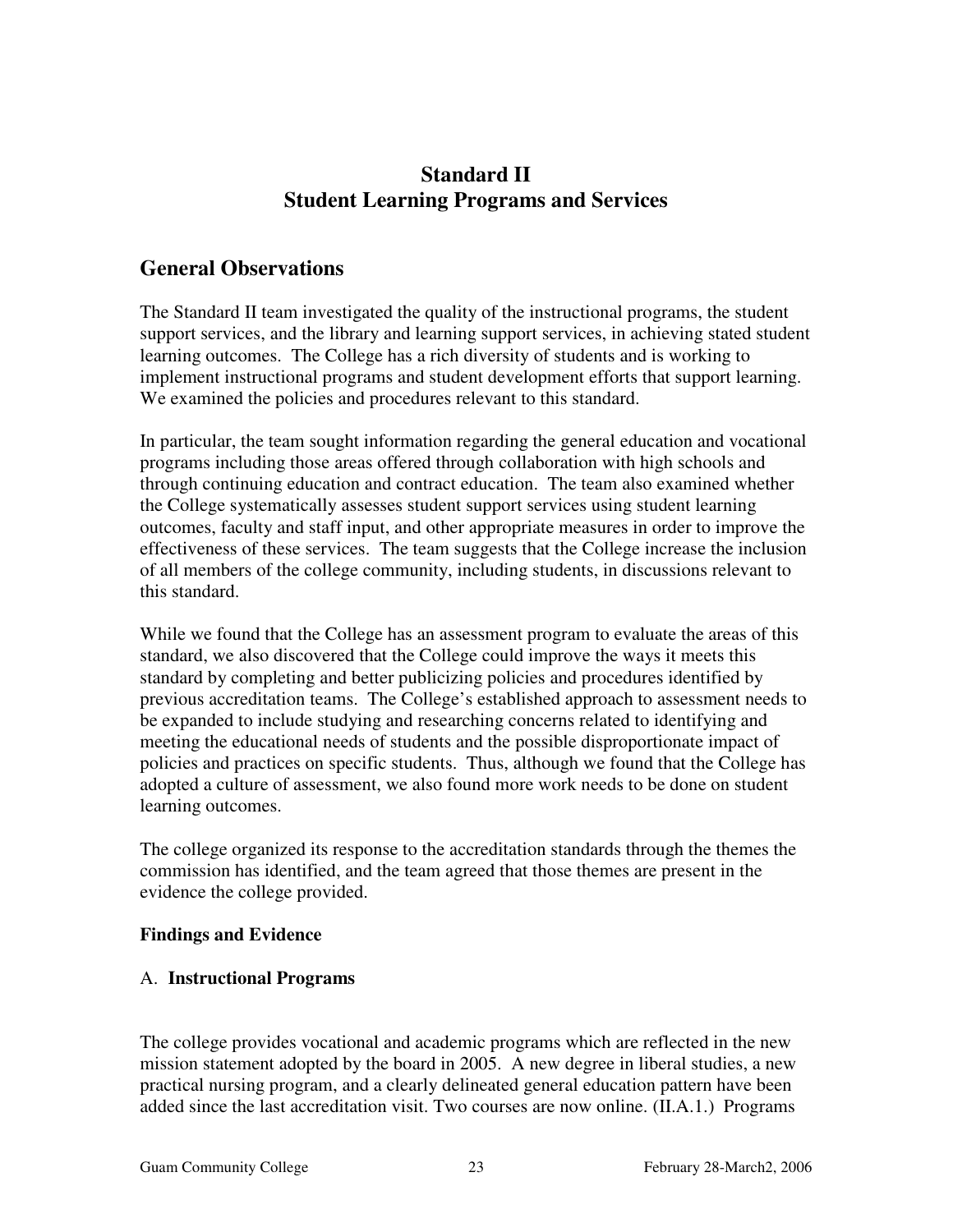have been assessed and basic competency student learning outcomes have been developed for most courses and programs, though not school-level ones for the School of Trades and Professional Services and the School of Technology and Student Services. SLOs in the actual course outlines generally identify outcomes in a manner more consistent with traditional methods of measuring student skills. For example, a 1995 course revision for CD 140, Environments for Young Children, gives as an outcome under nutrition, "Students will identify foods considered not appropriate for health reasons for children of different ages." Similarly, older course outlines are skill based as well. For example, ME150A, Auto Service I, gives as an outcome, "Given a vehicle, proper parts, hand tools and test equipment, student will service an air filter." Some course outlines do not have dates especially those for the high school curriculum, so determining the recency of the courses was difficult. In a few cases, randomly selected course outlines in vocational areas lacked outcomes and some outlines had not been revised since the 1980s. (II.A.1.a., A.1.b., A.1.c)

The college may want systematically to identify the educational needs of its students, evaluate whether or not the programs it offers meet student needs, and examine the delivery systems and modes of instruction being used as those relate to meeting student needs. (II.A.1.a, A.1.b)

Tying the assessment program to the student learning outcomes and also to the allocation of resources and to program improvements is a work in progress. The college has created an assessment culture where data is available to drive decision making.

The college has a process for revising and submitting curriculum. Using this process, course outlines are in various stages of currency. For example, 76% of the computer science course outlines are five years old. In some cases, curriculum is driven by enrollment: if students are not taking classes, the classes are not offered. This was the case with the college construction program where employment opportunities have waned in recent years. In other cases, the college has been able to respond to requests for classes based on input from the community. For example, the college has an agreement allowing it to offer training for local teachers through collaboration with the University of San Diego. (II.A.2.a.) While these informal methods of developing or offering curriculum appear to meet the community's needs, the college should adopt a systematic process of updating and revising curriculum to maintain currency even when curriculum is not being scheduled.

The college has involved faculty in assessing programs, and the curriculum process begins with faculty input. However, the role of faculty has not been paramount in all curriculum decisions. For example, the administration mandated that students complete a particular level of English before completing 9 units and a specific math level before completing 12 units. These requirements were based upon a desire by the administration to increase academic rigor but did not include an assessment based analysis of competency levels appropriate for various programs. It is also not clear that the college has decided to support this requirement with appropriate ESL courses and remedial courses. (II.A.2.b)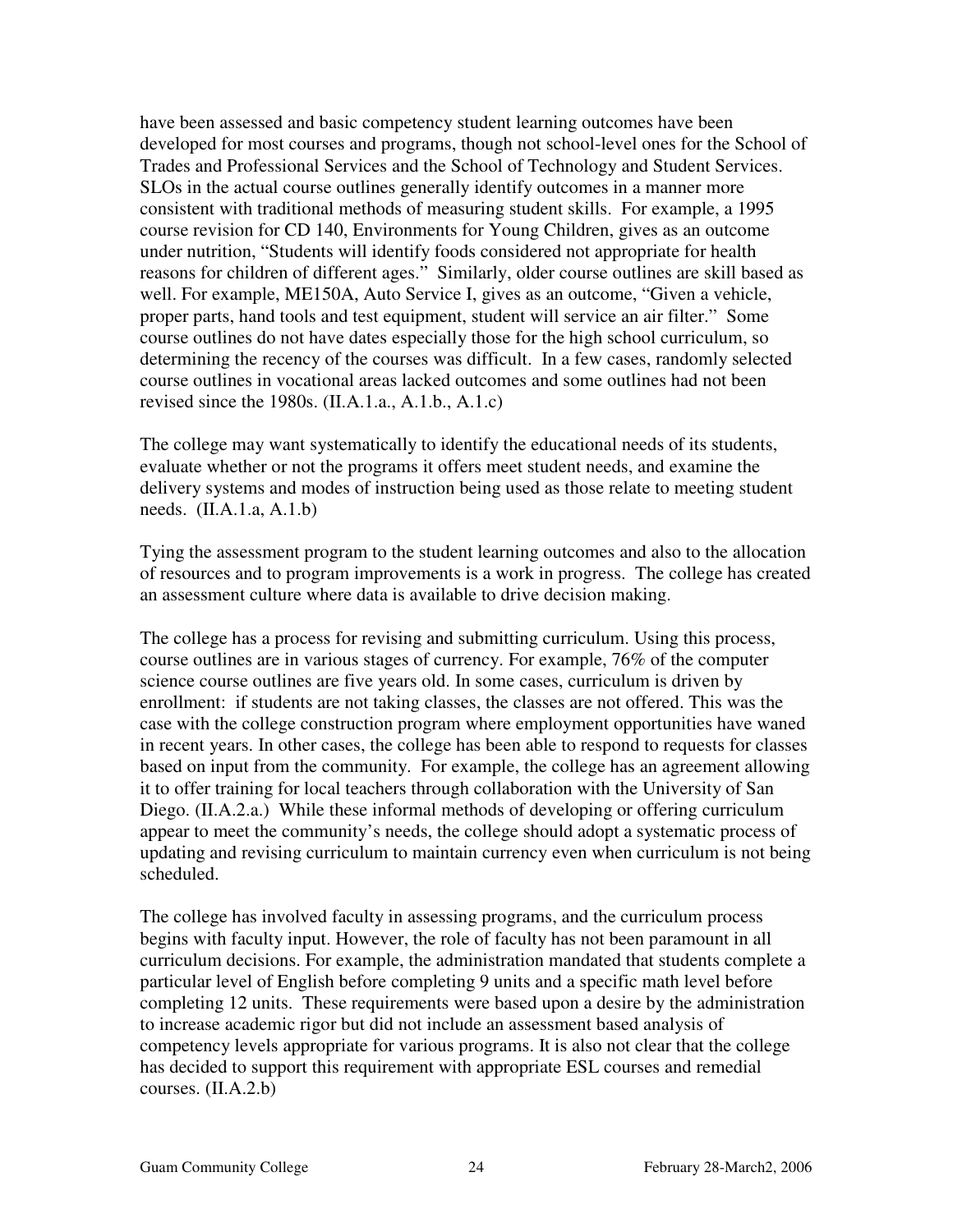Faculty have been trained in meeting students' learning styles and other pedagogical strategies through two required courses for new full time faculty and through special training for service learning implementation. Other staff development opportunities fall under the purview of the Professional Development Committee and include fees for classes and conferences specific to faculty disciplines. (II.A.2.d)

The college is involved in program evaluation in an informal manner growing mostly from the review of curriculum as well as from demands from businesses. Consistent and formal input from advisory committees and surveys of employers or graduates concerning success in their vocational areas is available for grant-funded programs. Because many of the current high school program faculty in vocational programs have recent experience in the business world, the instructors have not actively pursued formal advisory committee input; however, as these new employees are more removed from the world of work, they will need the input from advisory committees whose members are current in the field. The college still needs to complete the process of validating that degrees and certificates are based on the achievement of a program's stated student learning outcomes. Formal information gathering and analysis will assist the college in determining the relevance and currency of programs and help the college plan for the future  $(II.A.2.e; A.2.f)$ 

As the college develops student learning outcomes for all areas, these will naturally be tied to awarding of credit and degrees. (II.A.1.h., A.1.i)

In addition to the regular curriculum for community college and high school students, the college has an active continuing education program which is self-supporting and provides a healthy income to the college. The program annually "touches" 10,000 individuals. The highest enrolled courses in this area are health certificates for food service workers, food service management certification, continuing education to recertify public school teachers, public safety academies, general interest courses for the community, college for kids, and English language for children from Korea and China.

The college has published a clearly articulated and comprehensive philosophy of general education. The courses within the general education requirement have been articulated with the University of Guam and the University of Hawaii. (II.A.3.a, A.3.b)

Students appear to receive clear and accurate information about the general education requirements although this information appears in the errata section of the catalogue. The college catalogue provides students with transfer and articulation information only in the appendix of the catalogue. Using the rubric of articulation, though, may cause some confusion among students. (II.A.3)

The major challenge for the general education program is the limited number of courses that fulfill general education requirements, particularly in the humanities and fine arts. It is also not always clear in course descriptions how and why a particular course fulfills aspects of the general education requirements, especially in oral communication and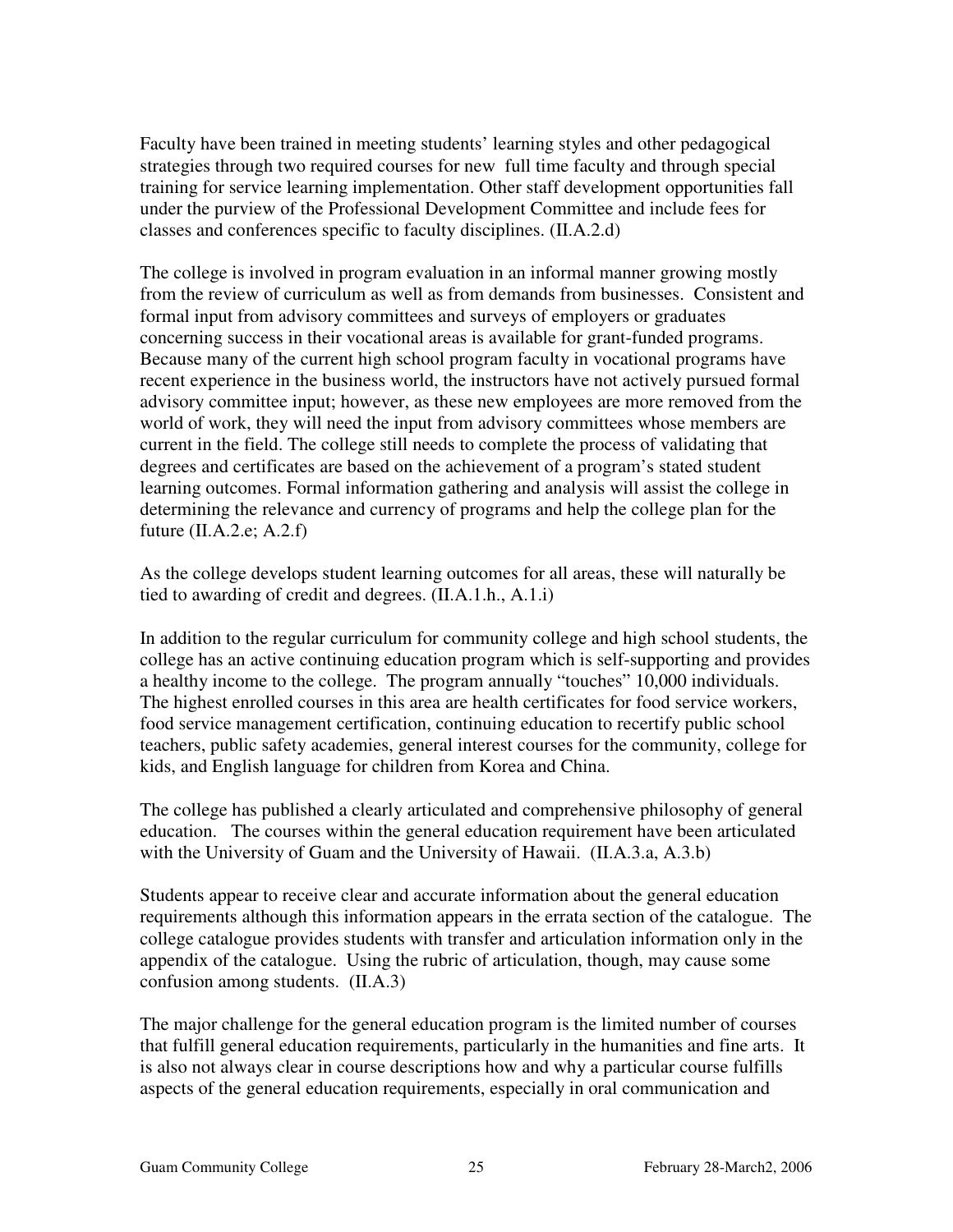citizenship. Recent development of the liberal arts curriculum might enhance the general education offerings and make transfer more viable as this program grows and the college recognizes more courses as fulfilling general education requirements. The institution needs to review its course offerings in general to make the general education program more comprehensive. Still, both the general education and liberal arts programs contribute to the college fulfilling its mission to serve its constituents academically as well as vocationally. (II.A.3.a)

The new requirements for English and math as well as the new liberal arts associate degree have created some concern among faculty that the college may be turning away from its traditional vocational role. There are also concerns that the new requirements close students out of various courses and programs, concerns reflected in some course enrollment drops. Some efforts are being made through the general education committee to address the appropriateness of the requirement for specific programs. Continued allocation of resources based on assessment of community and student needs should alleviate these concerns as the college continues to evolve. (II.A.3.b)

Most of the degrees offered by Guam Community College require that students complete more than 60 units. Requiring that a student take that many units implies that the time to degree completion for an average student would be more than 2 years. The general education committee expressed concern that students are being required to complete so many units and may be required, especially because of the new math and English requirements, to take more than 2 years to complete a degree. (II.A.4) The team shares this concern.

In programs requiring external licensure and certification, the college has demonstrated that students meet standards. Data on the newly developed practical nursing program is not yet available. For that particular program, the team voiced some concerns about the depth of faculty expertise needed to offer the program (II.A.5) as the college has yet to fill most of the projected faculty positions.

Students appear to receive clear and accurate information. However, the current mission statement has not yet been consistently presented in publications and some information needs to made more "student friendly."

Information about College courses, programs, policies and regulations is available for students and prospective students in the College Catalog, the Student Handbook, and the College's website. The Student Handbook is no longer provided in a print format, but can be found through the College's website. Articulation agreements are included in appendices in the catalog, but the function and process of transfer is not clearly presented as an educational goal for students. The transfer mission is not as clearly laid out for students as the vocational paths. (II.6.a)

The college also needs to add some course options or identify existing ones so that students can actually complete all of the requirements for transfer and all of the general education requirements on the Guam Community College campus. For example, the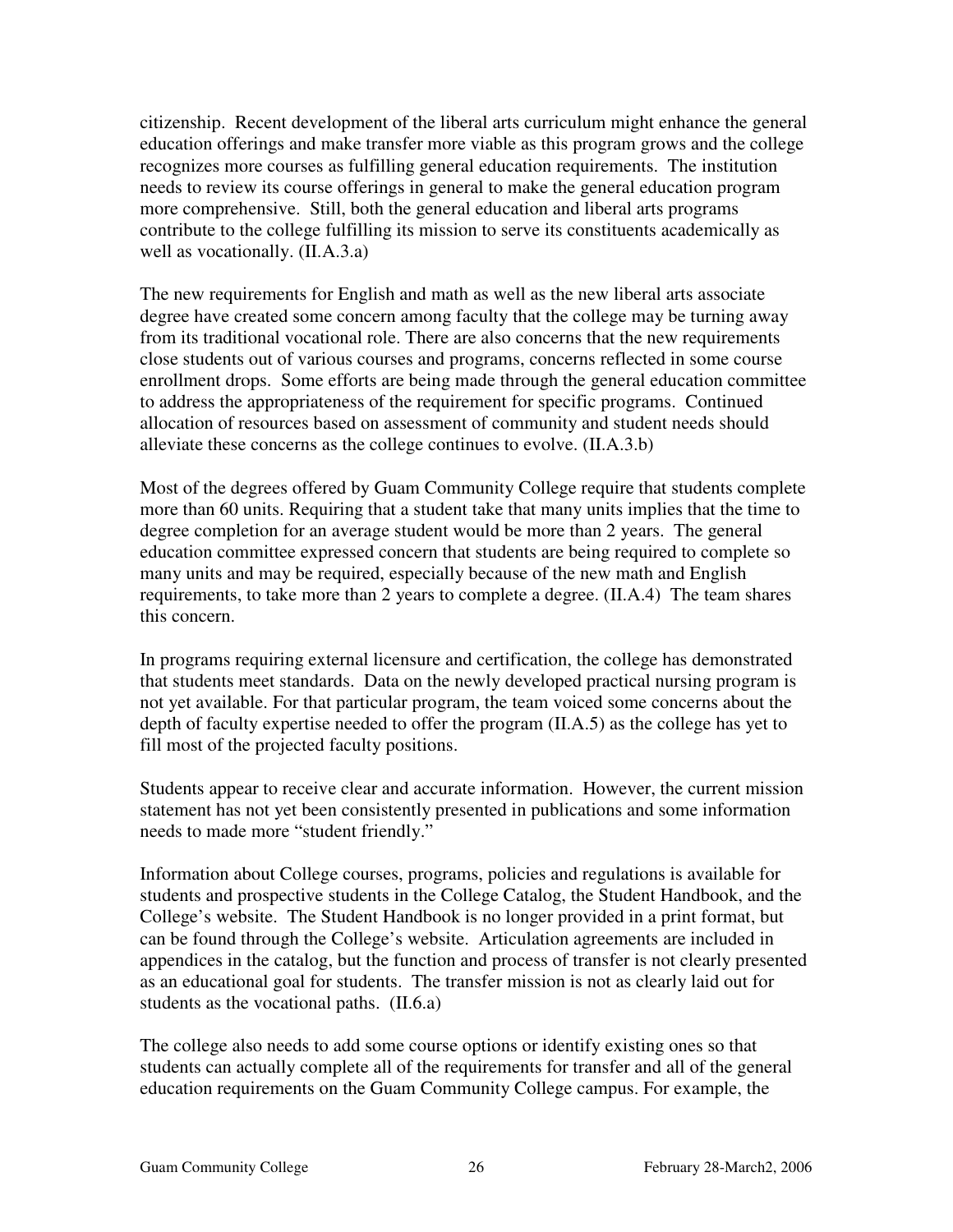college has humanities courses, but these are not listed as options in the general education pattern. The student handbook is on the web, but students cannot search the site and must read the entire handbook in order to find a particular topic. Students receive syllabi in most classes based on records kept by the Academic Vice President's office. In some cases, the course descriptions in the syllabi do not match the course descriptions in the catalogue. Student learning outcomes for each course have yet to be developed. (II.A.6)

The college has a program discontinuance policy which it has implemented with careful consideration of student needs. This policy and others relevant to students are spelled out in the catalogue; however, the committee could not find an honesty policy or a sexual harassment policy in printed documents provided to students nor a policy related to codes of conduct for faculty and staff published for the public although codes of conduct exist in the collective bargaining agreements for full time faculty and staff. (II.A.6.a, IIA.6.b)

Based on the student questionnaires, the committee believes that students feel respected and treated well by faculty in terms of their gender and racial/ethnic group membership. The college did not provide information concerning faculty ability to appear unbiased. (II.A.7.a.)

The college has published policies on academic honesty in the student handbook which is on-line. (II.A.7.b) Other policies of behavior for faculty are addressed in the contract and for students in the handbook. The college has deferred the development of an ethics policy until a Faculty Senate is established to take responsibility for such a policy. (II. A.7.c)

Guam Community College offers courses on the island only. (II.A.8)

# B. **Student Support Services**

In several instances, Guam Community College (GCC) cites a need to improve its marketing and recruitment efforts, favoring more "face to face" recruitment efforts and development of marketing plans. A comprehensive effort to address outreach and recruitment efforts has not materialized, but is included in recommendations found in the "Faces of the Future" which was conducted in Fall 2004. The diversity of students is not clearly delineated in Guam Community College's research documents or self study.

An effort to admit students based on their ability to benefit from programs, as well as to be consistent with its mission, has been made by requiring student qualification for the Adult High School Diploma Program and enrollment in English and math courses at nine and 12 units. This policy remains a subject of debate on campus, as many faculty have concerns about the impact of this administratively mandated policy on student access and success.

The leadership in the Counseling Department has worked closely with the Office of Assessment and Institutional Effectiveness to utilize results from student surveys to identify student needs and to make improvements in the provision of support services to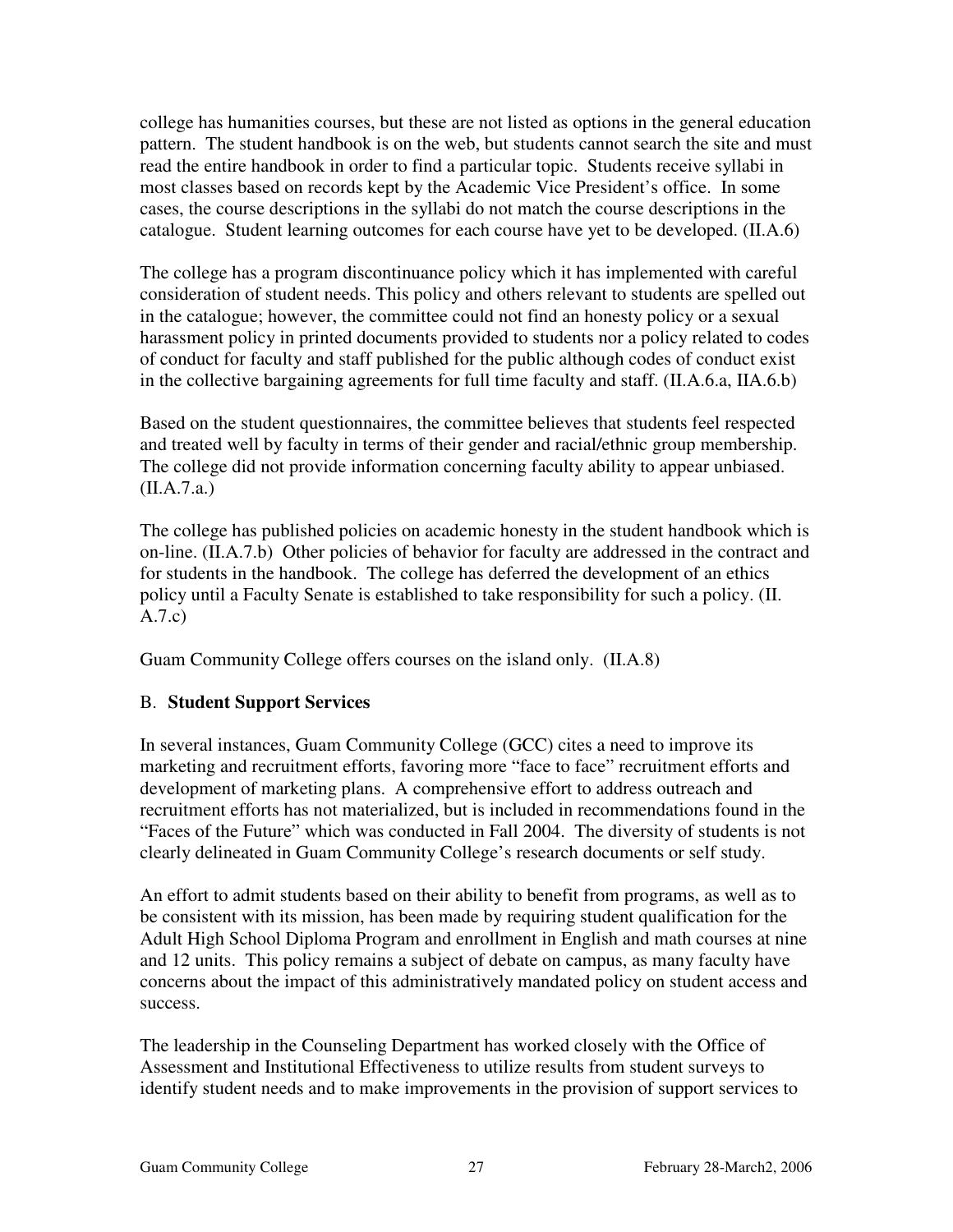students. A good example has been the surveying of students and faculty about the counseling and guidance needs of students. The results were used not only to plan effective workshops for students but to better coordinate counseling activities provided by various offices and programs, thereby controlling for duplication of efforts.

The present dialog that is occurring on the impact of these policies is a good indication of concern for the students' pathways. Various committees (General Education and Committee with No Name) have requested further data from Admissions to assist them in further understanding the impact of these policies on student access and success. The College's established approach to assessment may not lend itself to studying and researching concerns related to the educational needs of students and the possible disproportionate impact of policies and practices on specific students. Student Services staff, especially counselors, have utilized various means to obtain outcome data from which they developed an agenda for improvement. Not all departments have yet measured their effectiveness, either through quantitative data or through qualitative measures (surveys); however, several departments were able to detail student satisfaction as well as recommendations for change.

Student Support Services staff have made excellent progress in developing various modes of service delivery by which to best meet students' needs. An excellent example is the recent hiring and placement of four counselors at each of the high schools served by Guam Community College. This insures that the counseling function, including the appropriate recruiting of students, will be done by counseling faculty who are knowledgeable and committed to the mission of Guam Community College. (II.B.1)

| <b>Required Information</b>       | <b>Evidence Found</b>                                     |
|-----------------------------------|-----------------------------------------------------------|
| a. General Information            |                                                           |
| Official Name, Address(es),       | Everything is found on the back side of the catalog       |
| Telephone Number(s), and Web Site | except for names and addresses of high school             |
| Address of the Institution        | (secondary) sites. The main college phone number is       |
|                                   | not listed, but the office of Admissions and Registration |
|                                   | is.                                                       |
| <b>Educational Mission</b>        | The revised Mission Statement is on page 4 of the         |
|                                   | catalog.                                                  |
| Course, Program, and Degree       | Course descriptions, certificate and degree program       |
| <b>Offerings</b>                  | requirements are listed in the catalog.                   |
| Academic Calendar and Program     | The Academic Calendar is clearly printed on the inside    |
| Length                            | front cover of the catalog. The Calendar details the      |
|                                   | beginning and end of the term as well as critical         |
|                                   | deadline dates.                                           |
| Academic Freedom Statement        | The Academic Freedom Policy (460) is found on page        |
|                                   | 123, (Appendix C) of the catalog.                         |
| Available Student Financial Aid   | Financial Aid Services, including the specific student    |
|                                   | aid available is listed on pages 9-11 in the catalog.     |

The committee reviewed the catalogue and found evidence that the majority of the required catalogue information was provided. (II.B.2):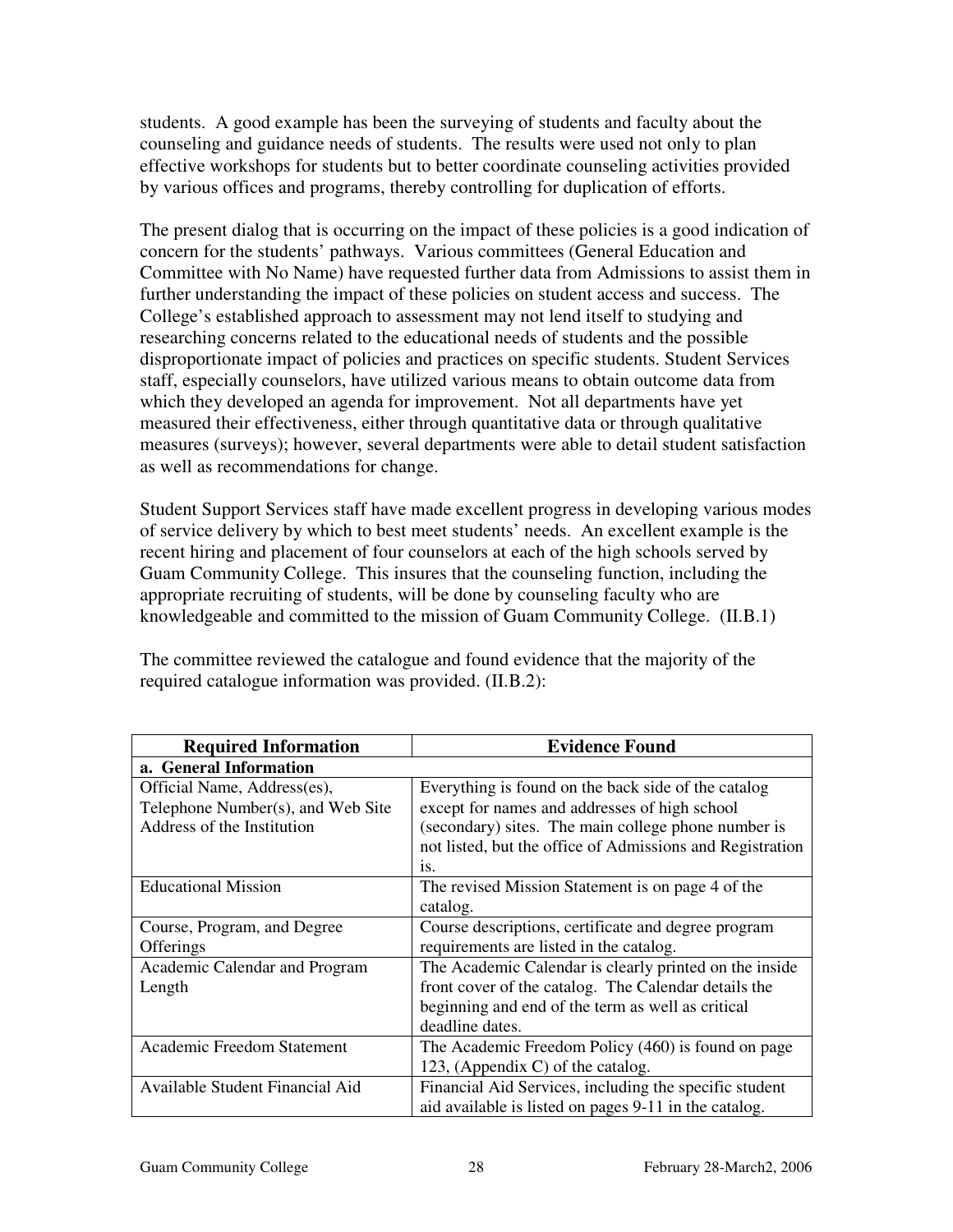|                                         | Also detailed are students' responsibilities.             |
|-----------------------------------------|-----------------------------------------------------------|
| <b>Available Learning Resources</b>     | Under the heading of "Learning Resources"                 |
|                                         | Center/Library Services" the description on page 14 of    |
|                                         | the catalog details library services and does not speak   |
|                                         | about learning resources (i.e., tutoring).                |
| Names and Degrees of Administrators     | Names and degrees of administrators and faculty are       |
| and Faculty                             | found in the back of the catalog, beginning on page       |
|                                         | 105.                                                      |
| Names of Governing Board Members        | The names of the governing board members, except for      |
|                                         | two vacant positions, are listed on page 104 of the       |
|                                         | catalog.                                                  |
| <b>b.</b> Requirements                  |                                                           |
| Admissions                              | Admissions information is found on pages 18-20, with      |
|                                         | details about detailing classifications of students,      |
|                                         | acceptance and placement testing information,             |
|                                         | including foreign students.                               |
| <b>Student Fees and Other Financial</b> |                                                           |
|                                         | Tuition and Fees and Cost of Attendance budget for        |
| Obligations                             | full-time, independent students are listed on pages 29-   |
|                                         | 31 of the catalog. Included are fee policies and          |
|                                         | financial obligation policies.                            |
| Degree, Certificates, Graduation and    | Degree and certificate requirements are listed by         |
| Transfer                                | program major as well as per General Educaiton            |
|                                         | requirements on pages 33-34. Information specific to      |
|                                         | students who desire to transfer and transfer services are |
|                                         | not found in the main section of the catalog under        |
|                                         | "General Information." Articulation agreements and an     |
|                                         | Inter Institutional Cooperation Statement for Transfer    |
|                                         | and Articulation are found in the back of the catalog     |
|                                         | under Appendices.                                         |
| c. Major Policies Affecting Students    |                                                           |
| Academic Regulations, including         | Certain academic regulations such as registration, adds   |
| Academic Honesty                        | and drops, withdrawals, repeats, satisfactory progress,   |
|                                         | probation, and dismissal are found under "Admissions      |
|                                         | Information" in the catalog. The Student Code of          |
|                                         | Conduct is referenced on page 5 of the catalog does not   |
|                                         | clearly cover Academic Honesty. However, the              |
|                                         | Student Handbook, which is available only on the          |
|                                         | website, might contain information about Academic         |
|                                         | Honesty.                                                  |
| Nondiscrimination                       | The Non-Discrimination Statement is found on page 5       |
|                                         | of the catalog.                                           |
| Acceptance of Transfer Credits          | Information about credit by examination, credit for       |
|                                         | military education, credit for prior learning and         |
|                                         | educational credit for training programs is found in the  |
|                                         | catalog. Additionally, transfer of credit information     |
|                                         | from postsecondary institutions and advanced              |
|                                         | placement is found in the catalog.                        |
| Grievance and Complaint Procedures      | There is no specific reference to a grievance and/or      |
|                                         | complaint procedure in the catalog. However, page 7       |
|                                         | details "Student Rights Advocacy" which highlights the    |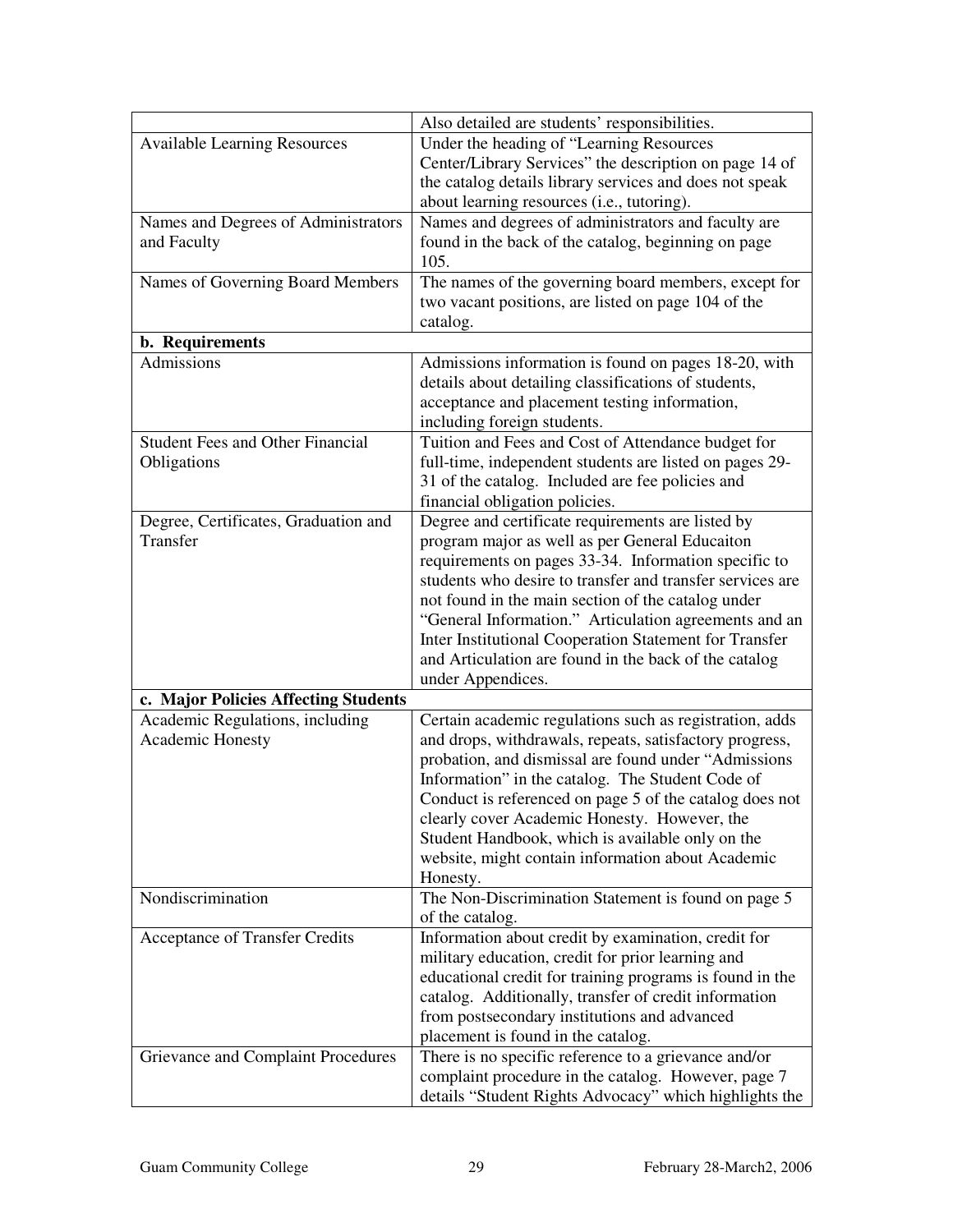|                                                                                           | role of the counseling staff in assisting students in "the |  |
|-------------------------------------------------------------------------------------------|------------------------------------------------------------|--|
|                                                                                           | protection of their basic human rights."                   |  |
| <b>Sexual Harassment</b>                                                                  | A Sexual Assault Policy and a Workplace Violence           |  |
|                                                                                           | Policy are on page 5 of the catalog. No specific section   |  |
|                                                                                           | is included in the catalog regarding Sexual Harassment.    |  |
|                                                                                           | However, the Student Handbook is referenced                |  |
|                                                                                           | regarding Sexual Harassment Policy 185.                    |  |
| Refund of Fees                                                                            | Mention of "Tuition and Fee Refund" is found on page       |  |
|                                                                                           | 30 of the catalog. This citation mentions eligibility      |  |
|                                                                                           | "during the 100% Refund Period." However, the              |  |
|                                                                                           | definition of this time period is not specified.           |  |
| d. Locations or publications where other policies may be found                            |                                                            |  |
| The Student Code of Conduct along with the Copyright Policy and Workplace Violence Policy |                                                            |  |
| are found on page 5 of the catalog. However, students' due process rights are not clearly |                                                            |  |
| articulated with regard to the College's Discipline policy and procedures in the catalog. |                                                            |  |

No clear evidence was found that specific learning support needs are researched or identified and that information then guides the development or improvement of services and programs. The placement testing process in place is used to determine the placement levels for students into math and English and reading courses. The data from the COMPASS instrument is not comprehensively used to inform the College about the academic needs of the students or to help in planning course offerings and scheduling of courses. There also was no evidence that any non-cognitive assessments take place (e.g., study skills assessments). (II.B.3)

The availability of tutoring, low usage of the library, the transfer advisement program, and the limitation of courses for limited English proficient students are areas staff identify as areas in need of improvement to provide comprehensive services to students. High school students enrolled in Guam Community College courses are able to access Guam Community College counseling support at their high schools. Counseling and other support services are provided to Adult High School students and Guam Community College high school students that are on the main Guam Community College campus, but not to students enrolled in the GED program. (II.B.3.a)

The college has addressed the personal and civic responsibility in a variety of ways. For example, the Center for Civic Engagement's mission statement is "*To enhance student educational experiences through integration of academic study with active service, while encouraging civic involvement, community awareness and responsible leadership."*  Guam Community College is part of the Hawaii Pacific Islands Campus Compact (HPICC), a national project designed to prepare civically engaged citizens. Building upon the notion of service learning, the Center develops partnerships between the College and service agencies and community based organizations. To date there are over 30 established partnerships, with over 200 students participating in the program. Additionally, the Center for Civic Engagement provides training to faculty in order to imbed service learning into their courses in order to assist them in meeting and measuring student learning outcomes. (II.B.3.b)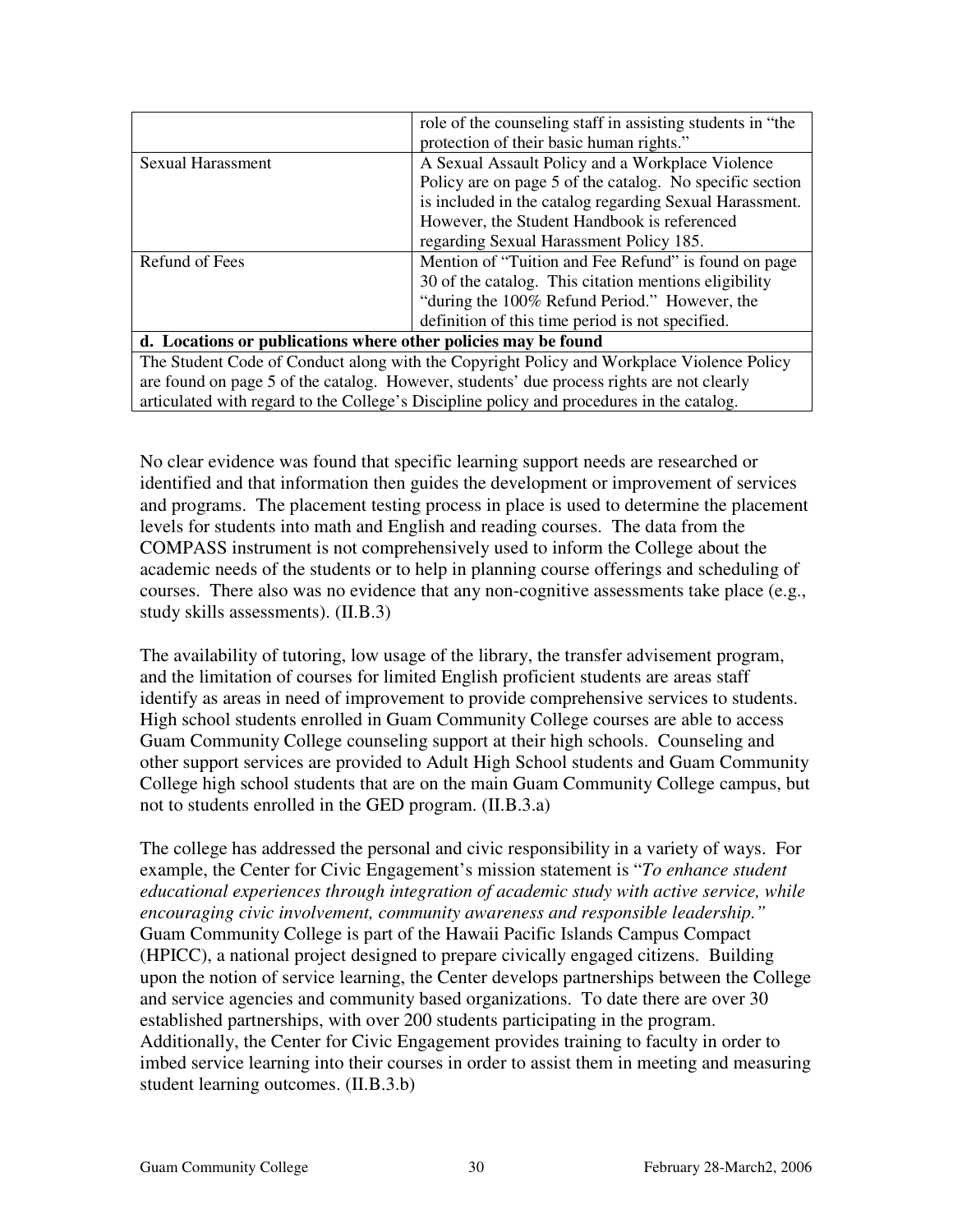In terms of personal development, there are two psychology classes that address personal development of students: PY 100 – Personal Adjustment and PY 125 – Interpersonal Relations. (II.B.3.b)

The Center for Leadership Development Studies works with Campus Life and Career Placement to host an annual student leadership conference. The conference is wellattended and is very popular with students. Business partners are also a part of the conference which adds to the richness of the conference as well as provides additional fiscal support. (II.B.3.b)

The counseling faculty are fully engaged in assessing and improving the counseling and advising services to students. After a student declares his/her major course of study, the advisement function is enhanced by assigning a faculty member to serve as an advisor. A comprehensive training process for faculty advisors was undertaken in order to train the faculty in the basic use of NIAS and the different tools available in advising students. This has been fully documented in the Fifth Annual Institutional Assessment Report  $(II.B.3.c)$ 

The counseling faculty have developed an Advocacy Booklet, ready for publication, which will serve as a campus-wide guide to assist all faculty and staff in understanding the comprehensive services provided through the Counseling department. The booklet will also serve as a tool to help all campus personnel in guiding students. The counseling department is to be commended for developing this publication through an excellent process of gathering feedback from faculty and students, studying other models, and developing a unique tool for Guam Community College. (II.B.3.c)

The student population of Guam Community College is naturally very diverse. Through various student clubs and organizations, student diversity is addressed. Less clear was whether there are college-wide programs or efforts to promote greater student understanding between groups and to promote a general appreciation of the value of diversity, especially important because of the wide range of diversity of students (from resident Chamorro and Filipino students to Micronesian and international students from Japan). Because of the broad range of age and life experiences of students, future assessment efforts could focus more on the educational needs of both day and evening students, and younger as well as older adult students.

The College is proud of the recent development and implementation of accommodative services for disabled students and believes that this new effort assists the College in expanding a commitment to meeting the needs of diverse students. (II.B.3.d)

There is no evidence that the admissions and placement instruments and practices are regularly reviewed or assessed in order to validate the effectiveness of the instruments or the minimizing of potential bias in the test instruments. The established assessment process was apparently not being consistently used in implementing new placement requirements related to the General Education requirements. The College has begun the initiation of a new placement tool, the COMPASS, and needs to work toward validating cut scores according to established research methods. (II.B.3.e)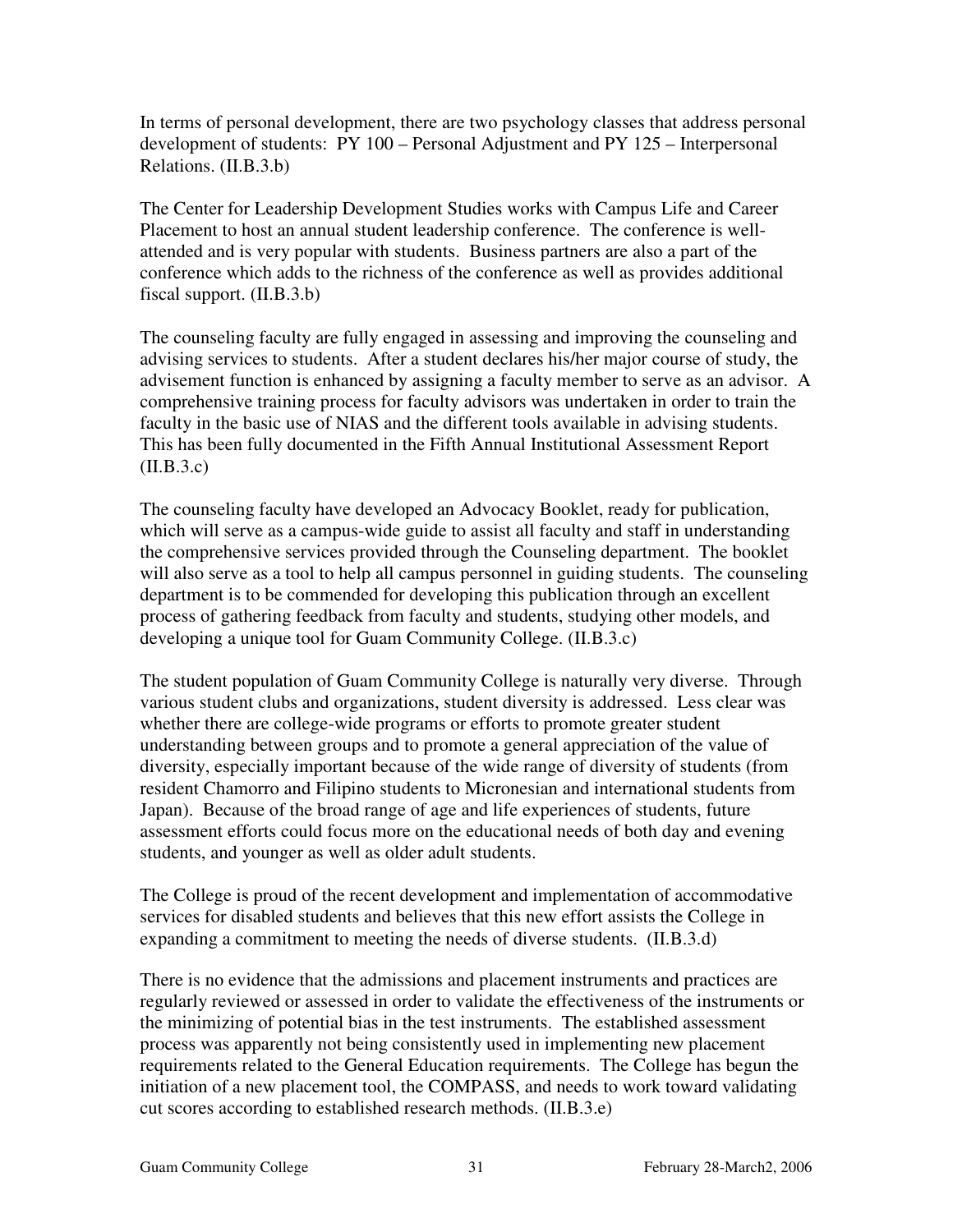Guam Community College admissions and financial aid staff are clearly cognizant of Federal Educational Rights to Privacy Act (FERPA) regulations and follow strict processes to insure security and confidentiality of records. Admissions keeps all hard copies of documents and is considering the implementation of an electronic document imaging system to provide greater security of documents and to facilitate retrieval of records. Campus NIAS users must sign an "Acceptance of Responsibility" form with the Admissions office and are then provided a copy of the Code of Responsibility and FERPA guidelines.(II.B.3.f)

Counseling and Health Services have done an excellent job in measuring student satisfaction with services. Coordination in the overall assessment and evaluation of student support services has yet to be established, with many different models being followed in the attempt to develop student learning outcomes. (II.B.4)

# C. **Library and Learning Support Services**

College faculty and staff appear to believe that the institution has sufficient library materials to support the institution's programs. The College has been proactive in seeking library resources to support the new nursing program and the library staff is seeking additional computer support for students. At the present time, 12 computer stations are available in the library for students to access online references as well as to complete class assignments. (II.C.1.a)

Learning resources were not clearly articulated as there are no comprehensive tutoring programs as part of the library. Formal tutorial services that are in existence are provided only through a federally funded TRIO grant and are only for students who qualify for that program (Project AIM). In the 2002 "What Are Guam Community College Students Like?" study, students were asked about their use of the library resources. The mode for all items was a "1"—indicating "never" in response to items such as

- Used the library as a quiet place to read or study
- Checked out books and other materials to read at home
- Use the card catalogue or computer to find materials the library had on a topic
- Prepared a bibliography or set of references for a term paper or report
- Asked the librarian for help in finding materials on some topic

These responses seem to point out that students are under-utilizing the library. Faculty have expressed their desire to have students increase their utilization of library resources. The General Education Committee has committed to working to infuse library and learning resources as part of ongoing curricula. It is hoped that the College will use the results of studies like the one in 2002 to identify areas of improvement and greater availability for learning resources for students. (II.C.2)

The library staff believe they are assisting the college in helping students gain information competency through the support offered in content classes. (II.C.1.b)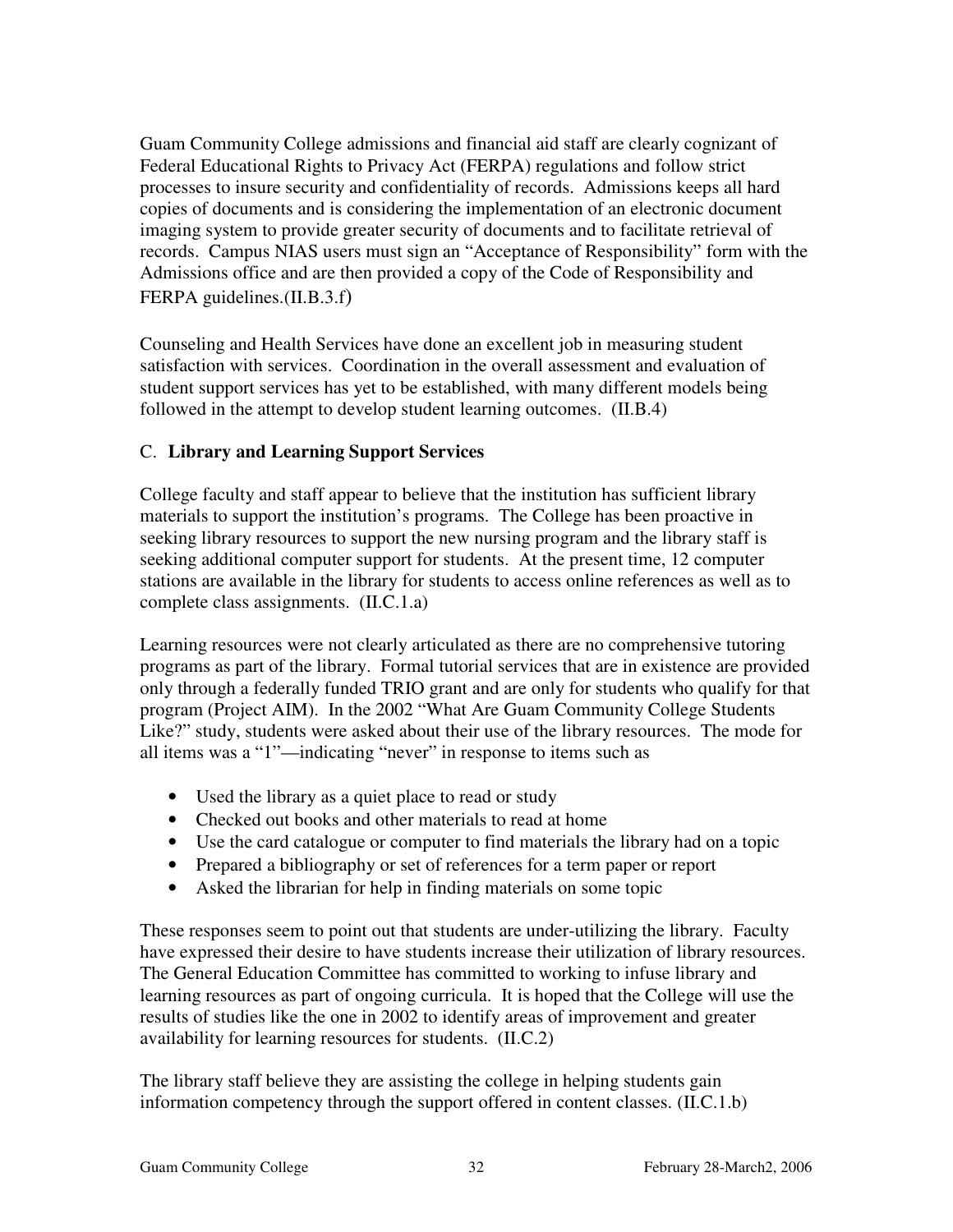The college may wish to provide additional tutorial support as faculty evaluate the ways students can achieve the outcomes identified at the program and course level. (II.C.1.c) Like other areas of the campus, the library will need to be actively involved in developing and supporting student learning outcomes.

# **Conclusions**

The Standard II team believes that balancing accomplishments with areas that call for future development, the College has met the standard, but falls below in some areas.

- Commendable progress has been made to institute a comprehensive culture of assessment within student learning programs and services. As demonstrated through the College's TracDat software system, the large majority of departments and programs have begun the process of developing their assessment plans through specifying their "Means of Assessment." Several departments and programs have been able to complete "Summary of Results" and "Use of Assessment Results and Follow-Up."
- While progress has been made with respect to student learning outcomes, the team found that in some course outlines, competency skills were substituted for student learning outcomes. Most student learning outcomes have not been published.
- Greater involvement by faculty, staff, and students would enhance all of the accreditation themes, especially dialogue, organization, and evaluation and planning.
- Library services appear to be sufficient for the current student population; however, use of library resources by students could be increased.
- In an honest attempt to address an academic concern, the College implemented recent changes in the General Education requirement for English and math. These changes have posed serious concerns about the outcome of policies on student access as well as their successful progression through the institution.
- Considerable concern exists about the student pathway through the institutional experience in terms of student access, progress, learning and success. The College has work to do to meet the varied educational needs of its students based on the diversity and demographics of its student body. Of specific concern is the limitation of tutorial and English language support programs for students at the same time that academic requirements have been raised.

# **Recommendations**

1. The college has adopted new math and English course requirements for all certificate and degree programs. These requirements are unitary for all programs. The college should assess the effect of these new requirements on student access and success. Based on an assessment of the student learning outcomes for each program, the college should engage in a dialogue about the appropriate levels of English and math to require for various programs. (Standard II.A.3)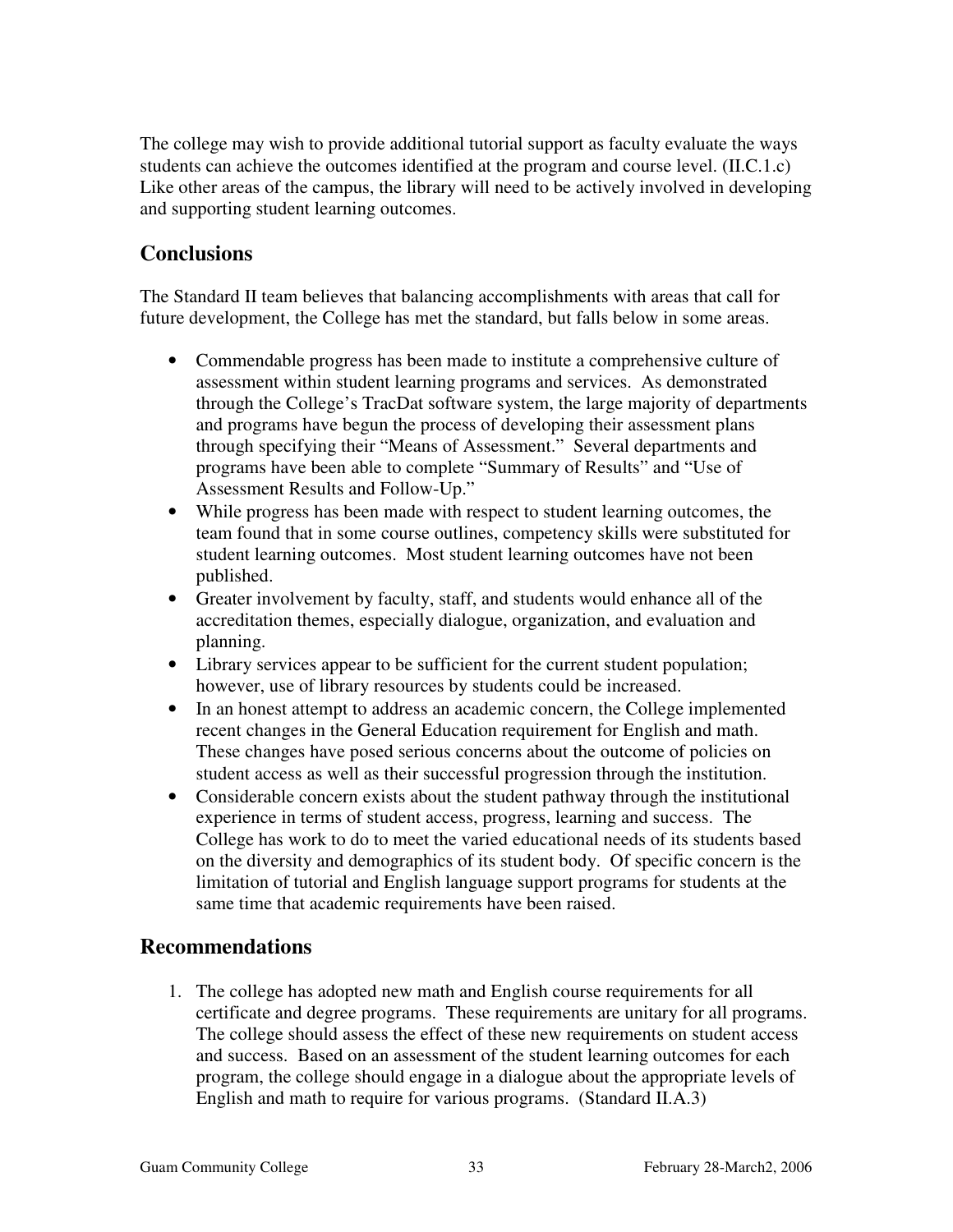A standardized general education pattern has likewise been established. To further opportunities for students to meet general education requirements at transfer institutions and to provide an opportunity for a greater breadth of understanding of the major areas of knowledge including humanities and fine arts, a dialogue should occur to consider adding classes to the general education curriculum. (Standard II.A.3.a)

3. Working on the strength of its assessment infrastructure, the college should now fully undertake the process of developing student learning outcomes for courses, programs and the institution. As these student learning outcomes are developed they should be communicated to students, the college community and the public. (Standard II.A, II.A.1.c, II.A.2.b, II.A.2.e, II.A.2.f)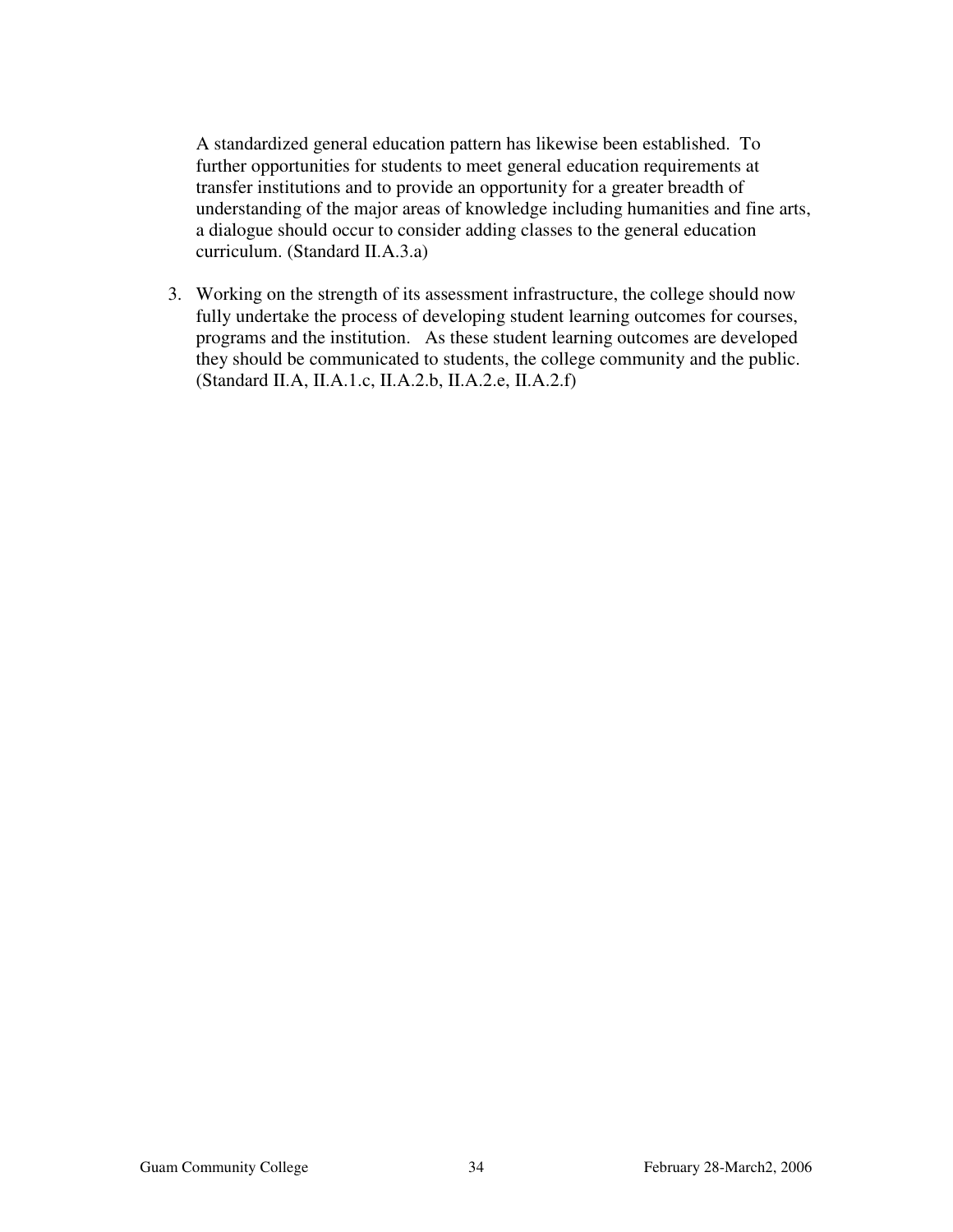# **Standard III Resources**

### II. **General Observations**

Guam Community College (GCC) meets the criteria set forth in Standard III, Resources. Standard III addresses human, physical, technological, and fiscal resources of GCC. Since the last accreditation report and the mid-term report, GCC has made significant progress in all four parts of Standard III. It is evident based on face-to-face interviews with Guam staff and students that the college takes accreditation very seriously and is committed to continually working to make their college better for students, staff, and the community of Guam.

The college addressed the accreditation themes throughout the self-study report and wove the themes through Standard III very effectively. Dialogue is present in nearly every aspect of the standard.

### **A. Human Resources**

### **General Observations**

Guam Community College responded fully to this standard by providing evidence that the college has hiring and evaluation procedures in place for permanent faculty, staff, and administrators. The college provides professional development for faculty and staff. There are two staff development days per academic year for faculty. Classified staff and administrators also have opportunities for staff development. Evidence in the way of written application and screening hiring procedures demonstrate that due diligence is followed to hire quality staff. Human Resources (HR) has begun the process to integrate HR planning with institutional planning by way of assessment and linkage to the strategic master plan.

The self study report and relevant documents provide substantial evidence that Guam Community College (GCC) seeks and employs personnel who are qualified in education, training, and experience. GCC has no control over classified employee job descriptions because classified job descriptions are linked to Guam's Civil Service Commission. Civil Service job descriptions are not aligned to the service needs of the college.

## **Findings and Evidence**

The team found that the institution employs qualified personnel and is working towards linking hiring to program review and assessment. The link between GCC and the Civil Services Commission (CSC) presents some obstacles for GCC when hiring classified staff. The Civil Services Commission's job descriptions are outdated and at times are not aligned with the services required at the college. The college outsources services for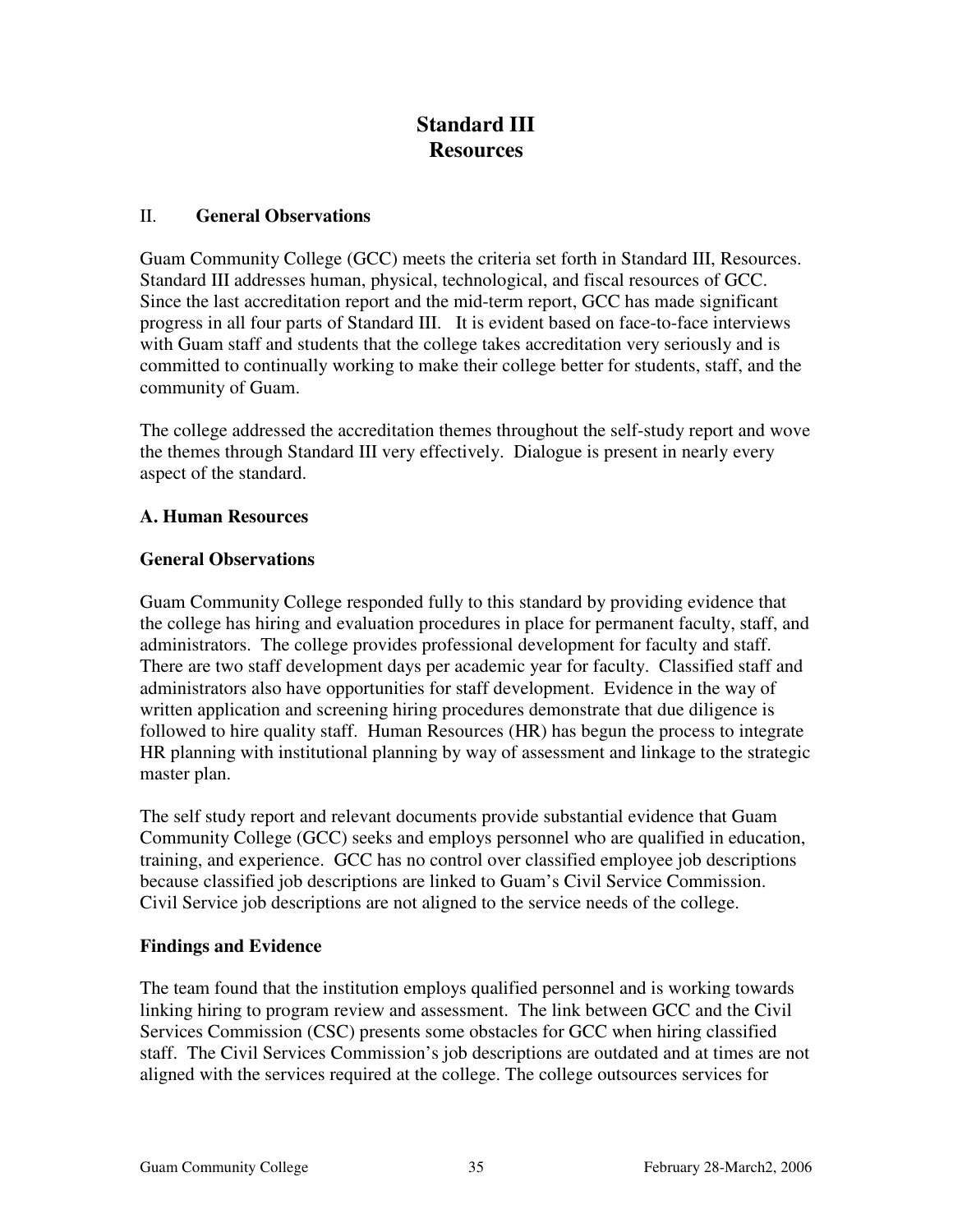security, grounds, custodial and food services due to a shortage of funding from the government of Guam to hire classified staff.

The self study report, staff interviews, and documents provide evidence to confirm that permanent personnel are evaluated systematically through a fair and regular process. Adjunct faculty are evaluated through an informal process which involves observations by the Associate Dean and the Department Chairperson. The Associate Dean's observation reports are sent to the Human Resource Office, Assessment Office (with no ID attached), and department chair with the understanding that the department chair will discuss the report with the adjunct faculty. (III A.1)

Evidence provided by the Human Resources Office assures that a hiring process is in place. Job announcement, screening committees, HR validation and certification all provide documentation that the college does a thorough job in its efforts to recruit and hire qualified staff. Certified applicants are interviewed. References of recommended applicants are checked by the HR Office and names sent to the President. Then a recommendation is ultimately sent to the Board of Trustees for their approval to appoint the new employee. (III A.1)

The college employs 65% adjunct faculty and is committed to reversing this high percentage. Personnel position caps set by the government of Guam in 2000 are problematic for the college in that the college does not receive fiscal resources to add additional permanent faculty without the approval of the government. The college determines its human resource needs through college assessment but does not have the resources to add positions. Subsequent to an early retirement incentive mandated by the government in 1999, Guam Community College lost key faculty, administrators and staff. Full-time staff dropped from 300 to 198. The government reset the cap for Guam Community College at 198. The college struggles to provide all required services due to the lower cap. College support staff is insufficient as is fulltime faculty to serve all its needs and services. (III A.2)

The college Diversity Policy is complemented by an affirmative action plan. The affirmative action plan was updated recently to reflect the diversity of Guam. (III A.4)

## **Conclusions**

Guam Community College meets the Standard III.A. Evidence is available to validate the hiring process, the evaluation process and staff development opportunities. Procedures to integrate the HR planning with institutional planning are beginning to be implemented.

## **B. Physical Resources**

## **General Observations**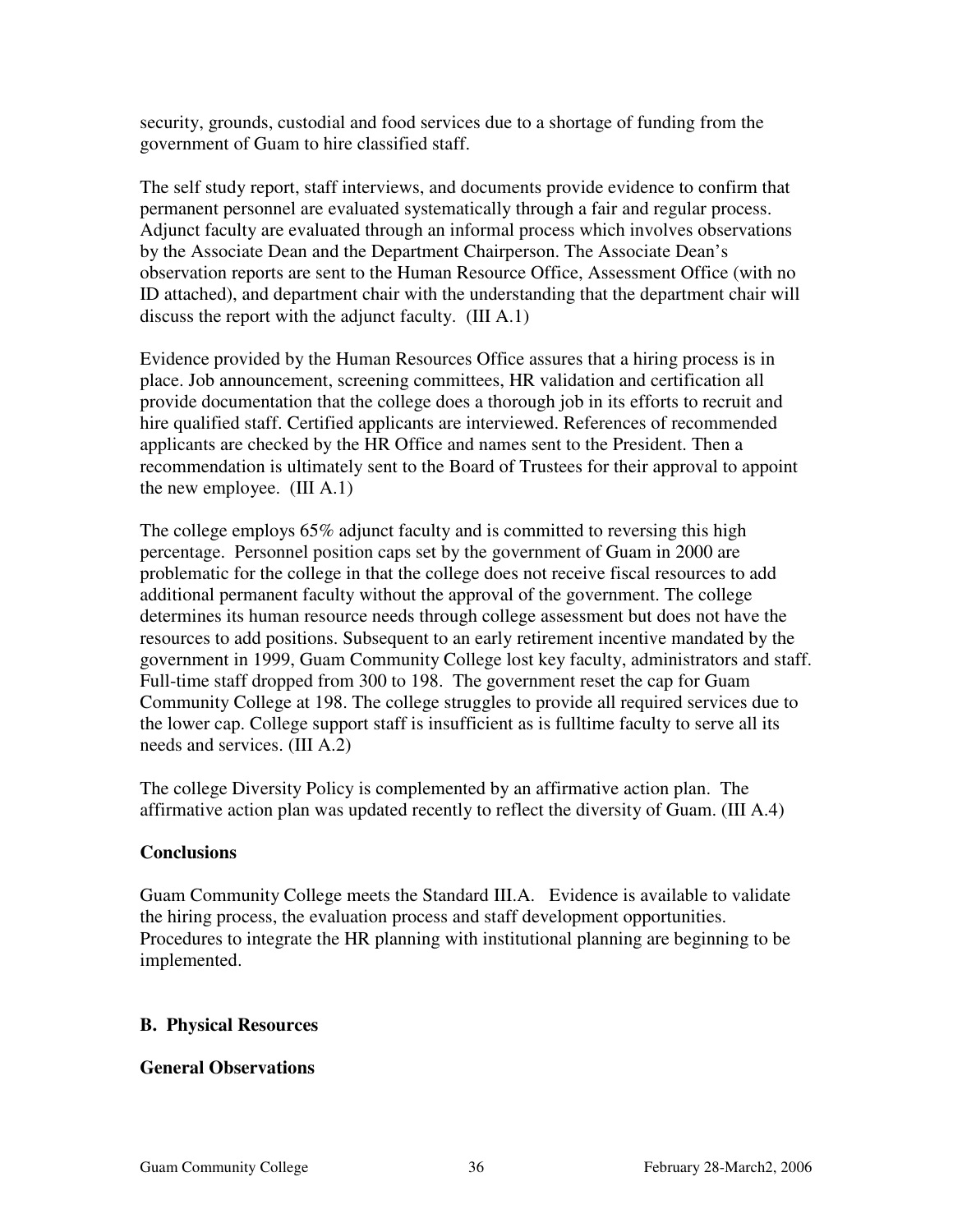The College is to be commended for beginning the process of creating a new master plan to replace the outdated one. This is especially important as the college, three years ago, experienced two devastating typhoons, which destroyed buildings but not the spirit of the personnel of Guam Community College. Instead, they rose to the challenge of rebuilding and repairing the damaged facilities. In the new master plan, plans are in place to address the potential student population growth and new programs.

### **Findings and Evidence**

The self-study report, interviews with college administration and staff, and documents show that the college meets the standard in providing physical resources in supporting institutional programs and services. Safety and health are the top priorities for facilities. The college provides sufficient physical resources to support its programs and services by outsourcing its security, grounds, custodial and food services. Outsourced services are not evaluated regularly. (III.B.)

The institution plans and evaluates its facilities and equipment and creates plans based on enrollment data and student needs. For example, one need identified in the master plan and also expressed by the students is the need for a Student Center where students can study, relax, meet friends, and get campus-related information. (III.B.2)

Survey results indicate that facility planning is not an inclusive process with faculty. Faculty input is not regarded when planning for facility resources and capitol projects. Departments hold meetings and prepare reports of their facility needs; however, a college-wide committee does not exist to integrate the facility needs. Through surveys it is evident that a majority of faculty does not believe that their input is regarded when considering development of facility resources and capitol projects in its planning process or about the effectiveness of facilities in regards to supporting student learning outcomes. However, individual faculty members, who are users of a specific capital improvement project, provide information to ensure the connection between instructional needs and physical layout. Projects and renovations to campus facilities and off-campus sites continue as funds become available. Budget constraints have caused the departments to make do with available resources. (III.B.1)

The college has not implemented a continuous cycle with a long range plan for the upgrade and maintenance of facilities which links assessment to student learning outcomes. They have, however, within the constraints of budget cuts and restrictions, been able to construct facilities such as a High Tech Center to address future needs.(III.B.2)

#### **Conclusions**

Guam Community College meets the Standard III.B. Evidence is available that substantiates institutional planning. However, the link between physical resource planning and institutional planning needs to be strengthened.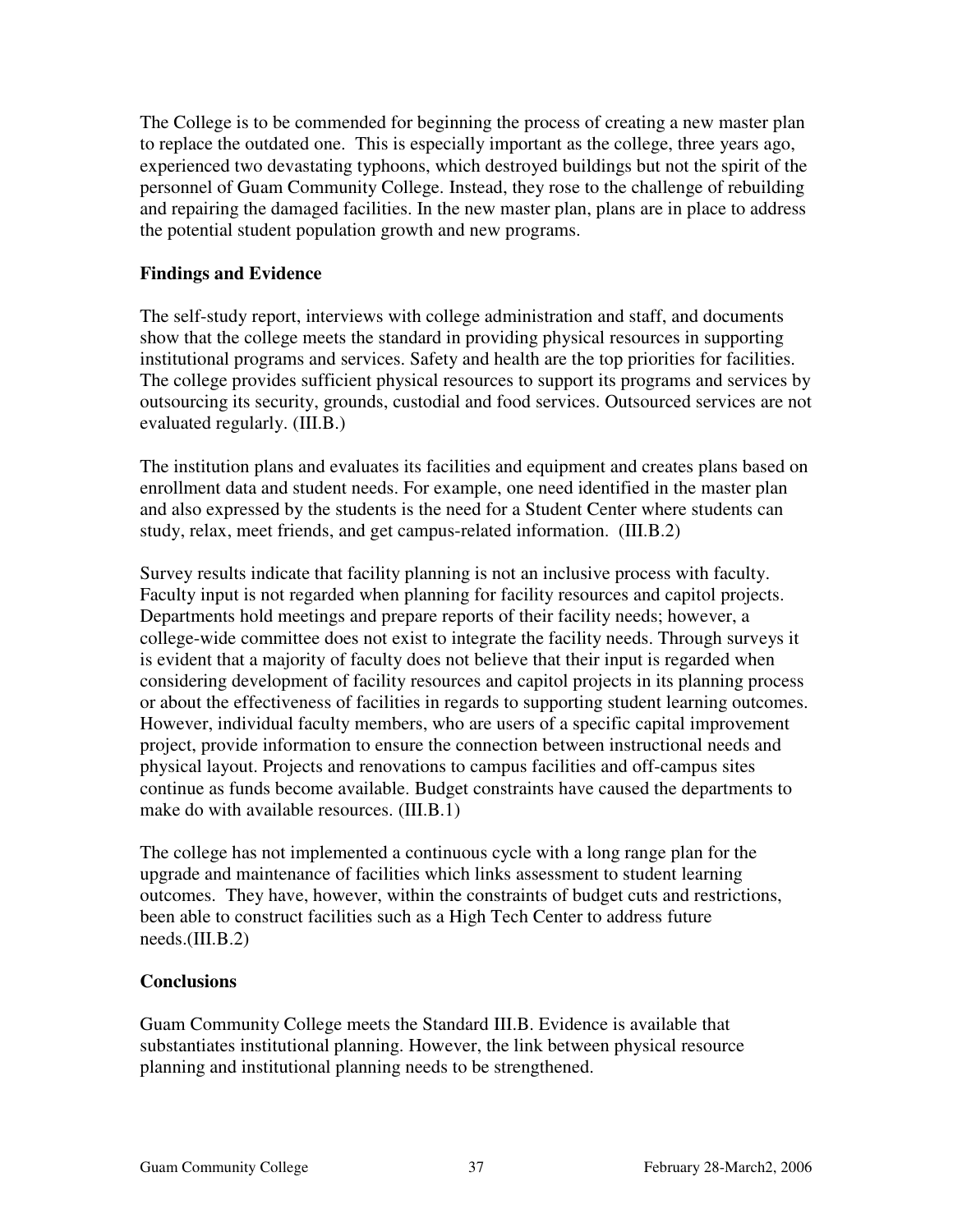### **C. Technology Resources**

#### **General Observations**

The self-study report is clear in addressing this standard. The institution has drafted a technology master plan to address the short-term and long-term technology needs of the college. The draft has been approved through college committees and will be taken to the Board of Trustees for approval. The recently created Technology Advisory Committee will evaluate the technology master-plan on a systematic basis and will set policies that align with assessment and student learning outcomes. The institution has made significant progress with its assessment program and with linking technology to planning.

### **Findings and Evidence**

Technology resources are used to support student learning programs and services and to improve institutional effectiveness. Technology planning is integrated with institutional planning and strategic planning. The integration of planning in these areas is not fully implemented, but the college is very diligently moving forward.

Guam Community College completed many projects to improve institutional technology. They formed a Technology Advisory Committee (TAC) comprised of faculty, staff, and administrators to set policy for technology and to identify college-wide technology infrastructure needs. However, even though the college dedicates resources to technology to address administrative and student needs, the college continues to assess programs in order to tie the draft technology master plan to link planning with student learning outcomes. (III.C.1.)

The college has a plan currently to replace computers and software every 3 to 5 years in some of the student labs. Technology fees are used to fund this replacement program. The institution has a draft technology master plan which will be brought before the Board of Trustees for approval. The plan is an evolving document and will be reviewed and revised to address technology replacement for all programs as needed. Funding the project is a major issue for the college. It is evident that the college seeks funding through grants. The college will take a proposal to the Board of Trustees for approval to increase student fees. The college plans to use some of the student fee increase to fund college-wide technology priorities. (III.C.1)

Guam Community College does not have an integrated institutional software program that integrates administrative and student systems. The college has issued a vendor request for proposal (RFP) for an integrated software system and will form a committee to evaluate vendors and products. After review of available products, the committee will make a recommendation to the college administration and then to the Board of Trustees regarding the purchase of an integrated software system to serve all facets of the college's data needs. (III.C.1).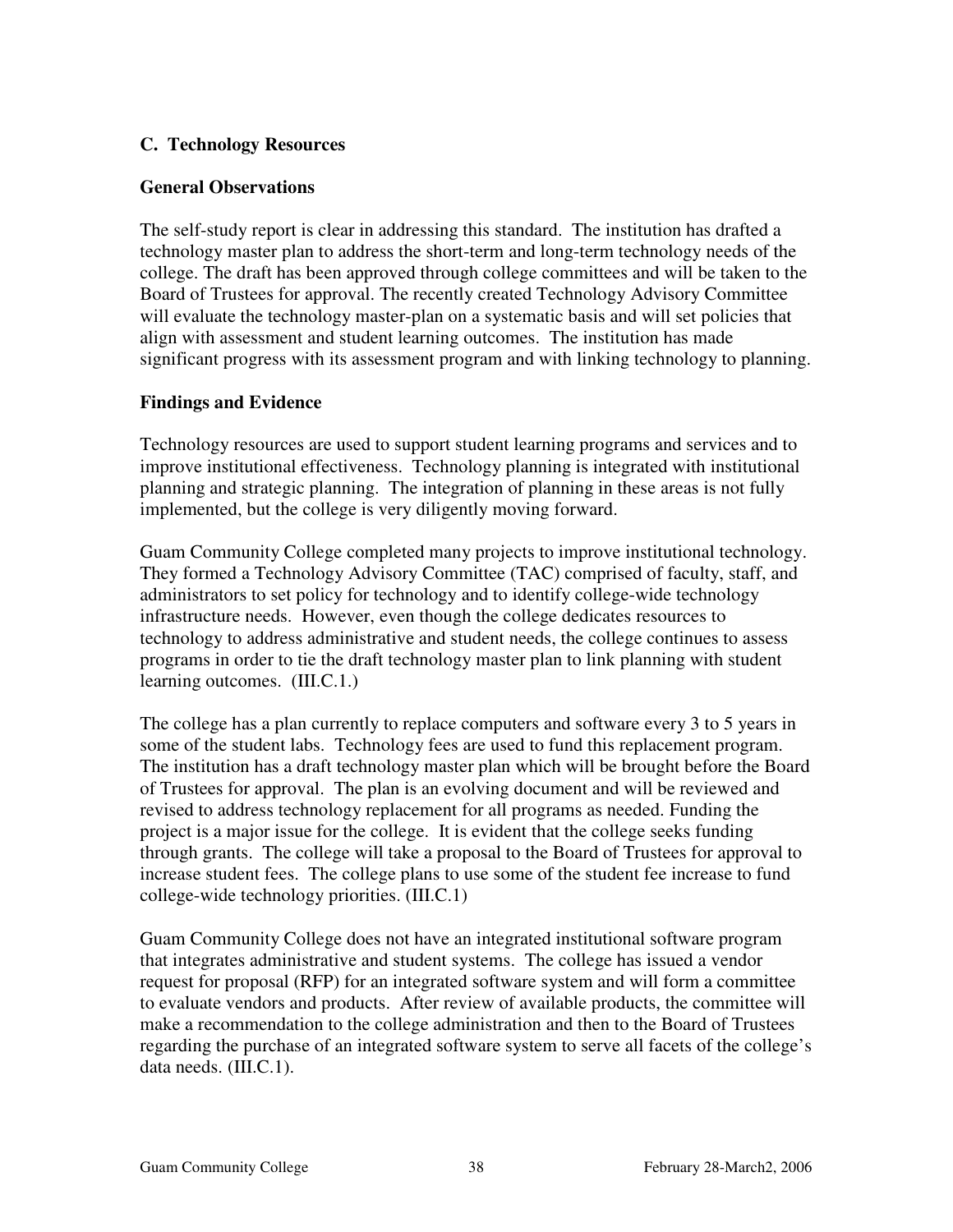The TAC will use the process they have established to set policy to communicate required student outcomes throughout the programs offered by the college and to link these outcomes to the technology master plan. Assessment is on-going and the process takes time to fully implement. (III.C.2)

## **Conclusions**

Guam Community College meets the Standard III.C as evidenced by interviews and planning documents including the draft technology master plan and the strategic master plan. They have put much effort in developing the draft Technology Master Plan and integrating the plan with the college's Strategic Plan. The lack of adequate and stable funding is a priority that they continue to address with the local government.

#### **D. Financial Resources**

#### **General Observations**

In general, Guam Community College meets the criteria as set forth in Standard III, Fiscal Resources. The college has made substantial improvements to its fiscal position since the last accreditation study. Funding continues to be unpredictable from the Government of Guam to the college. As Guam continues to slowly recover from the economic downturn of previous years caused by two earthquakes and two typhoons, Guam Community College is stabilizing its budget as well. The College is diligent in seeking funds from Guam Government through annual budget requests.

#### **Findings and Evidence**

The institution relies upon its mission and goals as the foundation for financial planning.

The Guam Community College's mission statement in part states that the college must continue its long history of demonstrated effective management practices, fiscal responsibility, and academic integrity. Annual audit reports receive the highest opinion possible from the college's external auditors. Quarterly fiscal reports are presented to the Board of Trustees. (III.D.1)

Through an institution-wide budget process, campus leaders, including department chairpersons and program managers, and deans participate in the annual budget process. The budgets are department driven; however, there exists a disconnect between the departments of the college. Overall college budgetary needs are not communicated broadly across all staff and departments. At times the lack of communication is in part due to an extremely short timeline set by the government of Guam in the timeframe it sets for the college. For example, in December 2005 the government required that the college submit budget requests within two weeks. Many faculty were on vacation at the time. The normal timeline provides more time for input from the college community. (III.D.1)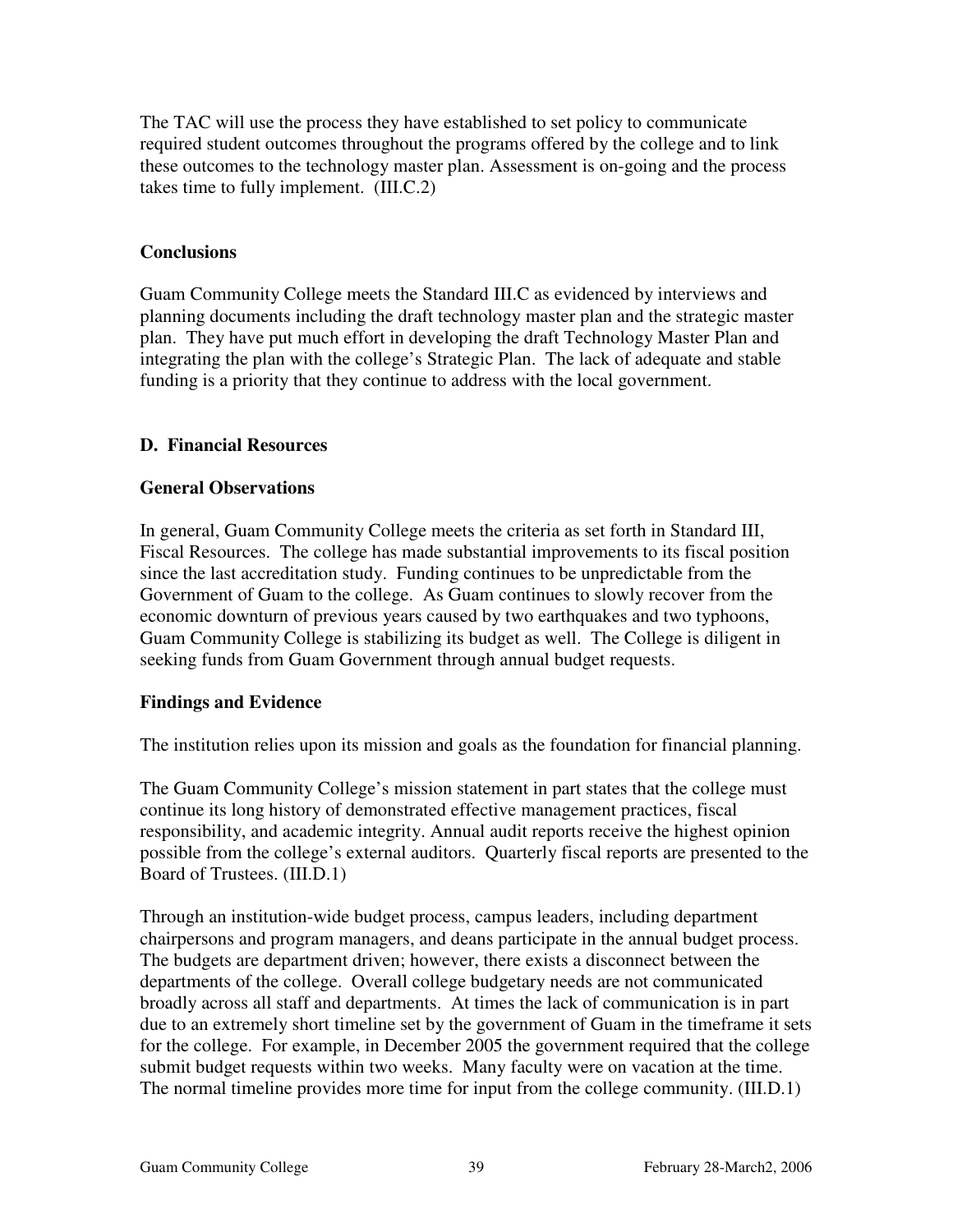The institution continues to take steps to plan for the unpredictability of its funding sources to address institutional priorities. The college has worked closely with the government to address the funding inconsistencies. Guam Community College is proactive with the government and in doing so received additional appropriations to assist in stabilizing funding. Guam Community College has become the model government institution on Guam for fiscal management and accountability. (III.D.2.)

Guam Community College developed a process to manage and track the institutional budget to address early in the budget cycle any potential fiscal challenges.

Financial information is provided throughout the institution. Quarterly financial reports are submitted to the Board of Trustees. While cash flow has been an issue for the institution, additional appropriations from the government have enabled the college to stabilize the cash flow fluctuations. College staff monitor cash on a weekly basis and takes steps to hold back on expenditures temporarily when appropriate.

Revenue from student tuition and fees and auxiliary operations are held in a nonappropriated fund. College budgetary needs that are not met by the GovGuam allocation are prioritized and brought to the Board of Trustees for expenditure approval. A proposed increase to student fees will assist in funding capitol projects. (III.D.2)

The college budgets for the annual debt service on one loan for the new High Tech Building. There are no other long term liabilities. The college has no responsibility to pay for its share of unfunded retirement costs. The Government of Guam has this responsibility. The college, however, discloses this liability annually in its independent audit report. The liability is derived from an actuarial study of post retirement benefits.  $(III.D.2)$ 

Guam Community College procures property and liability insurance. The college also purchased typhoon insurance through funding from a FEMA grant. (III.D.2)

The college received the highest audit opinion, an unqualified opinion, on its annual external audit for the last several years. (III.D.2)

## **Conclusions**

Guam Community College has met Standard III.D and done a superb job addressing and dealing with the significant economic challenges of the island and the devastation caused by two typhoons in six months. The financial position of the college is stable. Fiscal resources are severely limited, yet the college maintains fiscal integrity demonstrated through cash flow reports, quarterly fiscal reports, annual audits, and budget to actual reports.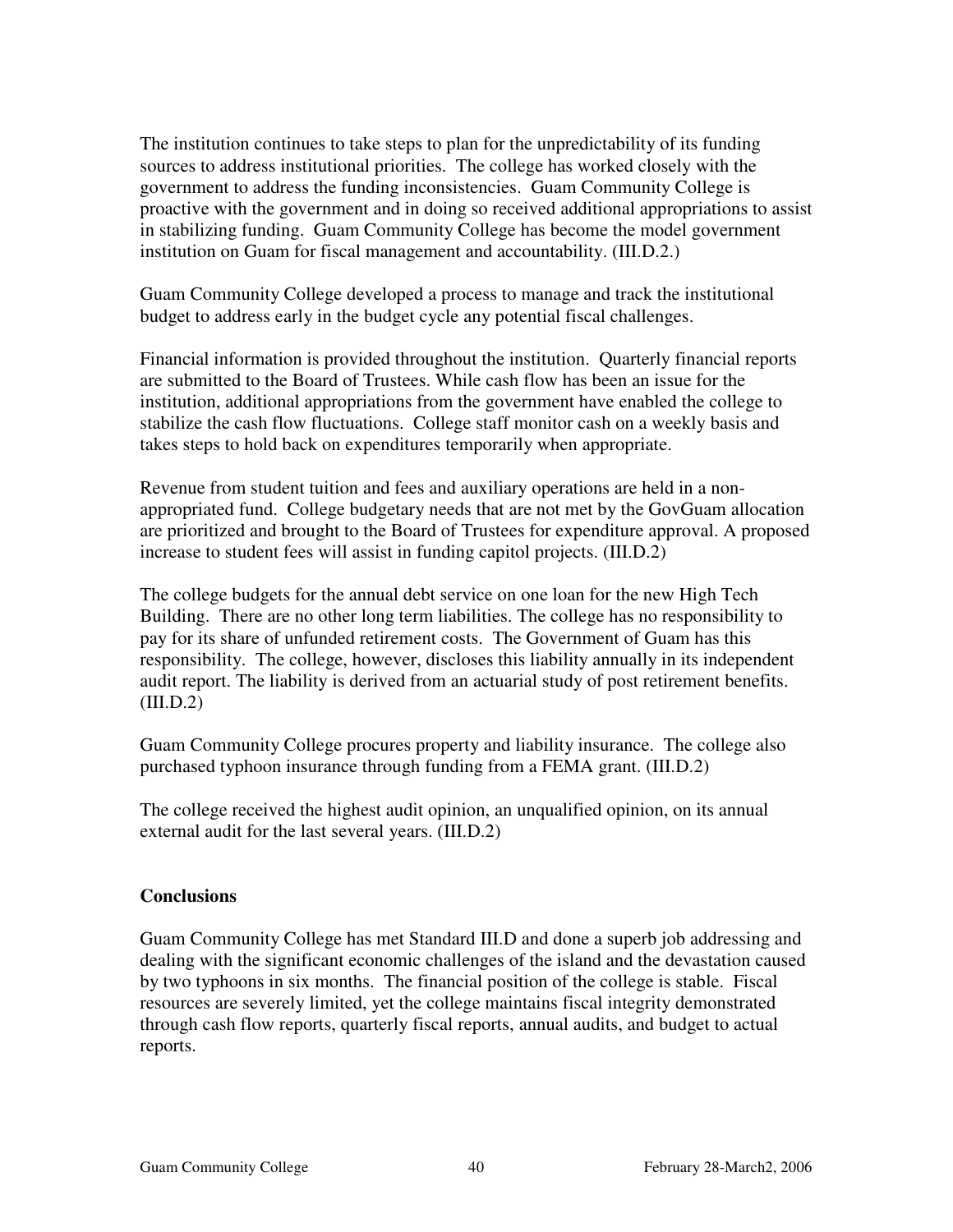# **STANDARD IV LEADERSHIP AND GOVERNANCE**

### **General Observations**

Since the last team visit, the Board has allowed the administration to work in closer collaboration for the betterment of the College. The shift from the College Council to a shared governance model of participation through the Faculty Senate is a sign of progress being made. The college has implemented an assessment process, and the Board and President have expressed commitment to that process and have participated actively.

This Board has made a real difference in providing leadership and direction for the College. Within the last few months, two Board members have been appointed by the Governor and regularly scheduled meetings are now conducted.

Meeting with both the faculty and classified unit representatives established that communication between the units and college administration and Board of Trustees is good. The faculty unit is much more integrated into campus planning and decision making than the classified group. Neither unit voiced any major concern with their access to information and their relationship with administration and the Board.

Leaders of the student organization, COPSA, which included the student member of the Board of Trustees, were very positive about their experience at the college and their access to the president and other leaders. Although student involvement in many of the major plans and decision making efforts is very limited and in some cases nonexistent, as evidenced by the lack of student membership on accreditation teams, student leaders feel that their issues are heard.

## **Findings and Evidence**

## **A. Decision-Making Roles and Processes**

The institution is committed to excellence and demonstrates this through its involvement in college-wide assessment. Board members, college administration, faculty, staff, and students that were interviewed all expressed their understanding and commitment to the mission, values, and goals of the college. The newly implemented assessment process provides a means for institutional evaluation and review, planning for improvements, and campus-wide involvement in the decision making processes. (*Institutional Strategic Master Plan; Mission Statement; Board Policy 306)* (IV.A.1, IV.A.2)

While decision-making processes are informal, faculty, staff, administration, and students are encouraged to share their ideas with the college leadership. A shared governance model is being considered. This model creates a role and structure for the Faculty Senate and links the Senate to a proposed Shared Governance Council. If approved by the Board of Trustees, the Council will provide faculty representation. A similar model needs to be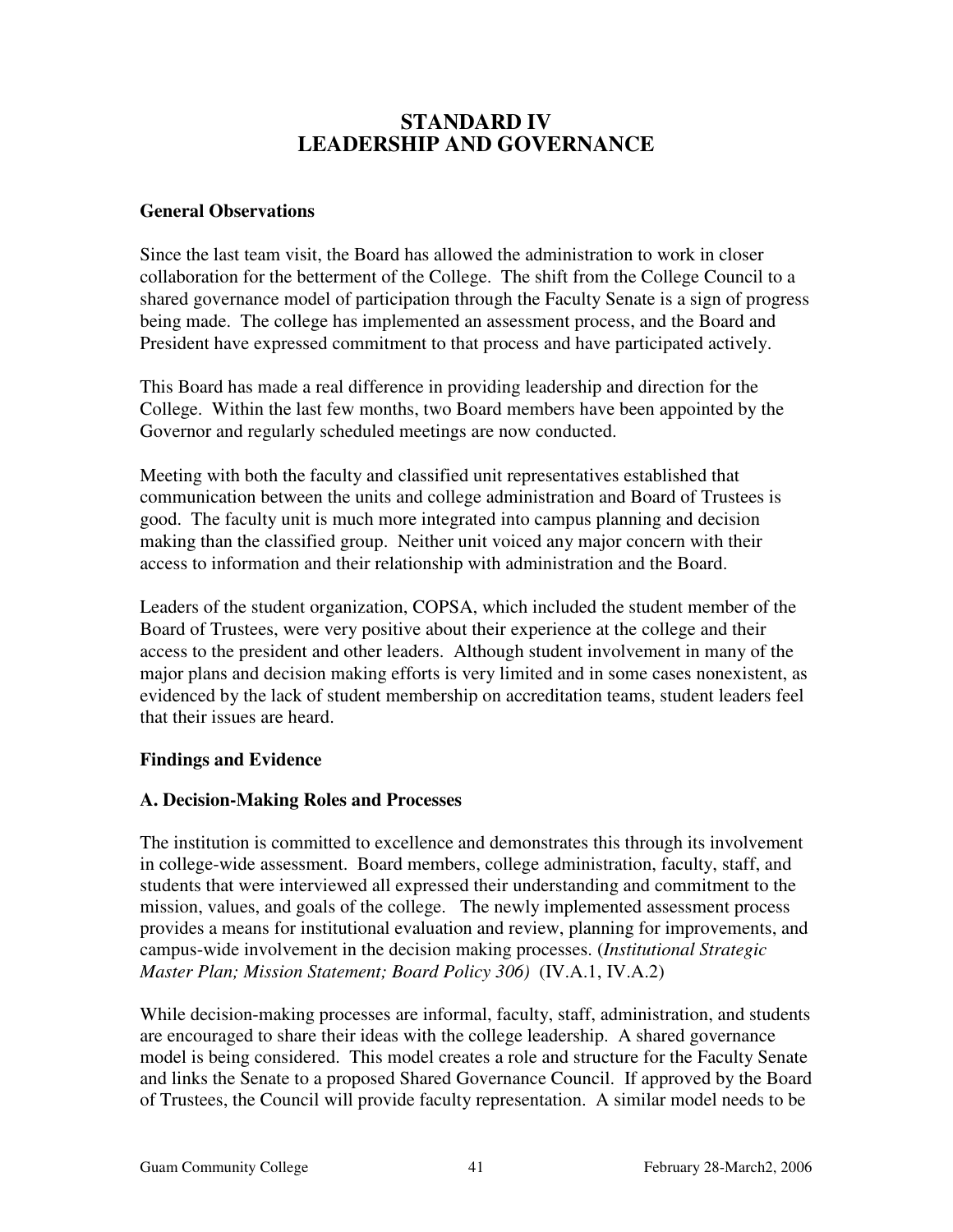developed for student and classified input into decision making on campus. *(March 1, 2006 Faculty Senate Committee Report)* (IV.A.3)

Faculty have primary responsibility for curriculum development, identification and assessment of student learning outcomes, program and course improvement. Currently, the administration and Board of Trustees rely primarily on the advice of the Academic Affairs Council, a faculty committee, for curriculum recommendations. (Evidence: Faculty Handbook; (Evidence: BOT Policy Manual; Faculty Handbook; ISMP; Interviews with administration and staff) (IV.A.2.b)

The College Affairs Council meets five times each year as a body of the whole. Reports from administrative leaders and committees are provided. In reviewing the minutes of the last two years, the team found an emphasis on reporting, rather than dialogue which would lead to planning or decision-making. Aside from the College Affairs Council, no formal governance structures are in place at this time. Informal processes of communication and dialogue exist between the administration and various constituencies. (College Affairs Council minutes; Interviews; Shared Governance Model) (IV.A.3)

The previous accreditation self-study, the current accreditation self-study, the interim report, and the reports on substantive changes provide evidence that the institution complies with Accrediting Commission standards, policies, and guidelines. The college responded in an exemplary manner to the recommendations from the previous accreditation report. In addition, the college is in compliance with U.S. Department of Education regulations for vocational funding. *(Mid-term report; Correspondence with AACJC; VTEA Plan; Classroom visitations)* (IV.A.4)

The Board of Trustees, administrators, and the Foundation participated in assessment of their function and roles. These assessments are available on the assessment website and through the Office of Assessment. The President and Board of Trustees discussed their assessments with the college and indicated that the process was helpful to them. How these assessment tools improve the governess processes is unclear. *(BOT First Assessment Report; BOT Second Assessment Report; President's First Assessment Report; President's Second Assessment Report; Interviews with BOT; President)*  $(IV.A.5)$ 

## **B. Board and Administrative Organization**

The Board of Trustees has a policy manual; however, the effective date of many of the policies indicates that they have not been reviewed and/or updated in many years. Board Policy 100 adopted the mission statement. Board Policy 306 established the assessment process now being used to assure the quality, integrity, and effectiveness of student learning programs and services. Board Policy 455 outlines the selection process for the College President. Board Policy 288 and various Board resolutions direct the president to act to address financial crises and/or issues. (IV.B.1, IV.B.1.a, IV.B.1.b)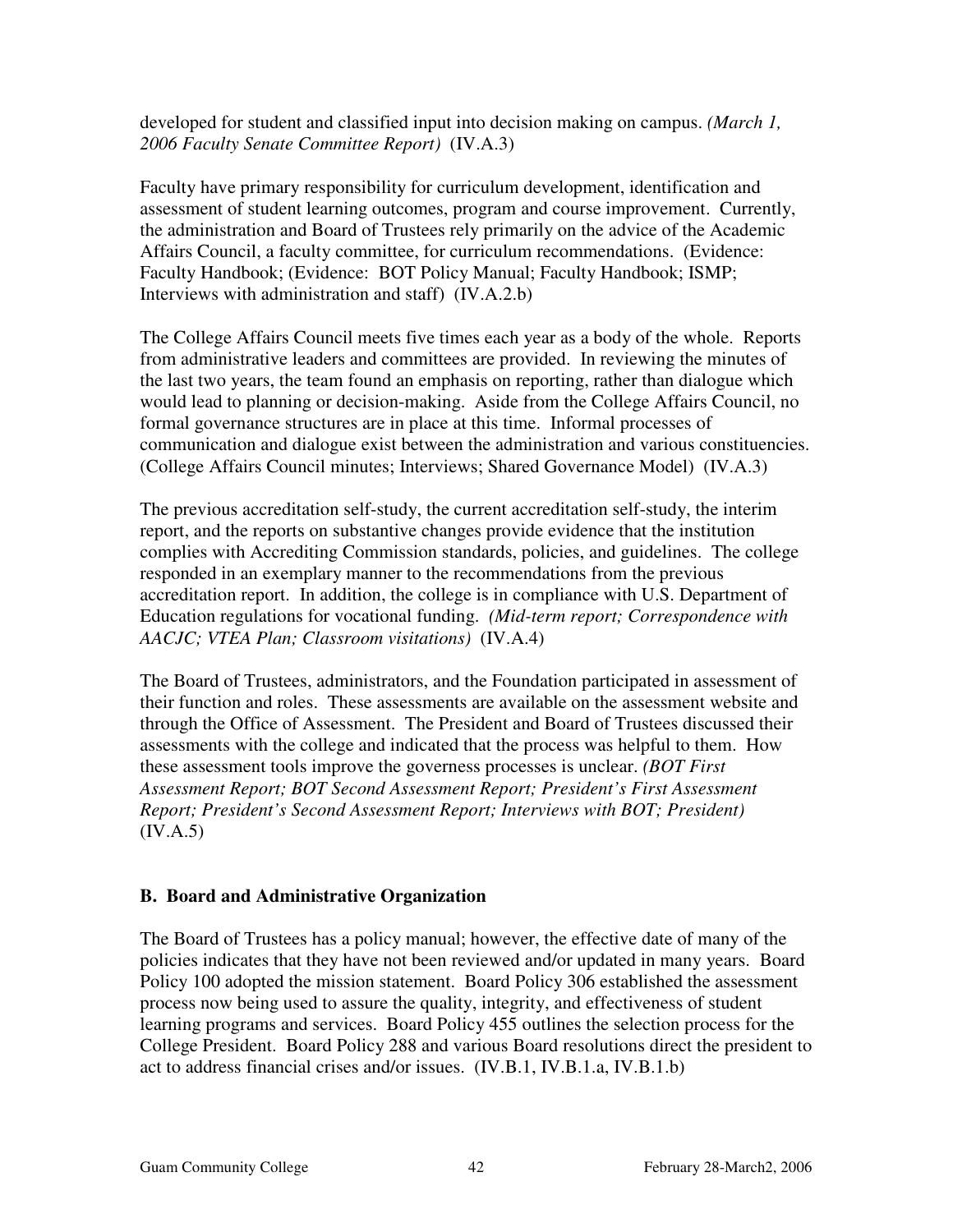Members of the governing board are appointed by the governor of Guam and confirmed by the legislature. The positions are reserved for public, business and industry, labor, and student representation. At least two members must be women. The appointment process has resulted in an incomplete board for some period of time. The team found evidence of this in the number of meetings that had to be canceled due to lack of quorum. A full board is now in place. (IV.B.1.d)

As an independent board, actions are final and not subject to the action of any other entity. Policies consistent with the mission statement are adopted, as evidenced by Policy 306 and Policy 100. (IV.B.1.b)

The Board Polices and By-laws are made public in the Board Policy Manual. Board resolutions are consistent with Board policy. New board members bring increased energy, enthusiasm, and commitment. Board policies need to be reviewed on a routine basis to ensure currency and appropriateness of the policy.

New board members were informally oriented as to the function and operation of the Board. The Board recognizes the need for more formal board development activities and training. The comment was made that the lack of funding has hampered training, but Board members realized the importance of the training and especially for new members. The Board did not indicate strong knowledge of student learning outcomes and assessment and its relationship to accreditation. (Interview with Board) (IV.B.1.f)

Board Policy 306 established the assessment process, in which the Board participates. The Board has assessed itself on a regular basis since the policy was approved. Board assessments are recorded in two volumes and are available for public review. (Board of Trustees First Assessment Report January 2003; Board of Trustees Second Assessment Report December 2005). The Board has adopted a code of ethics, Board Policy 115, dated December 1994. (IV.B.1.g)

The Board approved the accreditation self-study; however, members of the Board did not seem to be well versed on the Commission standards and were not directly involved in the development of the study, other than the sign-off of the documents. The Board conducted its own self-assessment as part of the overall college assessment process, which it set in motion by adopting Policy 306. (IV.B.1.i, IV.B.1.g)

The Board understands its role as policymakers working as a whole to support the institution. The team reviewed the written Board policies that describe the process to be used to search, select, and delegate authority to the college president. The president has been evaluated utilizing a survey twice in his six-year tenure, as recorded in the *President's First Evaluation Survey Report* in July 2001 and *Assessing Our President: Second President's Evaluation Report,* which was dated August 2005. The evaluations included an opinion survey that was completed by all constituencies. At the president's request, the assessment outcomes were made public. Both published reports are very positive concerning the president's leadership.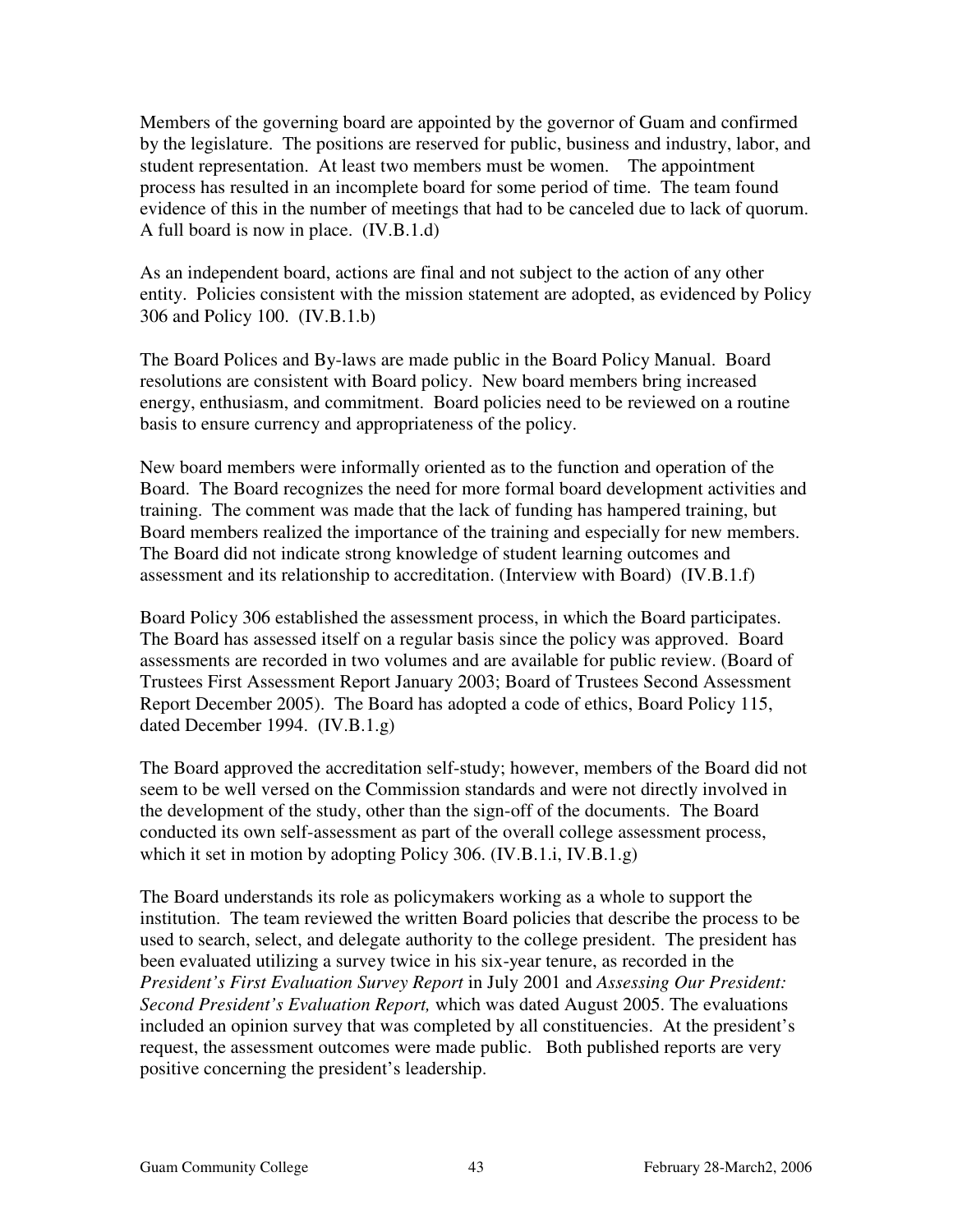## **Conclusions**

The college has a Board and a president that are working together collegially. Both have a strong commitment to work together for the betterment of the college. The Board and president have shown their commitment to the new assessment process by participating directly in their own assessment and by funding the TracDat system. The new spirit was evident in talking with other constituencies around campus.

The Board has not had the opportunity for formal training due to limited funding. Board policies are in need of review and updating to meet the challenges of the institution. The move toward formalizing shared governance processes is commendable, and the team sees this vehicle as one of the critical paths to advance the college.

The dialogue between the Board and the president is open, supportive, and aligned with the college mission. The public has access to the Board and is able to communicate concerns. The president's style is to use one-on-one dialogue in communicating with the constituents on campus. More formal and traditional models of communication are now being established in support of shared governance.

The new assessment process, which the Board approved, is built around student learning outcomes. While the Board members were not conversant on the specifics of student learning outcomes, they are committed and supportive of the work the college has begun. The president is fully aware and supportive of the effort.

The Board adopted the mission statement. Members of the Board expressed their commitment to the college mission and their support of the current efforts toward continuous improvement. The president echoed the same commitment to the mission and to the improvement processes the college has begun through its ongoing student learning outcome assessment efforts.

The Board has demonstrated its support and commitment to the ongoing and systematic cycle of evaluation, integrated planning, implementation, and re-evaluation by adopting a Board Policy to ensure that assessment is in place. Moreover, the Board participated in its own evaluation processes, as part of the improvement assessment. The president, likewise, led the way by making public his own evaluation in order to encourage ongoing assessment efforts.

The Board and president funded the TracDat system, which is the organizing tool for defining student learning, providing programs to support that learning, and evaluating how well learning is occurring.

The Board and president are open and forthright regarding the conditions and future of the college. Financial exigencies, facility challenges, environmental issues—these are